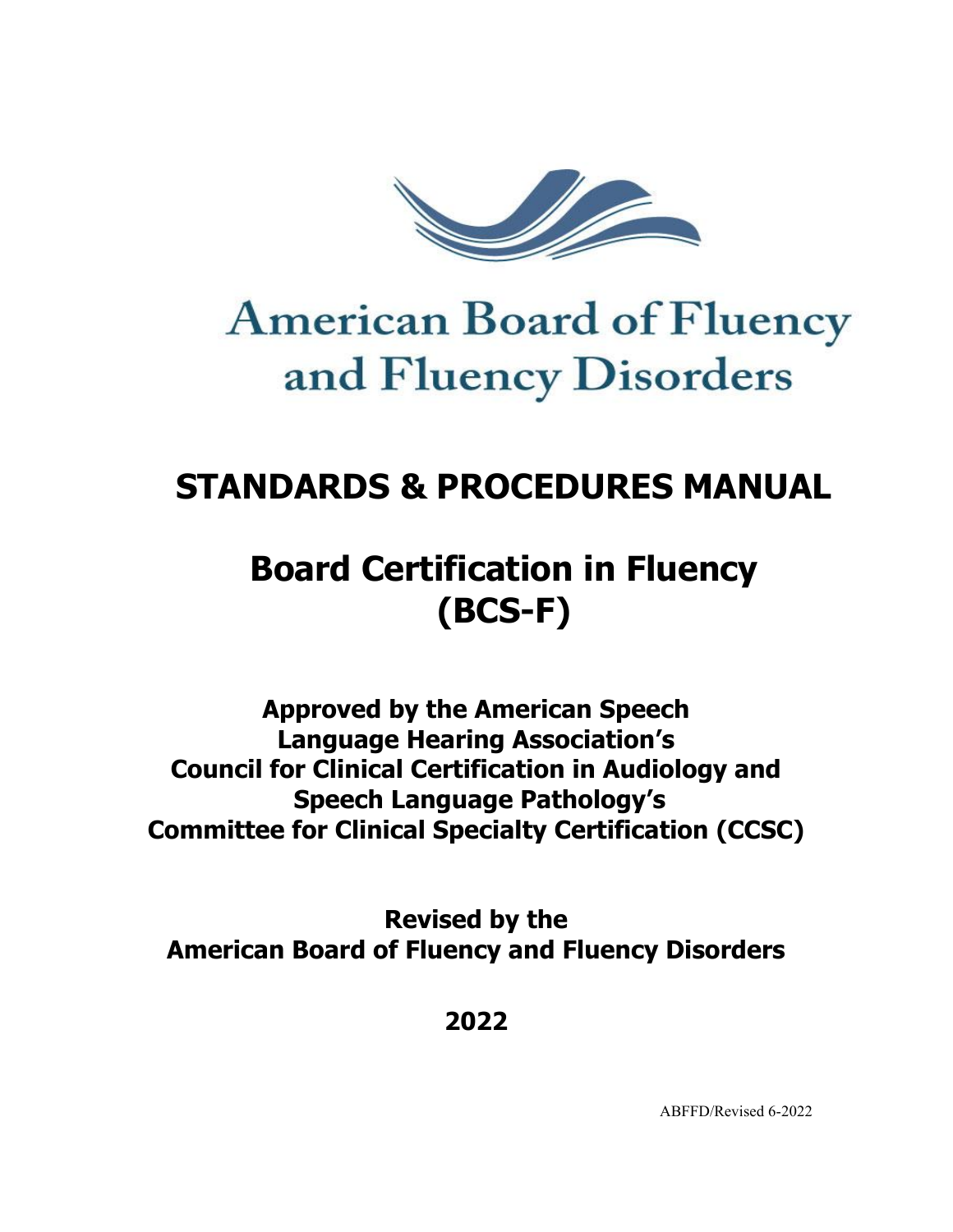# **Table of Contents**

# **Forward**

# **I. Introduction**

# **II. American Board of Fluency and Fluency Disorders**

- A. Board Charge
- B. Board Responsibilities
- C. Board Organization

# **III. Major Domains and Competencies for Board Certification in Fluency (BCS-F)**

# **IV. Standards and Implementation for Board Certification in Fluency**

Standard A – Eligibility for Application Standard B –Portfolio Submission and Review

# **IV. Standards for Maintaining Board Certification in Fluency and Fluency Disorders**

- A. Annual Membership Process
- B. Five-Year Renewal Process
- C. Retirement Status
- D. Request for Extension Process

# **V. Late Fees**

# **VI. Loss of Board Recognition**

**VII. Reinstatement Policy**

# **VIII. Leave of Absence Policy**

# **IX. Comprehensive Table of Fees**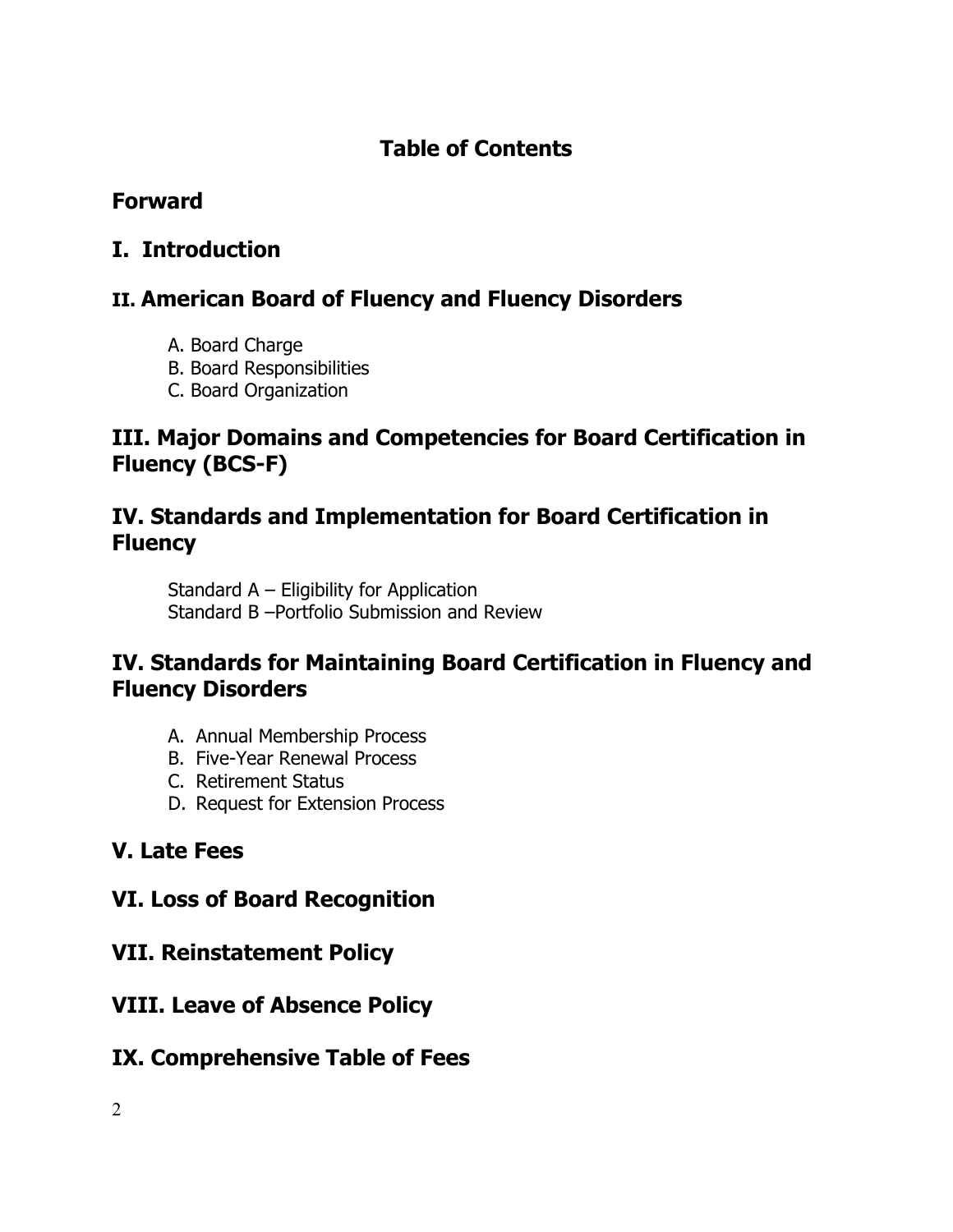# **X. Process for Appealing Decisions of the American Board of Fluency and Fluency Disorders**

- A. General Principles
- B. Rules of Procedure for Further Consideration
- C. Procedures for Further Consideration Hearing
- D. Notice of Decision After Further Consideration
- E. Appeal to the Appellate Body
- F. Rules of Procedure for Appeals
- G. Rules Governing the Filing and Processing of Appeals
- H. Rules Governing the Filing and Processing of Accelerated Appeals

# **Appendices**

- A. Bylaws of the American Board of Fluency and Fluency Disorders
- B. Annual Report to the Council for Clinical Specialty Certification (CCSC)
- C. Five Year Report to the Council for Clinical Specialty Certification (CCSC)
- D. CCSC Glossary of Terms Relating to Specialty Certification
- E. Forms for Application for Candidacy & Maintenance
- F. Forms for Portfolio Submission
- G. The original Fluency Specialist Recognition Program: A Perspective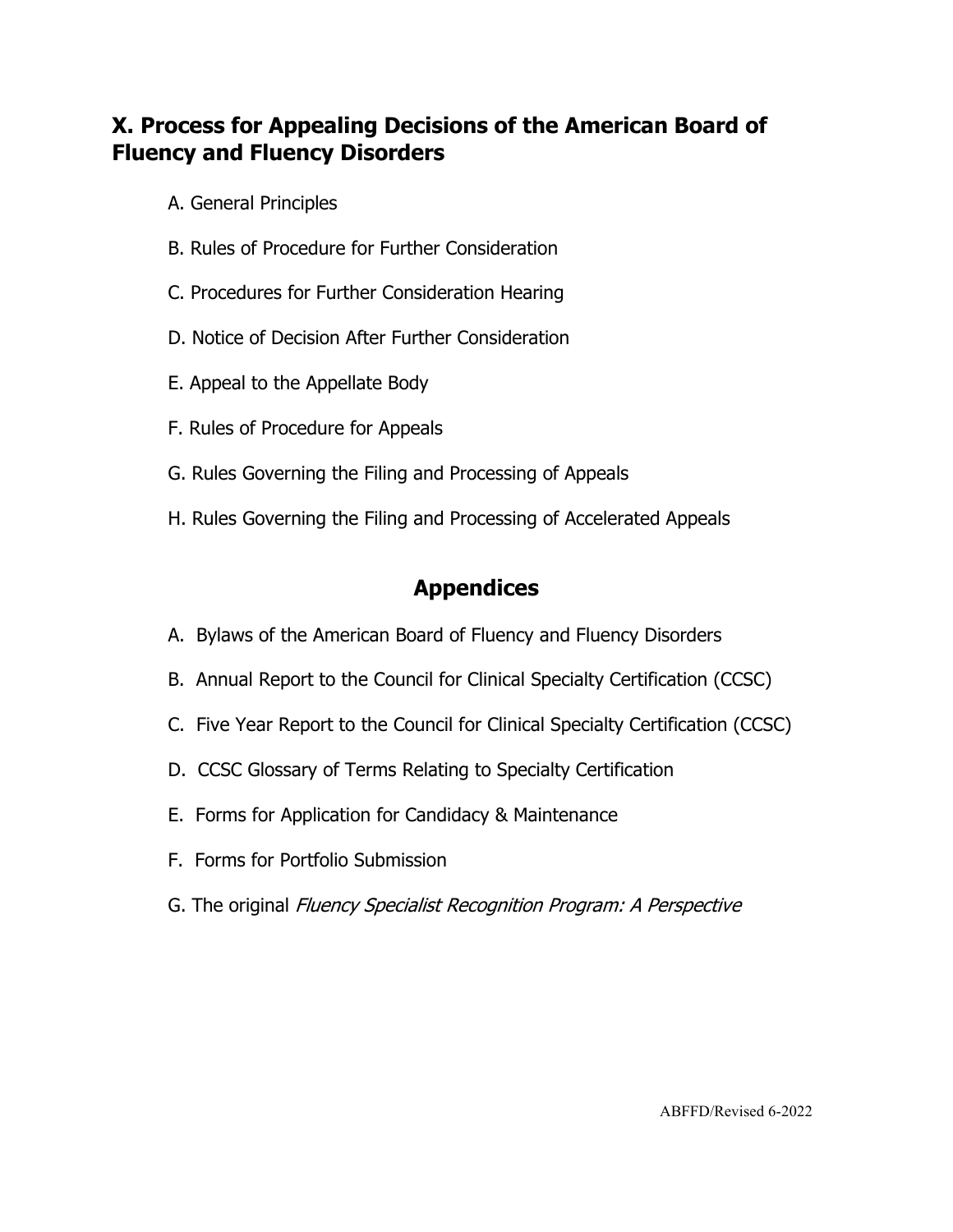### **American Board of Fluency and Fluency Disorders Manual Forward**

Many individuals contributed to the establishment of the *original* Specialty Board on Fluency Disorders and the program for creating a cadre of Board Recognized Specialists in Fluency Disorders (BCS-FD). This manual is dedicated to those individuals whose farsightedness, tenacity, perseverance, dedication, and caring enabled the American Speech-Language-Hearing Association's Special Interest Division on Fluency and Fluency Disorders to champion the cause of educating specialists in the fluency and fluency disorders. Fortunately, the Division on Fluency Disorders was aided in its efforts by an equally persevering and caring community of people who stutter, their families, their friends, and the support organizations that serve them. In addition, we dedicate this manual to those board members who assisted prior to and during the transition from a recognition program to a specialty certification program.

This Specialty Certification Program has moved beyond the induction of its inaugural cadre, followed by mentoring and developing further Board certification in fluency, and now providing certification in the area of fluency and fluency disorders. We were the first in ASHA's history to develop and maintain such a program, and we now continue to grow into a certification process. This edition of this manual, approved by the CFCC, provides guidance for a professional to become a Board Certified Specialist in Fluency and Fluency Disorders (BCS-FD).

Finally, the American Board of Fluency and Fluency Disorders (ABFFD) would like to give thanks to all professionals who worked diligently, volunteering time and effort for specialization on behalf of those with who stutter and clutter, including previous board members, especially those members of the Founding Commission:

> Eugene B. Cooper, Chair Walter H. Manning Nan Bernstein Ratner C. Woodruff Starkweather Jennifer B. Watson

We remain dedicated to the specialty certification process, grateful for the candidate's initial contributions, and honoring those we ultimately are committed to serve.

Elyse Lambeth, Chair, ABFFD Members of the ABFFD, 2022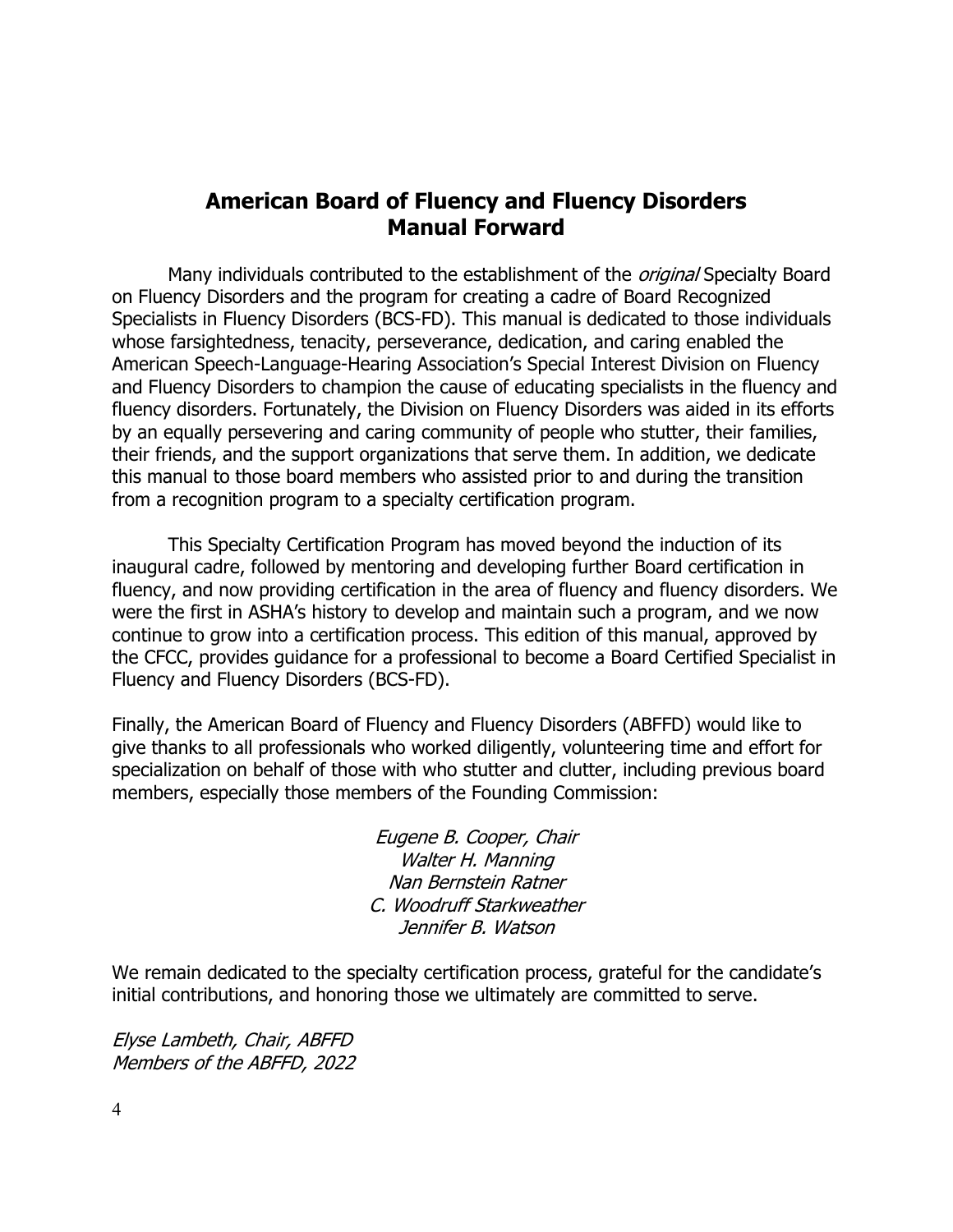# I. **Introduction**

This manual details specific policies, standards and procedures through which the Board fulfills its charge of administering a high-quality program for the certification of specialists in fluency disorders. To maintain its recognition by the American Speech-Language-Hearing Association as an approved Specialty Certification Board, the policies, standards, and procedures noted herein are consistent with those described in the American Speech Language Hearing Association's Council for Clinical Certification in Audiology and Speech Language Pathology's (CFCC) Committee for Clinical Specialty Certification, Guidelines for Specialty Commissions (ASHA, 1997). Included in this manual are the Board's charge, responsibilities, organization, and the components of the Board Certified Specialist – Fluency (BCS-F) program. Also included are Board Bylaws, a definition of the specialty area, a summary of events leading to the establishment of the ABFFD, and application and report forms utilized in administering the program.

# **II. American Board of Fluency and Fluency Disorders**

### **A. BOARD'S CHARGE**

**The American Board of Fluency and Fluency Disorders is charged with developing and administering a high-quality program of certification for specialists in the area of fluency disorders.**

### **B. BOARD RESPONSIBILITIES**

The ABFFD shall:

- 1. Develop, implement and revise as needed requirements and standards for the certification and credentialing of specialists in fluency disorders.
- 2. Develop, review and revise as needed procedures for soliciting, processing and evaluating applications for BCS-F in a timely fashion.
- 3. Develop, implement and revise as needed a process for assessing applicant's knowledge, skills and experience as set forth in the established standards for BCS-F.
- 4. Develop, review and revise as needed requirements and procedures for maintaining the credential of BCS-F.
- 5. Establish policies and procedures for assessing and collecting fees.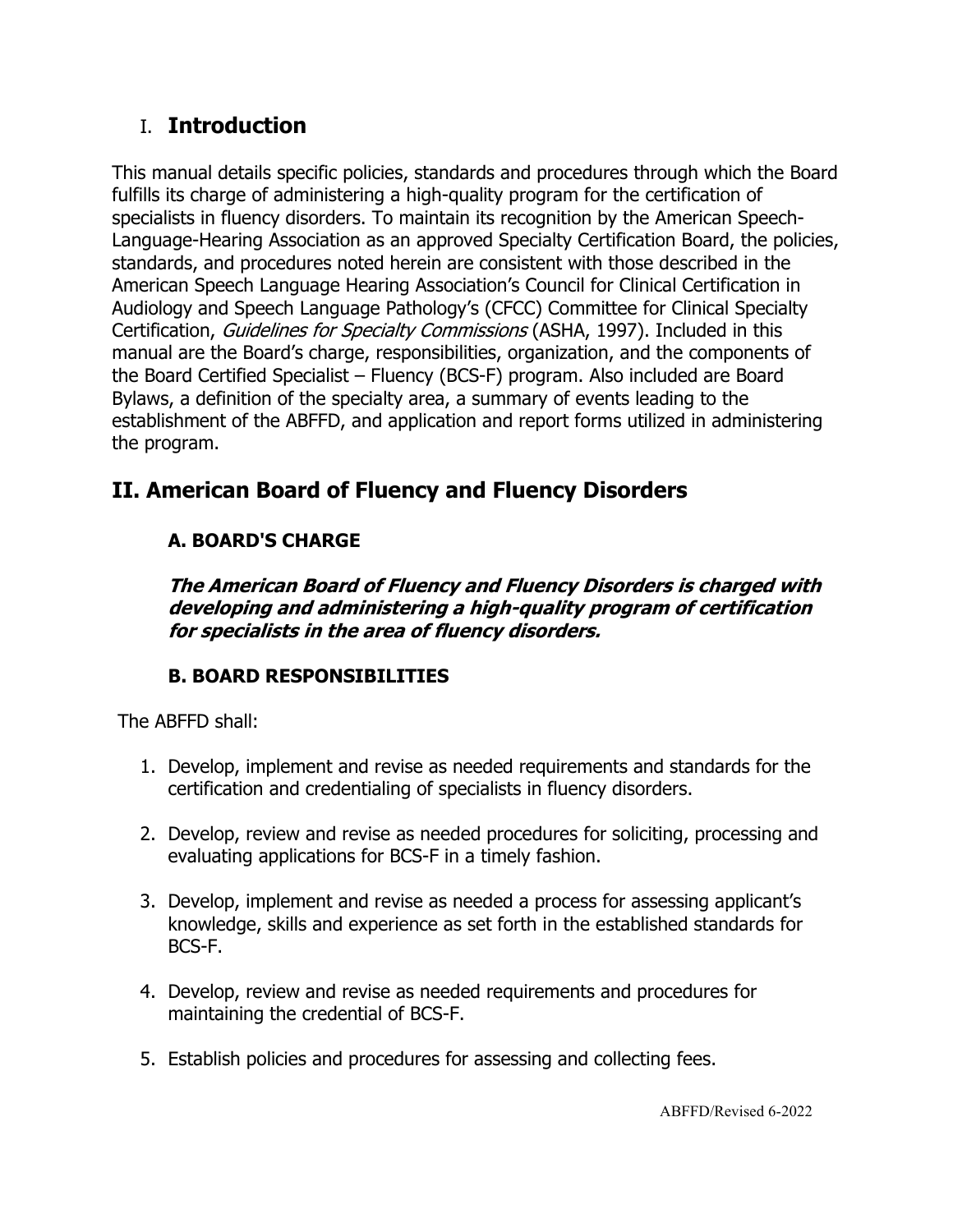- 6. Maintain the Board's financial viability.
- 7. Apply the standards and procedures fairly and consistently for both applicants and credentialed specialists.
- 8. Create, maintain, and revise as needed the ABFFD Standards and Procedures Manual. The Manual shall detail the specific procedures and activities through which the responsibilities of the Board will be discharged. The Manual will be reviewed annually and be revised as necessary by the Board. Revisions to the Manual shall be forwarded to the Council for Clinical Specialty Certification (CFCC) for review and approval.
- 9. Conduct meetings as necessary to fulfill the charge of the Board.
- 10. Develop and administer procedures for appeals and grievances.
- 11. Maintain a database and publish a roster of BCS-F and promote the specialty in fluency disorders to the public, educators and other professionals.
- 12. Establish and maintain the Board as an independent corporate entity with appropriate liability protection.
- 13. Establish procedures for routinely evaluating the satisfaction of those persons participating in the certification program.
- 14. File an annual report to the Council for Clinical Specialty Certification (CFCC) detailing the Board's activities and presenting evidence that it is fulfilling its charge and responsibilities. This report is filed in January of each year.
- 15. Require that members of the board are available to applicants for advice, guidance, and support throughout the entire certification process.

### **C. BOARD ORGANIZATION**

The Board must be composed of no fewer than five members. Four members must be Board Certified Specialists in Fluency and Fluency Disorders and one must be a public member knowledgeable about fluency disorders or a family member of a consumer of fluency services. The public member cannot be a speech-language pathologist. The Board's Bylaws (see Appendix A) address such issues as election to the Board, terms of office, officers and officer responsibilities, and other critical organizational information.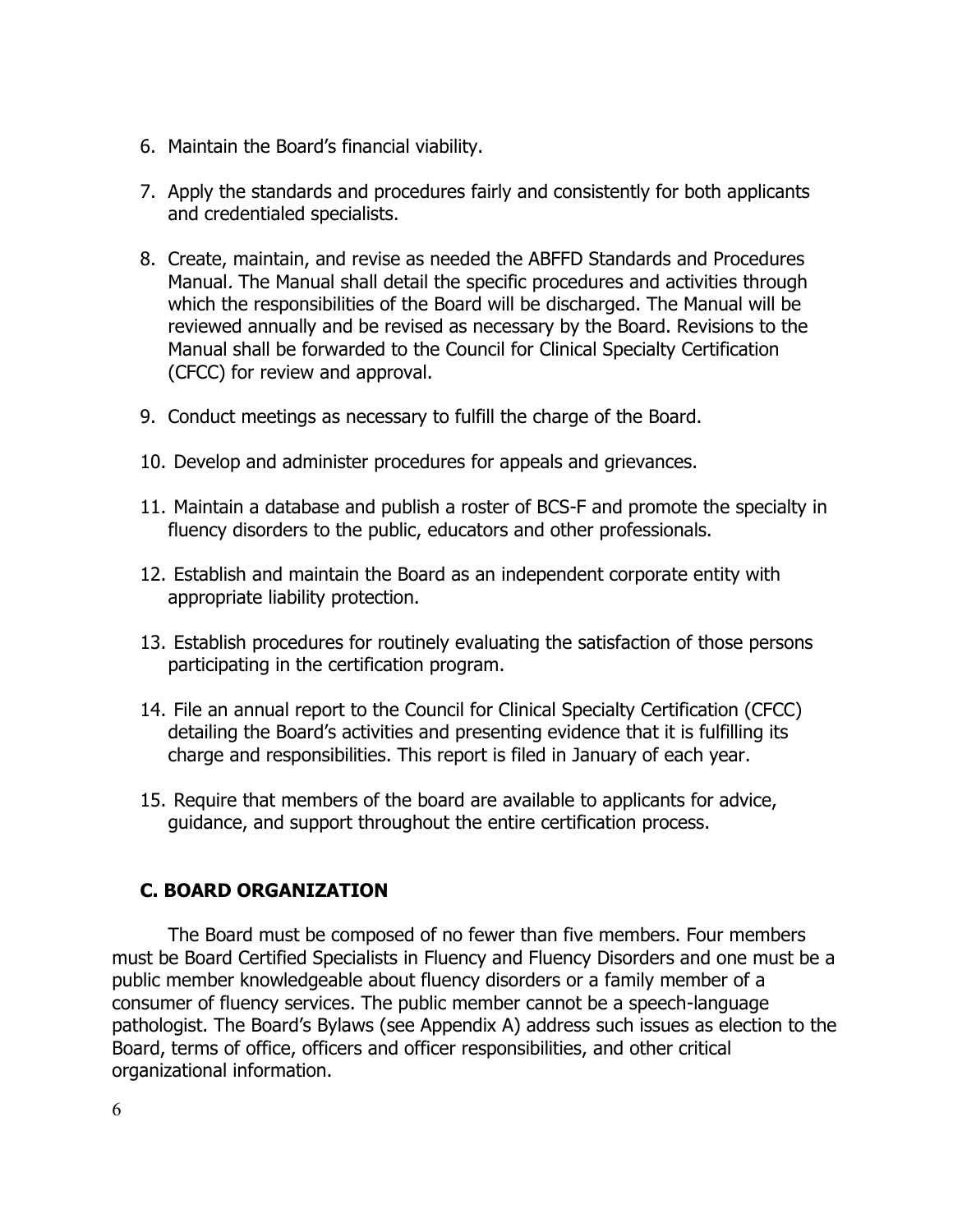# **II. DOMAINS and COMPETENCIES REQUIRED TO BECOME A BCS-F**

In September 2014, the American Board of Fluency and Fluency Disorders (ABFFD), with the support of the American Speech-Language-Hearing Association (ASHA), initiated a practice analysis study of speech-language pathologists whose professional practice includes a specialization in fluency and fluency disorders. The purpose of the study was to create a comprehensive competency framework identifying the core competencies needed by fluency specialists to perform their work responsibilities in an appropriate and effective manner.

The competency framework was validated by conducting a survey of practitioners who held the ABFFD designation [Board Certified Specialist in Fluency (BCS-F)] and also practitioners who were not board certified but met criteria that mirrored the board's eligibility requirements for certification. The board's objectives in conducting the study were to enhance the professional certification program and professional development and continuing education (CE) related to fluency and fluency disorders and to foster the advancement of the field.

The procedures used in conducting the practice analysis study involved an interactive process that combined the:

- practice analysis expertise of Knapp & Associates International, Inc. (Knapp) consultants;
- professional knowledge of a task force of subject matter experts who held the BCS-F and had significant experience and a broad view of the fluency and fluency disorder specialty; and
- judgments of a representative and independent sample of practicing BCS-Fs and professionals whose practice and expertise includes fluency and fluency disorders.

The competencies across each major domain area were weighted on both frequency as well as importance. Standards for BCS-F apply these competencies to both the application process to become an active candidate as well as within the Fluency Portfolio submission. Major Domains and Competencies are listed below.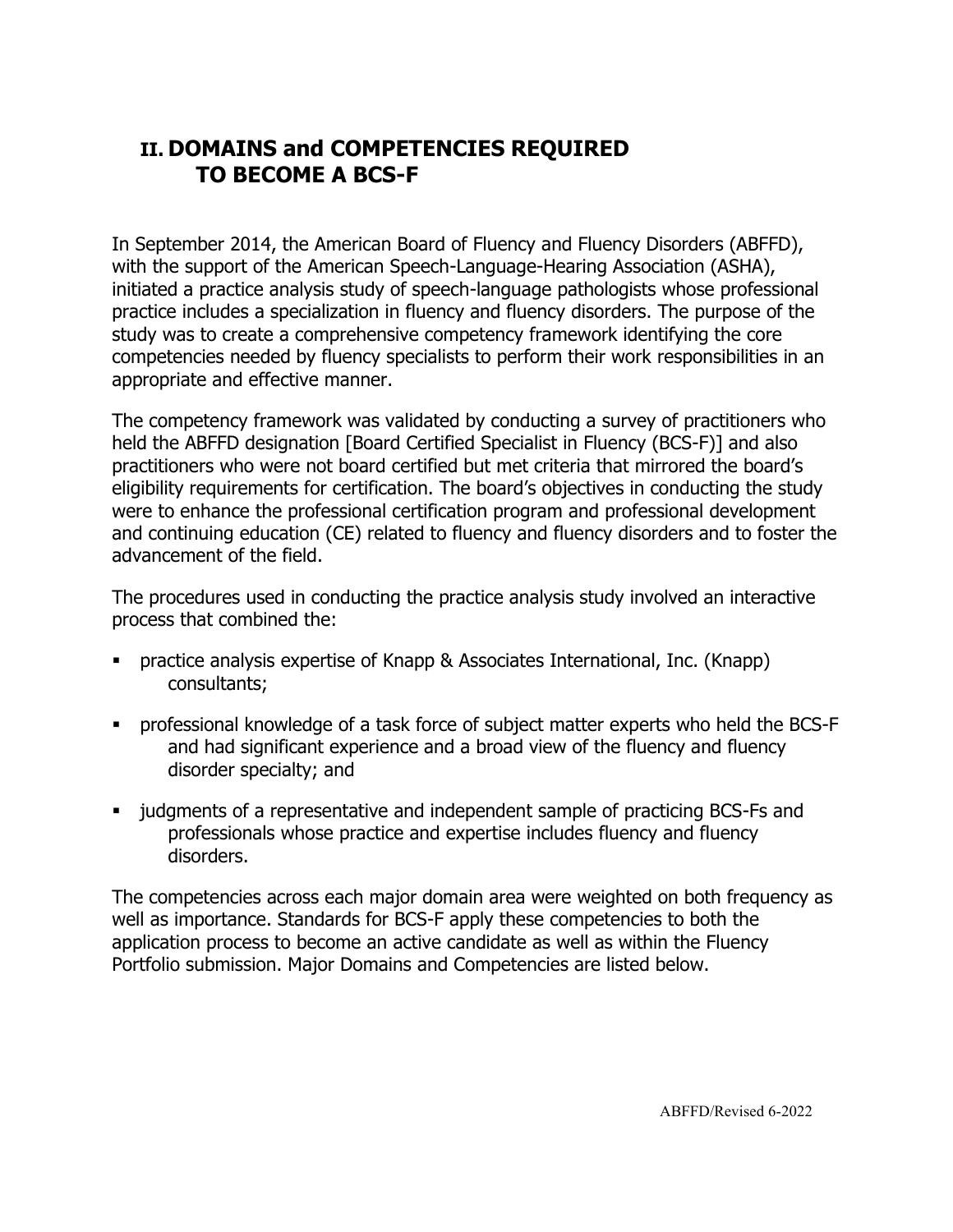#### (1) **PROFESSIONALISM: Maintain competence and ethical practice**

1.a Remain current in research by reviewing professional and academic literature for the purpose of informing practice and maintaining specialty certification.

1.b Engage in professional development activities in fluency and fluency disorders and other related topics (e.g., attend professional conferences, read research, participate in CE, complete coursework) for provision of current and high-quality services reflecting best practice to clients and the community.

1.c Adhere to the ASHA Code of Ethics by reviewing current and updated standards to ensure ethical practice and to provide a model for best practice and professionalism.

1.d Advance evidence-based practice by consulting with professionals in related fields in order to ensure cross-discipline best practice for clients with fluency disorders.

#### (2) **LEADERSHIP: Education, mentoring and/or supervision of professionals and/or students who work with clients.**

2.a Educate speech-language pathologists and/or students about the nature, evaluation, and treatment of fluency and fluency disorders through teaching, conducting in- services and providing resources.

2.b Supervise graduate students, clinical fellows and support personnel commensurate with their status through observing, modeling and providing feedback to increase knowledge about, and skills in, evaluation and treatment.

2.c Mentor speech-language pathologists through modeling, sharing resources, and providing feedback to advance knowledge and skill development.

2.d Consult with speech-language pathologists, and other stakeholders (e.g., teachers, support personnel, administrators, caregivers, employers, co-workers and other professionals) to customize goals and treatment methods and develop accommodations to enhance treatment outcomes.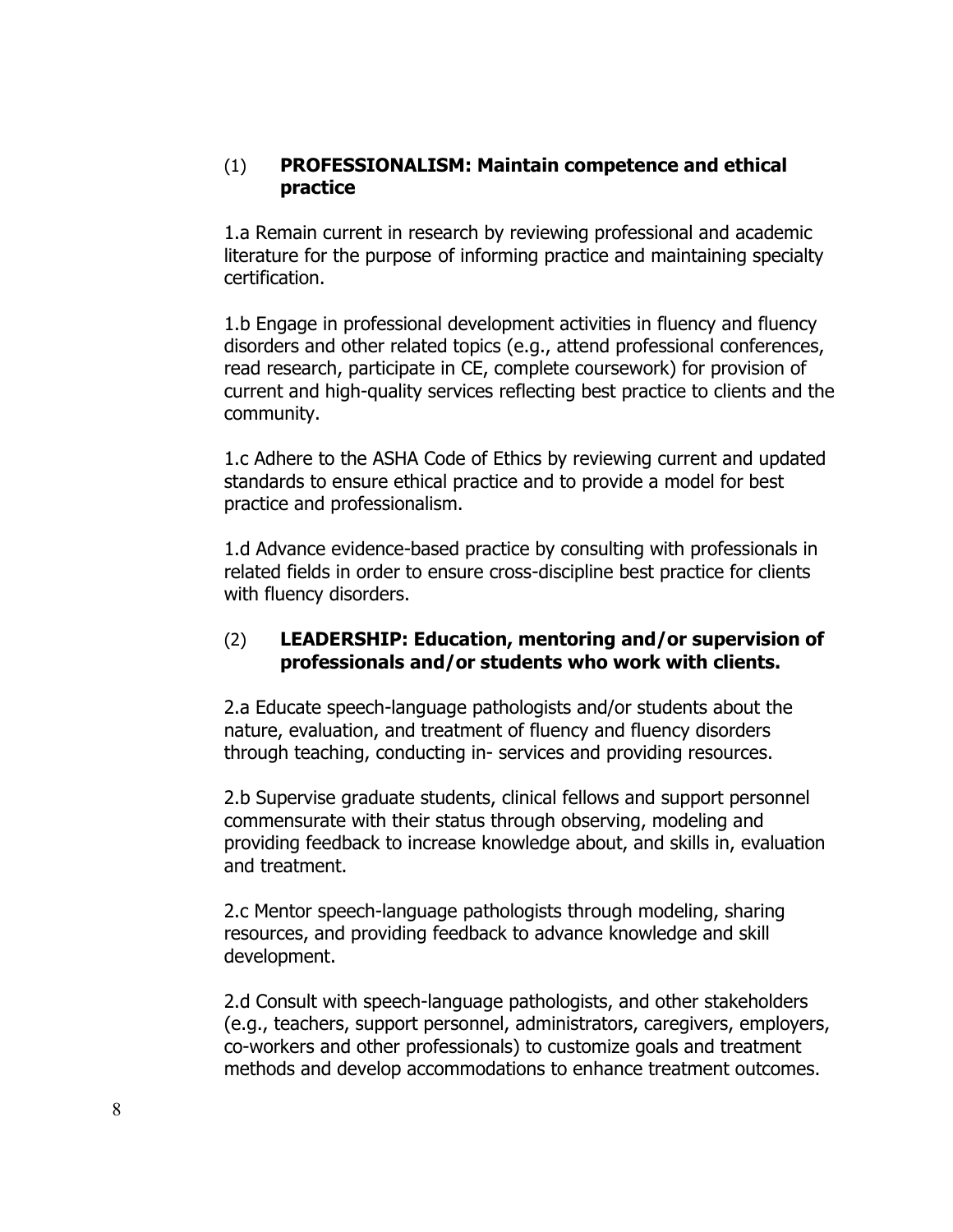2.e Collaborate with organizations (school district, hospital, clinic or agency) to create innovative service delivery programs in order to enhance treatment outcomes.

#### (3) **ADVOCACY: Education of stakeholders and public about fluency and fluency disorders on behalf of clients and/or population and provision of client support.**

3.a Educate caregivers, family members, teachers, administrators, support personnel, employers, and other professionals (e.g., physicians, psychologists) about the nature of fluency disorders and the value of treatment in a variety of ways (e.g., presentations, publications, consultation) in order to garner support and resources for meeting client needs.

3.b Educate third party payers about the nature of fluency disorders and the value of treatment in a variety of ways (e.g., correspondence, documentation) in order to obtain funding for services.

3.c Educate the public about the nature of fluency disorders and the value of treatment in a variety of ways (e.g., presentations, publications, media) in order to promote awareness, support early identification, and improve the social, academic and work environments of individuals with fluency disorders.

3.d Provide strategies (e.g., expressing rights, needs, solutions; appealing decisions) to families and clients that reflect current legislation, policy and regulations to promote successful self-advocacy.

3.e Recommend and secure customized care to facilitate innovative service delivery options (e.g., providers, frequency, contexts) to meet individual needs of clients.

3.f Identify and support governmental and social policies by communicating with policy makers in order to support best practices for individuals with fluency disorders.

### (4) **SERVICE PROVISION: Screening, assessment, diagnosis,**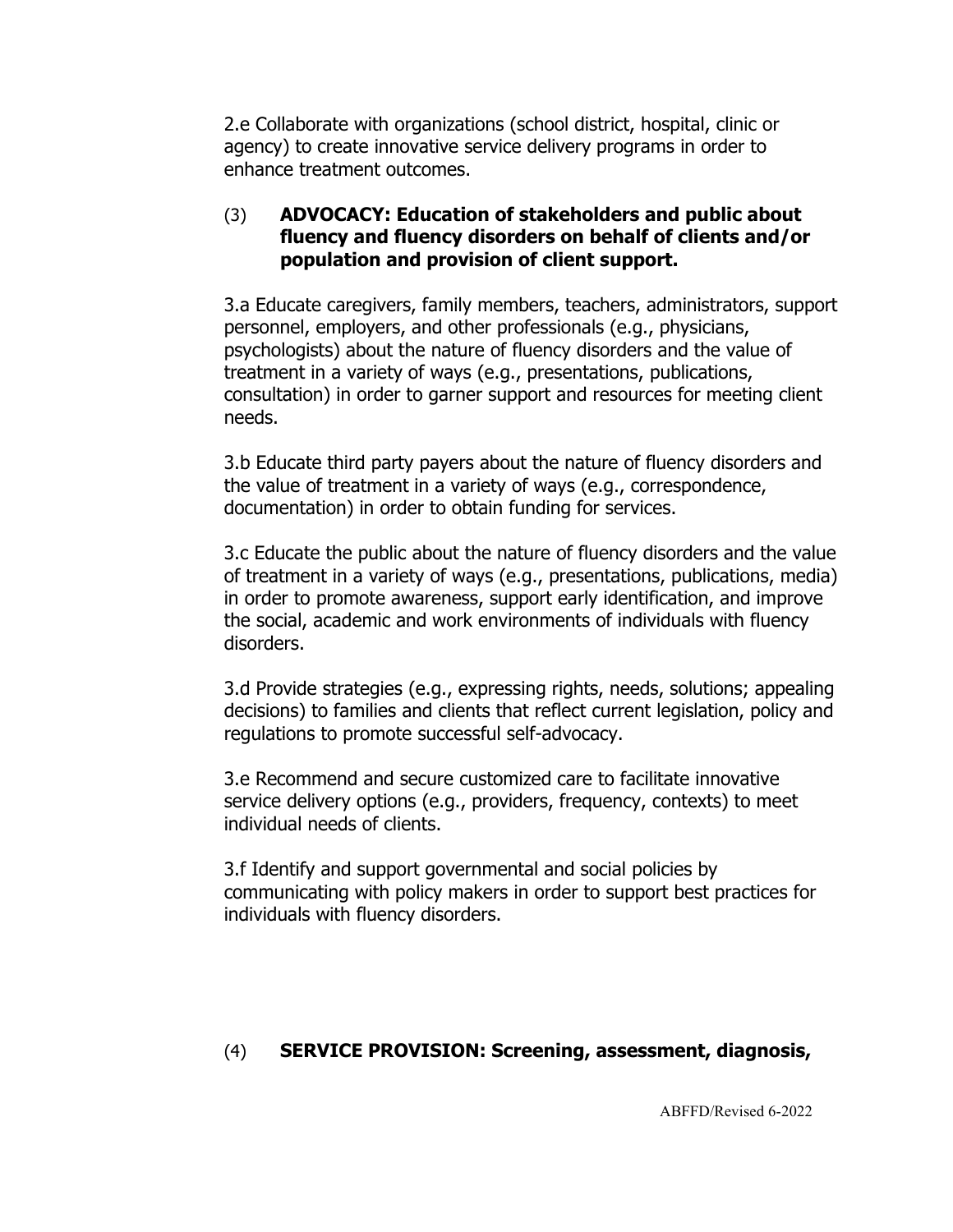#### **treatment, and follow-up services**

 4.a Integrate effective counseling skills throughout the provision of services.

4.b Conduct screening through identification of risk factors and analysis of fluency patterns for early detection of speech fluency disorders.

4.c Determine plan of action based on screening results to ensure appropriate service provision to the client.

4.d Integrate multiple sources of information (e.g., review of case history, cultural factors and language differences; and previous evaluation and treatment records; consultation with family members, teachers, and other professionals regarding concomitant or related diagnoses) to support a comprehensive, multidimensional, differential assessment.

4.e Conduct a multidimensional assessment by administering informal and formal measures of behavioral, cognitive, affective, social, and linguistic components related to fluency disorders and other speech, voice and language factors in order to diagnose and plan treatment.

4.f Interpret informal and formal measures of behavioral, cognitive, affective, social, and linguistic components related to fluency disorders and communication difficulty to determine the overall life impact of the problem and the client's strengths, coping strategies, resources, and supports.

4.g Analyze assessment results to differentially diagnose fluency disorders (e.g., stuttering/cluttering/atypical/acquired disfluencies) from typical disfluencies and other possible diagnoses (e.g., apraxia of speech, language formulation difficulties, reading disorders, word finding problems, difficulties with organization of discourse, and language differences) to ensure effective treatment.

4.h Recognize both communicative and non-communicative needs (e.g., medical, psychological, developmental, sensory) and identify when to refer the client for further consultation, assessment and/or treatment.

4.i Communicate evaluation findings as they relate to the client's environments (e.g., home, academic, social, cultural, professional) in a sensitive manner that ensures understanding by the client, stakeholders and other professionals.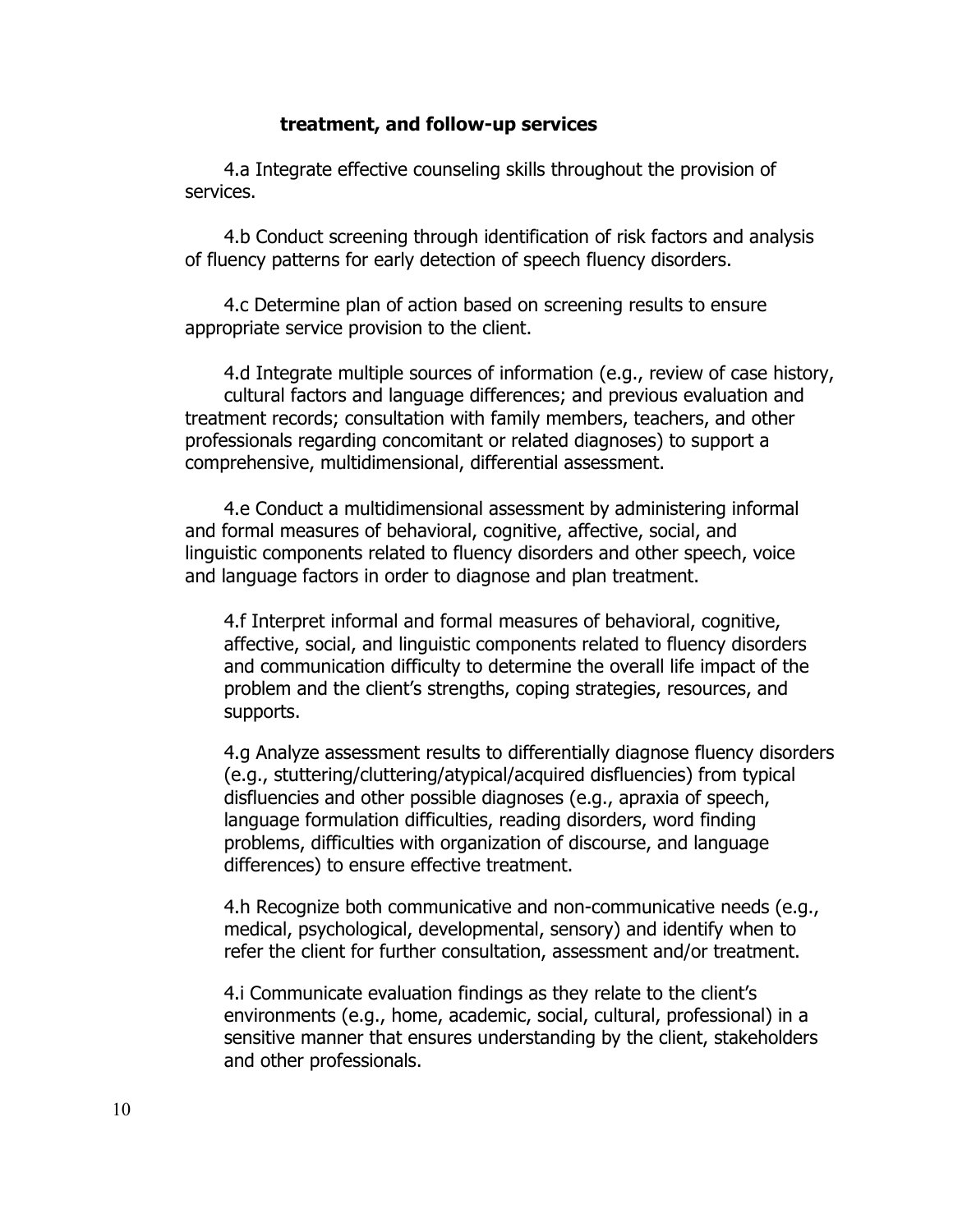4.j Develop, implement and modify differential treatment plans and rationales based on the client's evolving needs and treatment outcomes for individualized treatment.

4.k Develop, implement and modify an appropriate plan of dismissal, follow-up and maintenance to promote long-term change.

# **IV. STANDARDS AND IMPLEMENTATION FOR SPECIALTY CERTIFICATION IN FLUENCY**

The Standards and Procedures for Board Certification in Fluency and Fluency Disorders were created to provide a fair and rigorous method for assessing a set of knowledge and skills required for an individual to receive and maintain the advanced credential of BCS-F.

The ABFFD assesses the aforementioned 4 major domains and competencies in two ways:

- 1) Standard A (the application process) and
- 2) Standard B (the portfolio submission process).

### **Standard A involves two parts:**

- 1. Meeting eligibility to submit an application
- 2. Application submission for active candidacy

See Appendix F-FLUENCY PORTFOLIO GUIDELINE for specific guidelines on how the portfolio will be scored.

### **STANDARD A**

### **Part 1: Eligibility for Application**

In order to submit an application to become an active candidate for Board Certification in Fluency, a speech-language pathologist is required to meet four criteria:

- **1) Hold** the **Certificate of Clinical Competence** awarded by the American Speech-Language-Hearing Association
- **2) Be employed** as a speech-language pathologist for a minimum of **3 years** (or full time equivalent) **after** obtaining the CCC.
- **3) Document 450 hours of Clinical Contact Service** within the area of fluency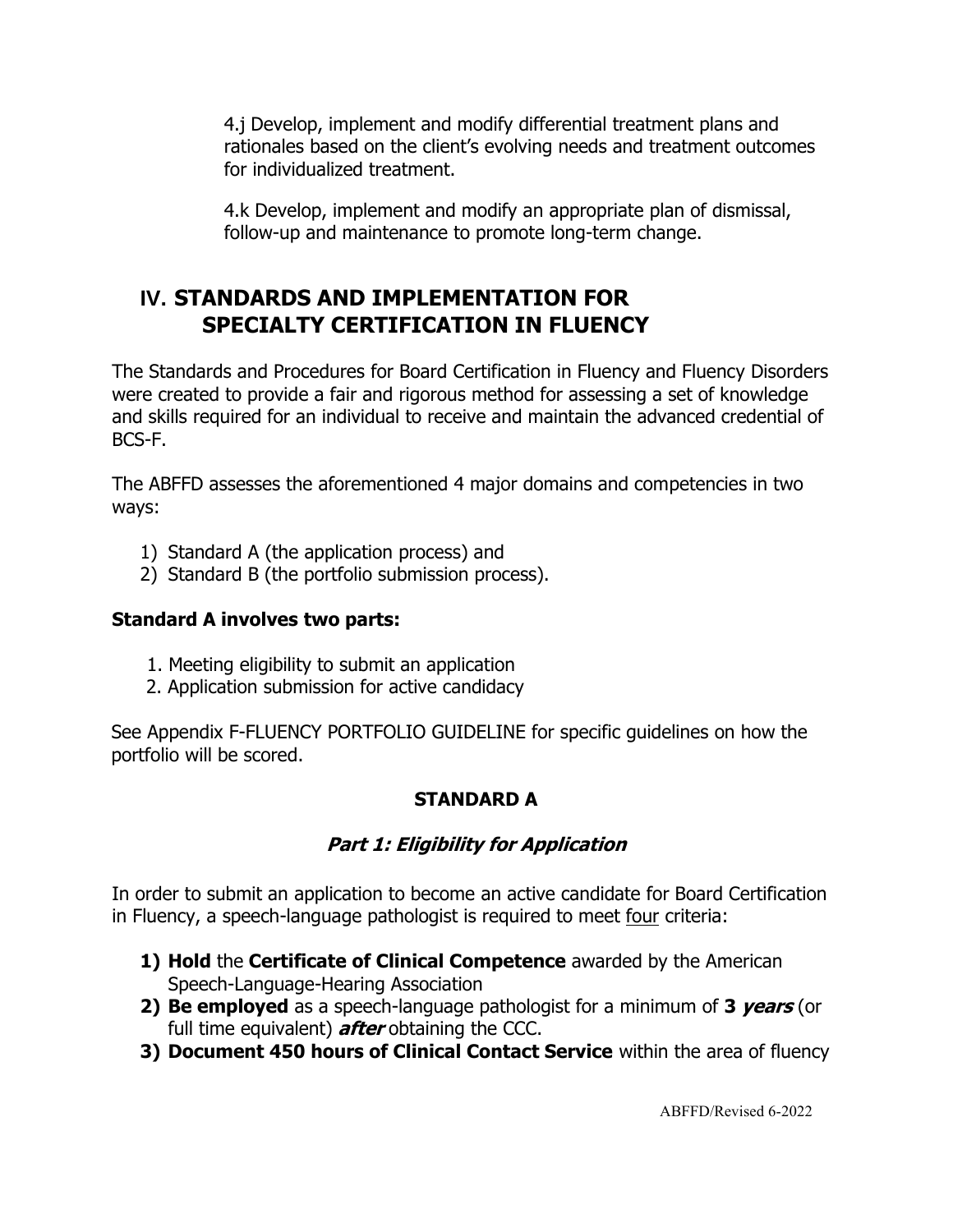disorders within a period of 5 years prior to application. A minimum of 25 clinical contact hours are required in each of the following each ranges: (a) preschool (2-6 years of age); (b) school-age (7-15 years of age; and (c) adolescent/adult (16 and up).

Telepractice:

Candidates may count contact hours gained via telepractice as long as the following conditions are met:

- i. ASHA standards for telepractice are followed [https://www.asha.org/PRPSpecificTopic.aspx?folderid=8589934956](https://www.asha.org/PRPSpecificTopic.aspx?folderid=8589934956§ion=Key_Issues) [&section=Key\\_Issues](https://www.asha.org/PRPSpecificTopic.aspx?folderid=8589934956§ion=Key_Issues)
- ii. The candidate follows state licensure requirements in the state in which the telepractice client resides and the state in which the clinician is conducting therapy.
- iii. A HIPPA compliant platform is used.
- **4)** These clinical contact service hours may include the following:
	- a) Providing direct clinical services.
	- b) Supervisory clinical contact hours are considered to be those involved in direct supervision that may include identification, prevention, assessment, and intervention services related to fluency disorders. Clinical supervision is defined as supervision of student clinicians working with individuals who stutter or clutter who are working under the candidate's guidance. Supervisory hours may include:
		- i. Demonstrating therapy skills with the client to assist the student in development
		- ii. Co-treating with the student clinician
		- iii. Counseling provided directly to the client and/or their family members or other relevant individuals. This may include obtaining information from these individuals, providing information to them, or problem solving or other counseling activities
	- c) For clinicians in academic settings, a maximum of 90 hours in other related clinical activities may be used toward the 450 clinical hour requirement. Other clinical activities include the following:
		- i. Teaching academic coursework in the area of stuttering and cluttering
		- ii. Conducting scholarly activities related to stuttering and cluttering which may involve presenting and publishing. A presented course must have received ASHA CEUs or state CEUs. Any papers published should be submitted to the ABFFD.
		- iii. Developing programs related to stuttering and cluttering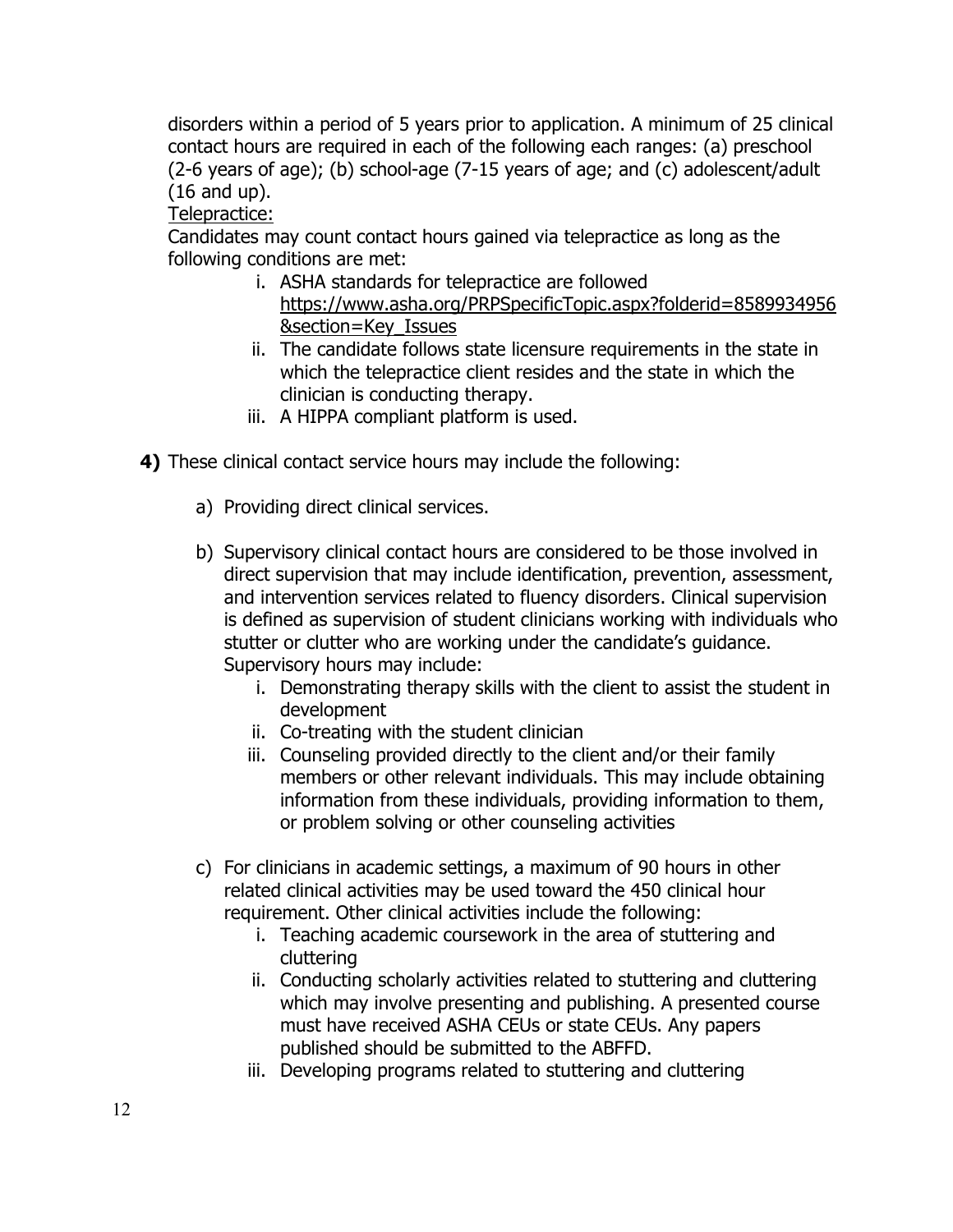**Very important note:** Direct clinical contact hours may be accrued towards the application requirement for up to 5 years after obtaining certificate for Certificate of Clinical Competence in Speech-Language Pathology (CCC). In addition, cases from the past 5 years may be used as part of the candidate's portfolio submission. If the candidate has been employed longer than 5 years, they may utilize cases for their portfolio submission from within the last 5 years of the candidate's application acceptance.

**5) Document 6 CEUs** (or 60 hours) of training in stuttering or cluttering. These hours must be at the intermediate or advanced level. These CEUs *may begin to accrue after* the CCC is obtained and within the 3 years preceding application. Guidelines for obtaining CEUs include:

- a) Continuing education must come from a **variety of sources** (e.g., in-person attendance of conferences/workshops, journals, DVDs/online CEUs, live online conferences) with **no more than 3 CEUs (30 hours)** derived from published DVDs, prerecorded online presentations, and/or journals. Please note, live and interactive webinars and virtual seminars are considered "live hours."
- b) Continuing education must include a **variety of topics**, with a minimum of 48 hours specifically related to stuttering and cluttering. There may be 12 hours from other topics related to diagnosing and treating stuttering and cluttering (e.g., speech, language, motor learning, cognitive and behavioral therapy, sensory processing, executive functioning, autism, counseling, other related disorders).

### **STANDARD A**

### **Part 2: Submitting an Application Packet**

Once the aforementioned requirements are completed, the speech-language pathologist submits an application packet for approval to become a candidate for certification. This packet includes **four components**:

**Component 1:** Application and required fee (see Board Certified Specialist-Fluency Application)

**Component 2:** Completion and documentation of required clinical hours (see BCS-F Application Verification of Direct Clinical Activity Form)

**Component 3:** Copy of Official CE transcripts from ASHA and a completed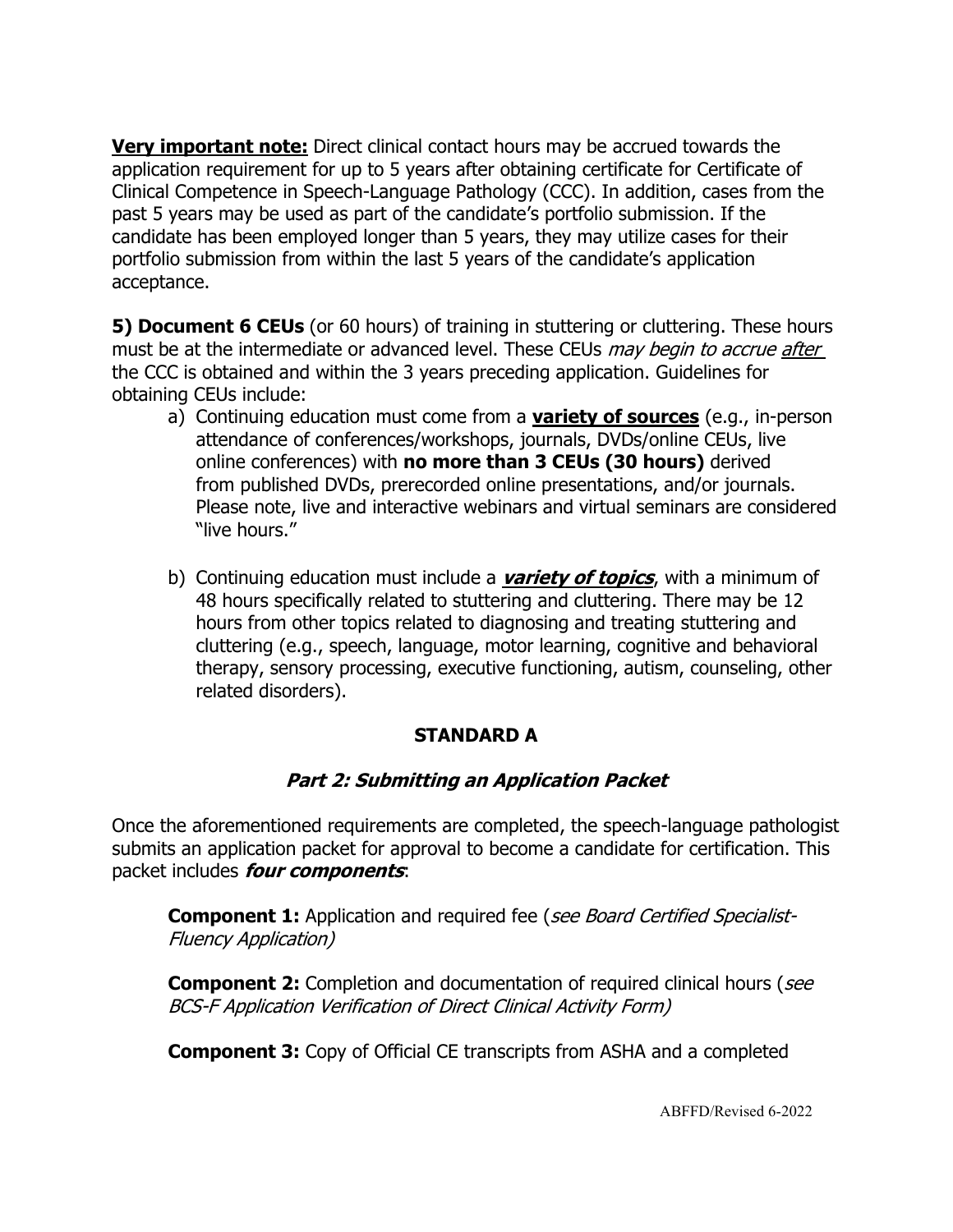continuing education form (see BCS-F Application Continuing Education Form)

**Component 4:** Three recommendation letters attesting to the candidate's knowledge and skills working on stuttering and cluttering (see BCS-Fluency Application Recommendation Letter Form) should be sent separately by the reference to the ABFFD Administrative Office (563 Carter Court, Suit B, Kimberly, WI 54136 or emailed to info@stutteringspecialists.org).

**Note:** Guidelines for recommendation letters include obtaining one letter from each of the following:

- a. Personal client or parent of client
- b. Colleague within the field of speech-language pathology
- c. Colleague

Once an application has been submitted and approved by the ABFFD, the applicant becomes an active candidate. In order to receive BCS-F, an active candidate must submit a portfolio within a three-year time period from acceptance of application.

An approval letter to become an active candidate for BCS-F will be sent via letter and email to the applicant within 30 days of receipt of the completed application packet.

### **STANDARD B: Fluency Portfolio Submission**

Standard B involves an active candidate's submission of a portfolio for assessment.

Upon acceptance, a Portfolio Template Guide is emailed to the candidate.

Submission of a portfolio of case studies must be provided to the American Board of Fluency and Fluency Disorders for review at any time within a 3-year time period following acceptance.

# **Components of the Fluency Portfolio**

The submitted Fluency Portfolio includes two major components: (a) Statement of Philosophy (b) three case presentations. All forms for Fluency Portfolio Submissions may be found at the end of this manual.

# **Component 1: Statement of Philosophy**

Each candidate will provide his or her statement of philosophy regarding assessment and treatment of individuals who stutter or clutter. This statement provides the ABFFD with the candidate's personal views of theoretical perspectives, as well as the evaluation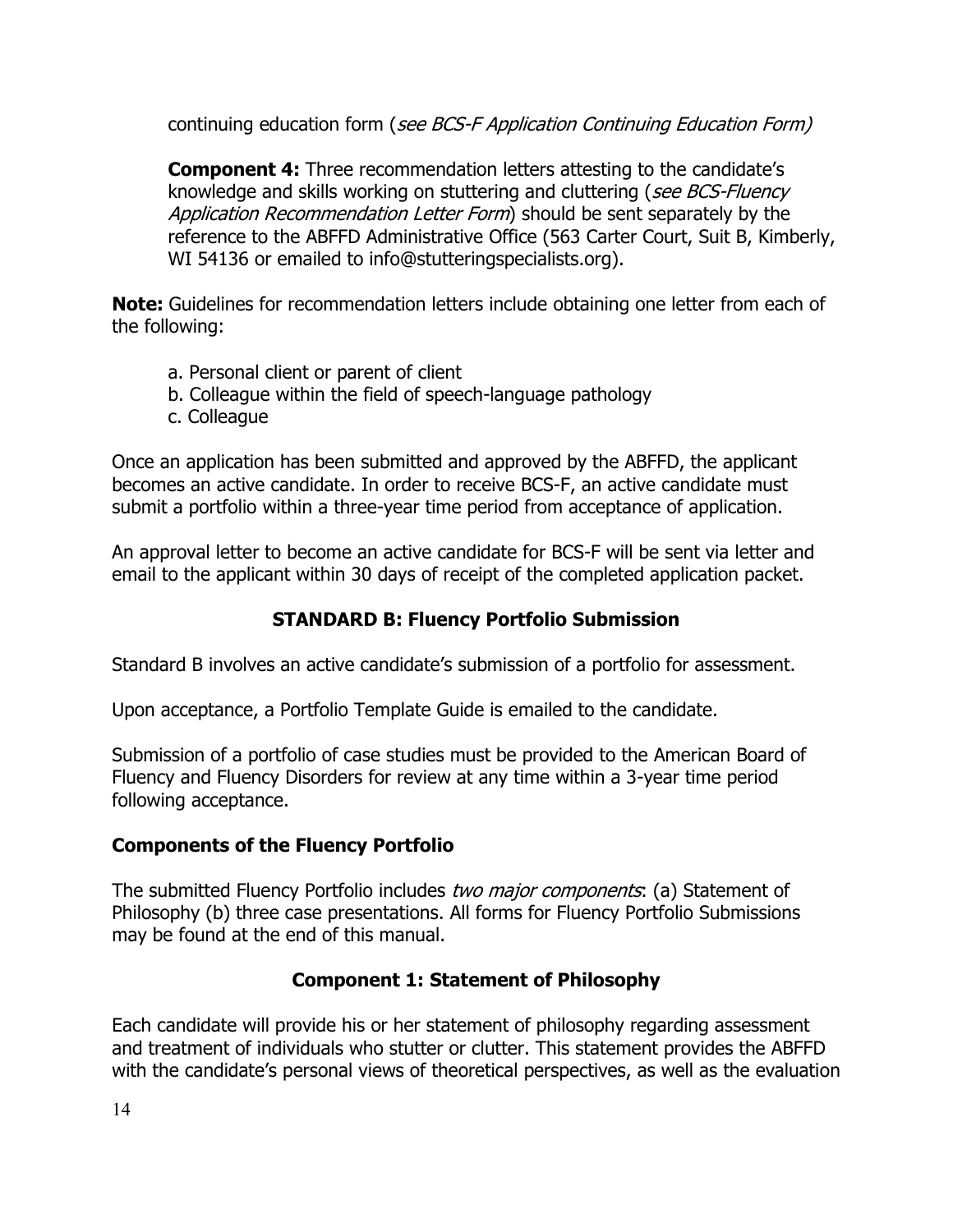and treatment of stuttering and cluttering, in regards to the candidate's training, personal study, interaction with professionals and/or mentors in the field, and clinical experience.

The statement of philosophy will also provide evidence of the candidate directly learning from people who stutter. The candidate will reflect upon how learning more about the lived experiences of people who stutter has shaped their evaluation and treatment philosophy. The candidate will also reference how this knowledge was gained. Examples of this may include activities such as participating or volunteering in support groups for people who stutter, conversational groups with people who stutter, and seeking out videos, podcasts, and books on the lives of people who stutter.

The Statement of Philosophy must be no more than three pages in length, 12pt font, single-spaced. Proper *citation* of a minimum of 5 references is required.

### **Component 2: Case Presentations**

The second component of the candidate's Fluency Portfolio contains **three** case presentations, one each within the following age ranges:

> -Preschool (ages 2-6) -School Age (ages 7-15) -Adolescent-Adult (16-Adult)

**Note:** A telepractice client may be included as a portfolio case as long as the stipulations outlined under "Eligibility for Application" part 3 are followed. Video clips for these cases must be from the internal recording system within the telepractice platform and include both the clinician and the client on the screen.

Each Case Presentation contains **three parts** and is presented in the following manner:

### **Part 1. Authorization for Release of Information**

An Authorization for Release of Information form must be provided for *each* case study presented in the portfolio. In addition, all information provided in the Case Summary Forms and Video Submission Forms must be commensurate with HIPPA Compliance.

If students are directing therapy under the supervision of a candidate in the academic setting, there must be a signed release from that student.

#### **Part 2. Case Presentation Form**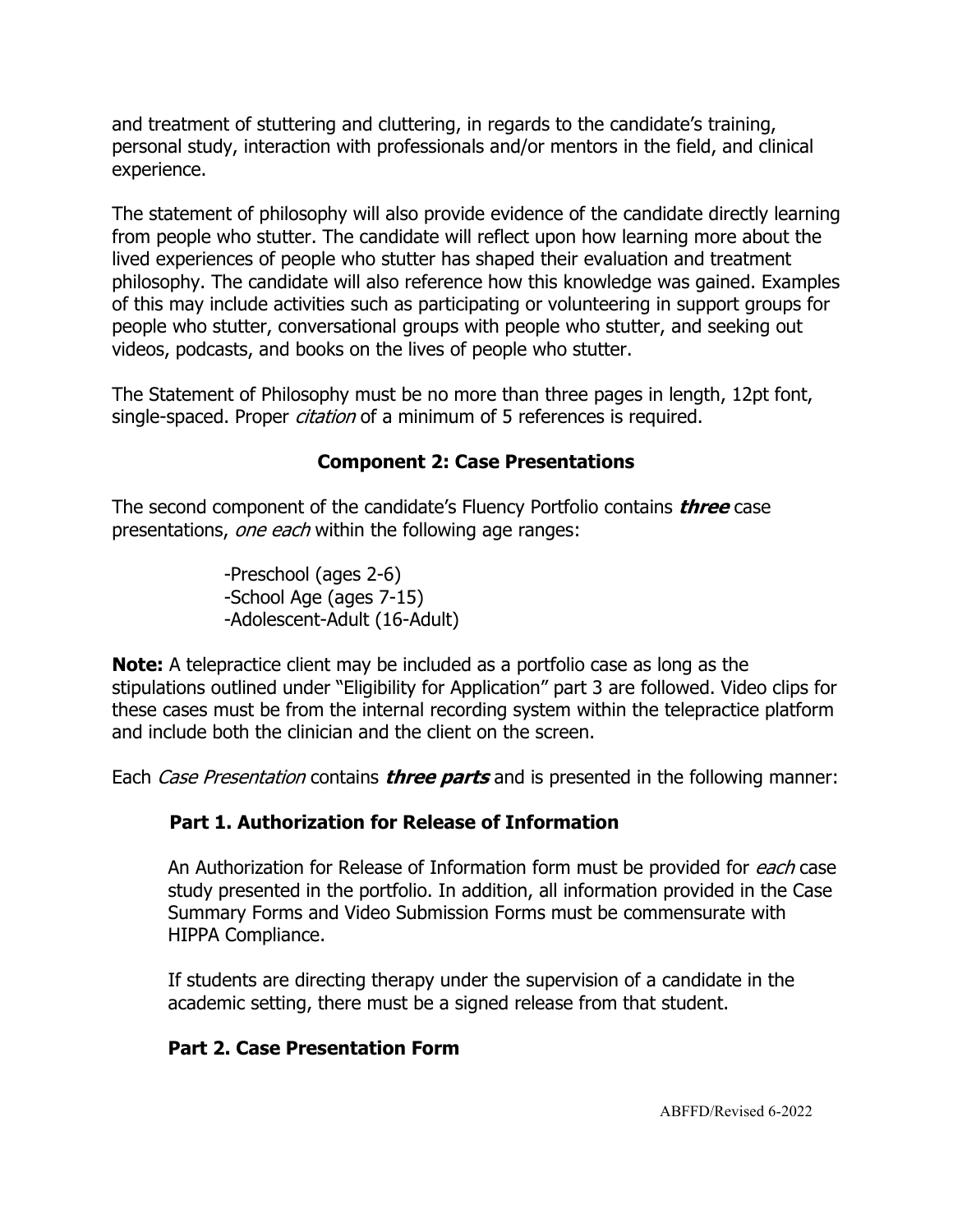Each case is presented to the ABFFD by utilizing the Case Presentation Form.

This form allows the candidate to present the case and include all necessary information pertaining to the domains and competencies for BCS-F. All cases must be presented utilizing the Case Summary Form.

Each case must be either evaluated or re-evaluated by the candidate. If the case received an initial evaluation by another individual, a summary of the findings of the initial evaluation must be included in the Case Summary Form as well as any additional testing performed.

For clinical supervisors: For those clinicians holding academic positions, case presentations can be included in the portfolio as long as the candidate directly performed at least one portion of both the evaluation and treatment. The remaining portions of the evaluation/treatment could be in direct supervision of the student but must include documentation of the ways in which the candidate supervised the student. The case presentation form will provide more details about how this is to be documented.

Length of time in treatment: While there is no requirement regarding length of treatment time, it is suggested the candidate select cases where the time in treatment was sufficient to demonstrate the overall critical thinking process at the time of evaluation and throughout the therapy process.

#### **Part 3. Video Clips**

For all three cases, **3 video recorded** examples of **5-7 minutes in length each** are required. The purpose of these clips is for the reviewers of the portfolio to observe the candidate's ability to engage in the therapeutic process, responding to the needs of the client at a particular moment in time. Thus, both the clinician and the client must be in the video frame.

For clinical supervisors: The candidate may utilize multiple videos to show candidate, client, and student interactions, and it is not required that the videos be edited into a continuous 7-minute clip. The videos must include the candidate interacting with the client and can include the candidate interacting with the student. Those combinations may include (a) and (b) or (c):

- a) 3  $\frac{1}{2}$  minutes of graduate student interacting with client\* AND
- b) 3 ½ minutes of candidate discussing the same session as the video in (a) with the graduate student $*$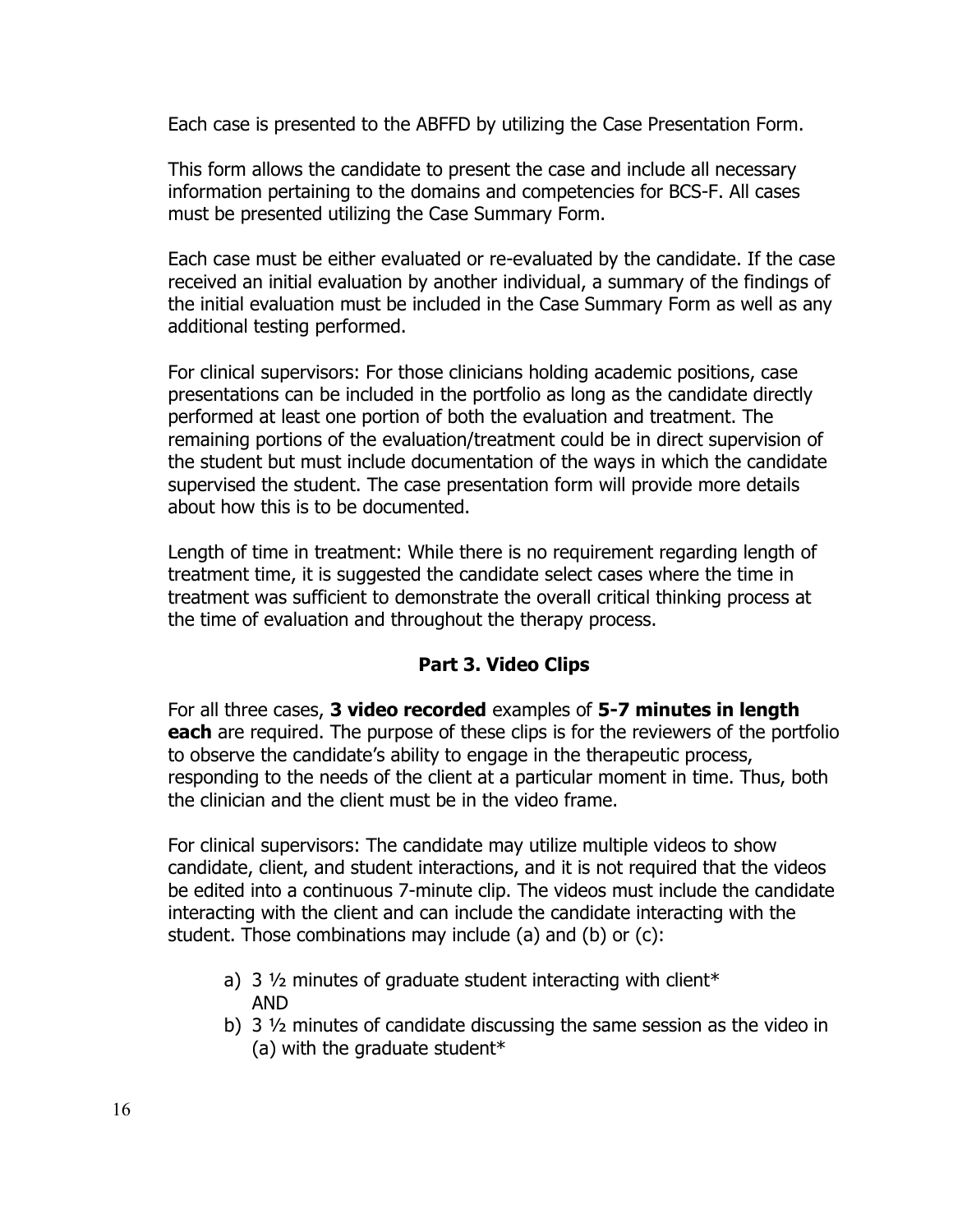OR

c) 7 minutes of the candidate and client\*

\*Within the candidates full portfolio, the video case studies should include at least one example of each of the above: (a), (b), and (c).

All Fluency Portfolios are submitted electronically to the ABFFD Administrative Office. Please contact info@stutteringspecialists.org for instructions. Once the portfolio is submitted, notification of results of the review by the ABFFD by letter occurs within 60 days of submission. If the Portfolio submitted does not fulfill the requirements provided in the Portfolio Guide, it will be sent back to the candidate for revisions prior to review. If approved, the candidate utilizes the designator of Board Certified Specialist-Fluency (BCS-F).

#### **Note:**

❖ **All forms for application for BCS-F as well as for Fluency Portfolio submission are located in the Appendix of this manual.**

# **IV. STANDARDS FOR MAINTAINING SPECIALTY CERTIFICATION IN FLUENCY AND FLUENCY DISORDERS**

Board Certification by the ABFFD is granted for a five-year period beginning in June. In order to maintain BCS-F status a specialist must meet certain annual and 5-year standards. In addition to *paying an annual fee*, individuals must maintain a high degree of knowledge and skills in the area of fluency disorders. To maintain knowledge each BCS-F must accumulate a minimum of 10 ASHA approved CEs (100 contact hours) during each five-year renewal period specifically related to fluency disorders. In order to maintain clinical skills, specialists are expected to be actively engaged in clinical practice as well as stay current on advances in research and evidence based practice. To be actively engaged in clinical practice a specialist must attest to maintaining an average per year minimum of 100 clock hours of professional activities during the five year renewal period.

#### **A. Implementation for Annual Membership Maintenance**

**1. Complete BCS-F Annual Membership Form and Pay Annual Fees** The BCS-F must pay an annual fee (refer to fee section) to maintain BCS-F status. A renewal notice will be sent by the Administrative Office, which includes a due date. Payment must be sent to the Administrative Office along with the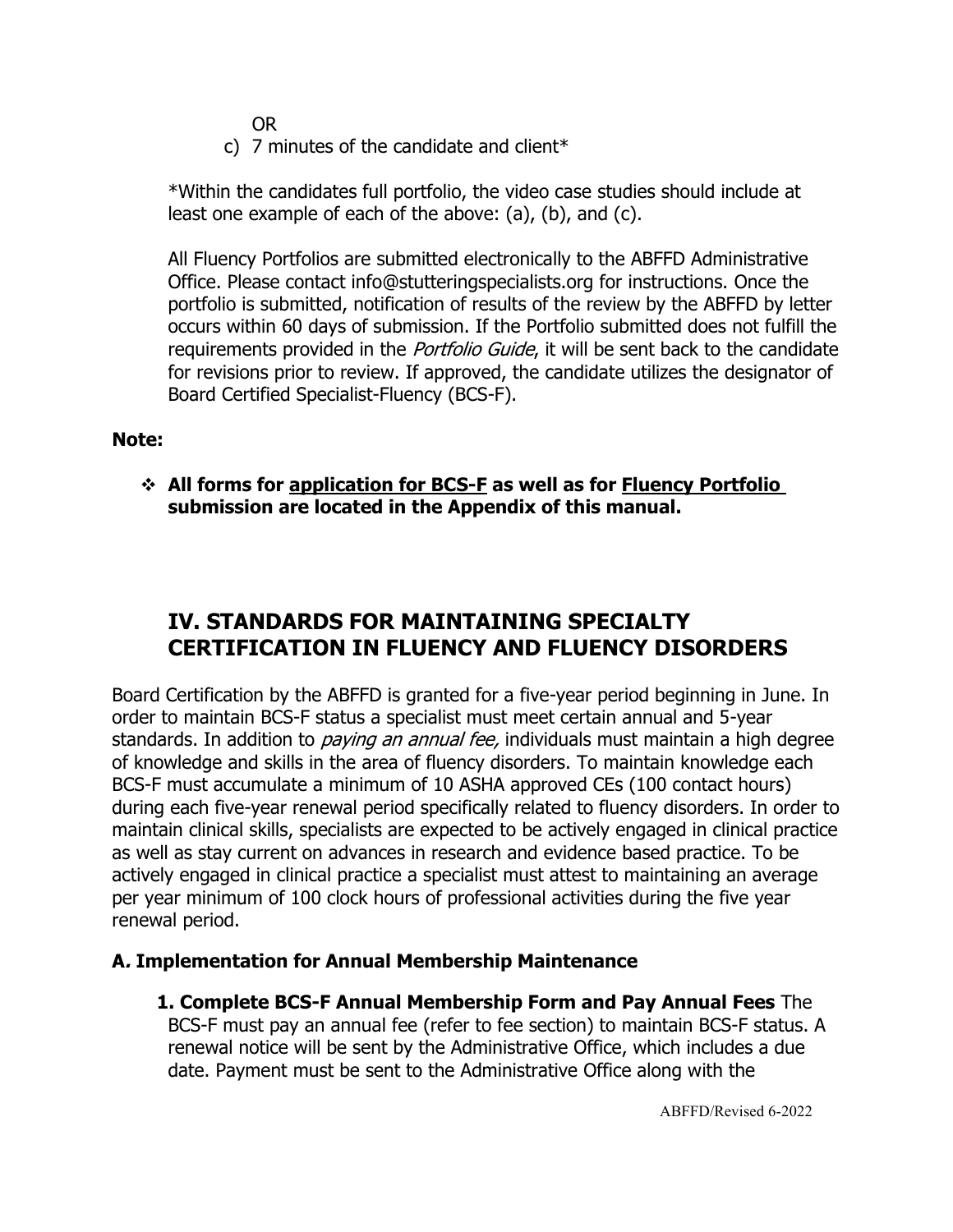#### completed **BCS-F Annual Membership Form**

#### **B. Implementation for Five Year Renewal**

1. **Complete BCS-F Five-Year Renewal, Annual Membership Form, and Pay Renewal Fee.**

A renewal notice will be sent by the Administrative Office, which includes a due date. Payment must be sent to the Administrative Office along with the completed **BCS-F Five-Year Renewal Form.** 

#### 2. **Verification of 500 Hours of Professional Activity**

Each BCS-F specialist is required to be active in the management (assessment, treatment, supervision and/or consultation) of clients with fluency disorders and/or their families by providing a minimum of 500 clock hours of clinical activity over a 5-year period. A maximum of **100 hours** of Indirect Clinical Contact may be utilized as part of the 5-year renewal process. Proof of such practice will be attested to on the Annual Update Form. The ABFFD may request verification of professional activity.

#### 3. **Continuing Education Requirement**

Every fifth year from the initial awarding of BCS-F status, renewal requires, in addition to payment of the annual fee and a completed **Five-Year Renewal Form,** documentation of 10 ASHA approved CEs (100 contact hours). The CEs must have been accumulated during the five-year period from when the BCS-F designation was awarded or last renewed.

- 2) Continuing Education must come from a **variety of sources** (direct participation in conferences/workshops; Journals; DVDs/online workshops; Live Web-based CEUs) with **no more than 5 CEUs (50 hours)** derived from published DVDs/online workshops and Journals. Please note: live based/interactive webinars and virtual seminars are considered "live hours."
- 3) Continuing Education must cover from a **variety of topics**, with a minimum of 80 hours specifically related to Fluency and Fluency Disorders; 20 hours may be from other topics related to diagnosing and treating fluency disorders (e.g., speech, language, motor learning, cognitive, behavioral therapy, sensory processing, executive functioning, autism, counseling, other related disorders)
- 4) 10 CEUs (100 hours) are required and must be at the intermediate or advanced level.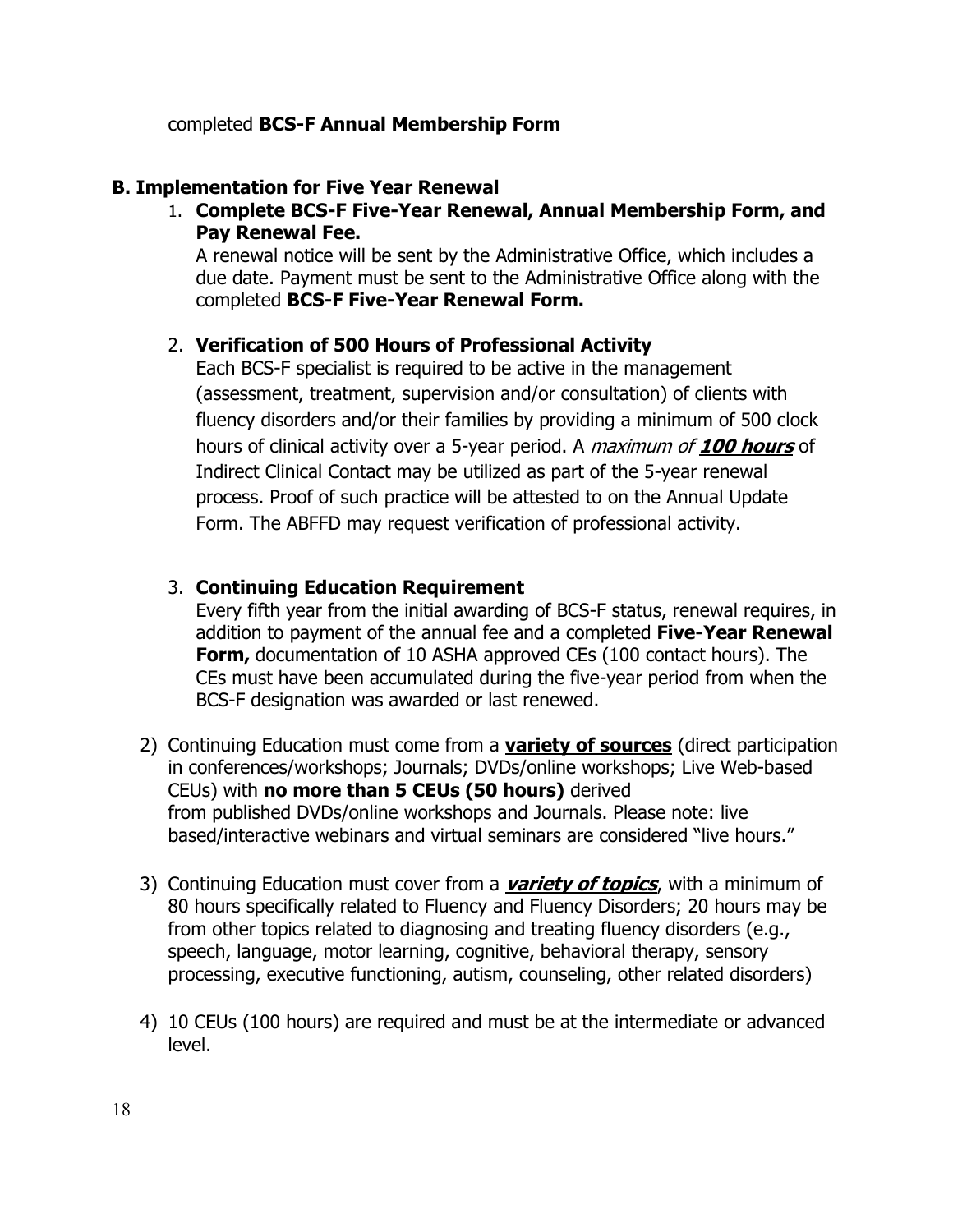The intent of the CE requirement is that specialists will engage in continuing education activities that update and further enhance their ability to serve people who stutter. For this reason, a significant proportion of the CE requirement must be in activities directly related to fluency and fluency disorders. At the same time, it is recognized that continuing education activities in other areas of knowledge and practice can contribute to quality of practice in stuttering. For this reason, up to 2.0 CE outside the area of fluency and fluency disorders can be applied to meet CE requirements for renewal.

The full 100 continuing education hours need to be at the **intermediate and/or advanced level**. The rationale for these levels of difficulty is that specialists will be seeking activities, which will advance their existing knowledge related to fluency disorders.

Payment and required documents must be received by the Administrative Office on or before the due date to avoid late fees or possible revocation of BCS-F status. The Board will respond to renewal applications within 30 days of their receipt. If the materials are approved, the BCS-F will receive a Renewal Certificate, which indicates that the BCS remains in good standing for the next five years pending the continued receipt of the **Annual fees** and **Annual Membership Form.**

### **C. BCS-F Retired and Life-Time Member Status & Standards**

BCS-F Retired or Life-Time Member Status is awarded in recognition of previous specialty certification (or recognition prior to January 1, 2014) in fluency and fluency disorders. An application is submitted, based upon the *Standards for BCS-F Retired and* Life-Time Member Status listed below, and upon acceptance an individual is awarded with a certificate of Retired or Life-Time Member Status by the ABFFD, kept informed of current ABFFD happenings, and included on all lists of BCS-F. Retired and Life-Time Member status indicates to consumers that the specialist had obtained a significant milestone in terms of number of years of practice. Retired specialists are *natural* promoters of specialty certification.

### **Retired Member Status**

The following standards need to be met in order to submit an application: 1) Applicant must be age 65 **OR** have held ASHA certification (CCC) for a total of 25 years.

2) Applicant **must hold** active specialty certification in fluency (BCS-F) at time of retired certification holder status application **OR must have held** the status of a certified (recognized) specialist at the time of becoming a life time member.

3) Must have held fluency specialty certification (recognition) for ten years (not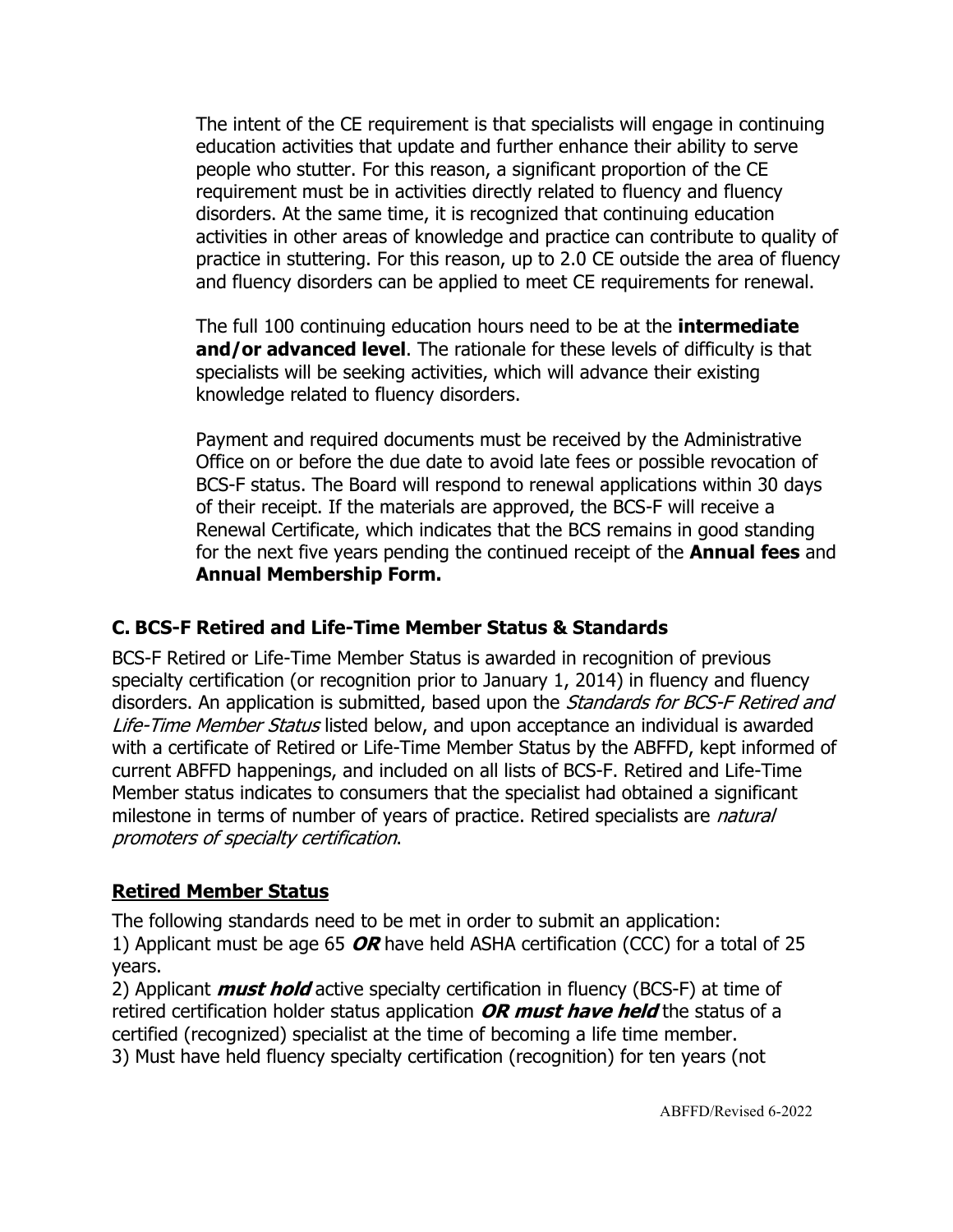necessarily consecutive).

4) In accordance with ASHA guidelines, retired members no longer retain a Certificate of Clinical Competence and cannot treat clients.

### **Life-Time Member Status**

The following standards need to be met in order to submit an application: 1) Applicant must be age 65 **OR** have held ASHA certification (CCC) for a total of 25 years.

2) Applicant **must hold** active specialty certification in fluency (BCS-F) at time of Life-Time Member status is initiated **OR must have held** the status of a certified (recognized) specialist at the time of becoming a Life-Time Member.

3) Must have held fluency specialty certification (recognition) for ten years (not necessarily consecutive).

4) Life-Time members will be allowed to continue clinical work with clients.

5) The member must maintain continuing education credits consistent with the

standards outlined for Life-Time members. **3 CEUs accrued over the three-year renewal period will be required.** Please note: the Board is allowing an initial phasein period for the initial cadre of Life-Time members who transition to this status in 2019, 2020, and 2021. Life-time members in these years will submit their first renewal in June 2024. At that time, members will need to indicate they obtained the 3 CEUs (30 hours) during the renewal period. Following the initial renewal in June 2024, members will be required to submit their renewal every three years. Members who transition to Life-Time status after June 30, 2021 will be required to submit their first renewal in June 2025.

# **V. Late Fees**

A late fee (see fee section) will be assigned if renewal fees and required materials are not received by the Administrative Office **within 30 days of the due date.**

# **VI. Loss of Board Certification**

If required materials and fees are not received **within 90 days past the due date**, the BCS-F will lose his or her Board Certification status. His/her name will be removed from the list of specialists on the BCS-F website and he/she may no longer use the designation of BCS-F. **A specialist will be notified through certified mail of loss of BCS-F status.**

# **VII. Reinstatement Policy**

20 A BCS-F who loses their specialist status as a result of Standard VI above may be reinstated if all renewal documentation is submitted and all fees in arrears since the last five-year renewal period are paid. The cost of any certified letters sent to the specialist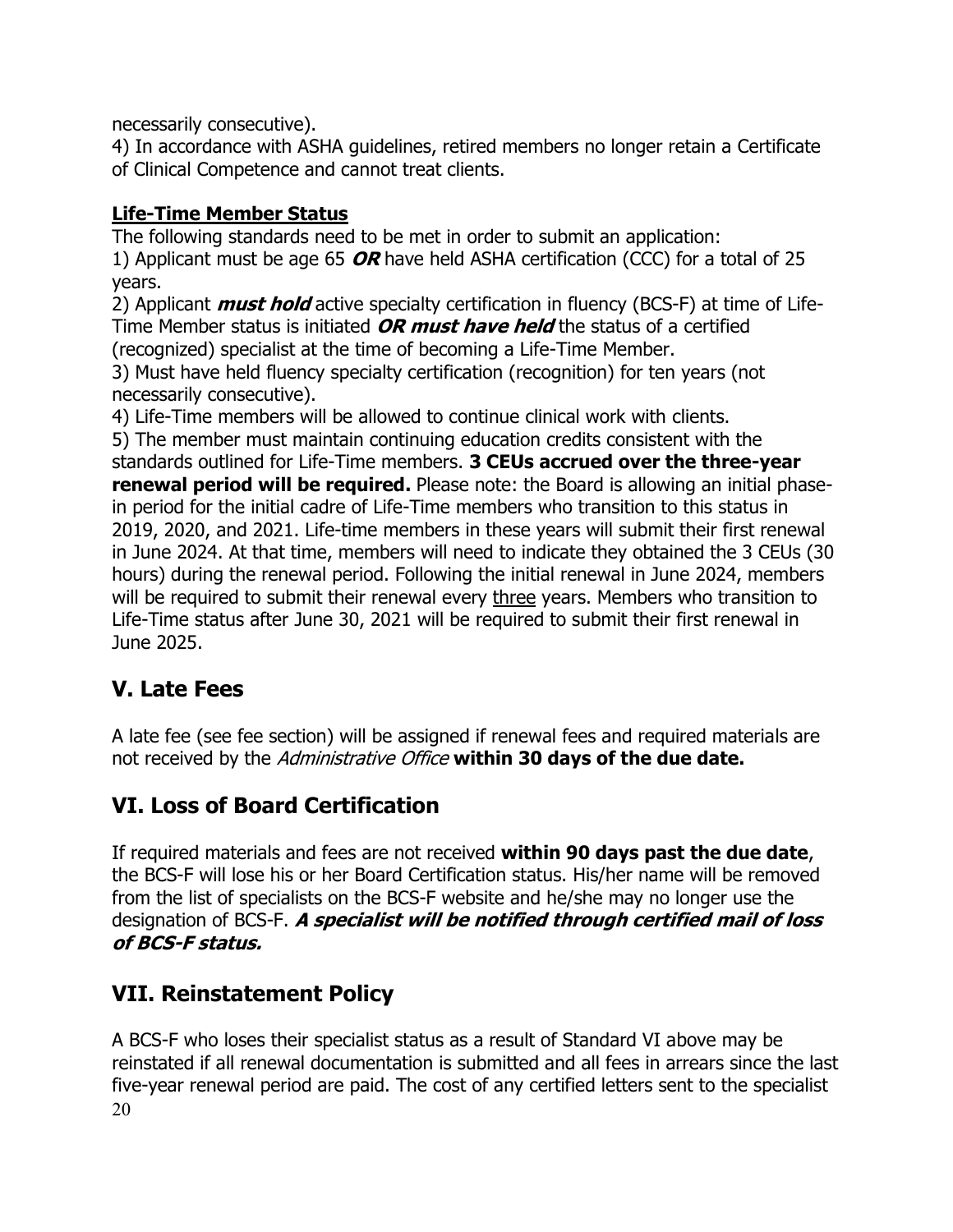will be part of these fees. However, after five years of lapsed renewal, he/she must meet the standards in place at that time.

### **Implementation**

There are two situations in which reinstatement may be necessary.

The first is for a specialist who has allowed their status to lapse in the second or third year of the five-year renewal. In this case reinstatement requires submission of a completed **Annual Membership Form** and payment of all fees (including late fees).

The second situation is one that involves the fourth year. The fourth year renewal reinstatement requires submission of a completed renewal form, documentation of the required CE's for the past four years, verification of at least 400 hours of clinical activity over a 4 year period, and payment of all fees (including late fees) within 90 days of the due date. If payment and required documentation have not been received within 90 days of the due date, he/she must meet the standards in place at the time renewal is requested.

# **VIII. Leave of Absence Policy**

The ABFFD is aware that from time to time, a BCS-F may have reason to request a leave of absence from active certification status because of an inability to maintain the required annual clinical contact hours. This may be due to health and family issues, change in job requirements or graduate study requirements. The ABFFD is desirous of assisting constituents whenever possible to maintain their BCS-F status. Therefore, the Board has established the following policy for leave of absence:

• A BCS-F who desires to take a leave of absence must write a letter (email is acceptable) to the ABFFD requesting a leave and stating reasons for the leave and the length of time expected for the leave.

• A BCS-F leave of absence may be granted ONLY for the requirement of *clinical* activity. If the request is granted the BCS-F will be removed from the published roster of specialists for the duration of the leave and/or until a request for reinstatement has been approved. Reinstatement will be contingent upon the individual maintaining CCC-SLP, remaining current on all BCS-F fees and submission of a report summarizing CE activity that meets BCS-F requirements. Therefore, during the leave of absence period, the BCS-F must pay annual fees and meet Continuing Education requirements according to ABFFD published CE guidelines. Requirements for maintaining active clinical practice will be suspended during the period of the leave of absence.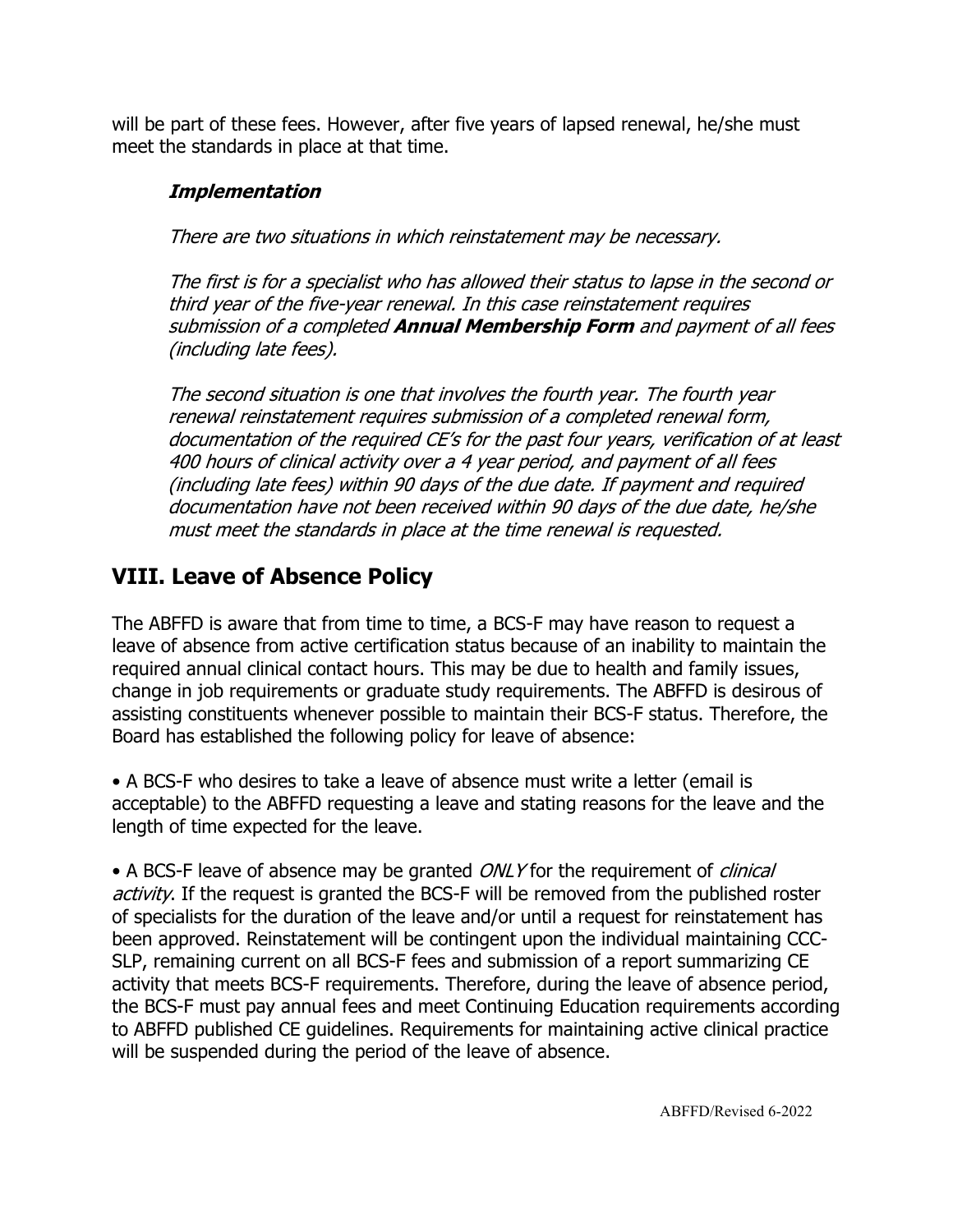• If a leave of absence is granted to a BCS-F, it is limited to a *maximum* of three years. If the candidate wishes to extend the leave beyond five years, he/she must reapply for the status under the then current standards.

- There are two options for reinstating certification following a leave of absence:
	- 1. A member on an approved leave of absence may accrue their 500 clinical hours spread over the entire 5-year renewal period, rather than meeting the 100 hours per year criterion.
	- 2. A member on an approved leave of absence may request an extension of the renewal period. This will allow the member to remain "not active" as a specialist until the clinic clock hour requirement is met. Certification will be reinstated upon completion of the 500 clock hours. A request for an extension of the renewal period must be submitted to the Board in writing or via email prior to the end of the 5-year renewal period.

# **IX. Table of Fees**

| <b>Initial BCS-F Application Fee</b>                                                                               | \$250.00 |  |
|--------------------------------------------------------------------------------------------------------------------|----------|--|
| <b>Annual Membership Fee</b>                                                                                       | \$110.00 |  |
| <b>Five Year Renewal Fee</b>                                                                                       | \$110.00 |  |
| Late Fee                                                                                                           | \$25.00  |  |
| <b>Retired and Life-Time Member Status Annual Dues Fee</b>                                                         | \$25.00  |  |
| All fees are in US dollars and may be paid by personal check, cashier's check<br>or money order.                   |          |  |
| Checks or money orders should be made payable to:<br><i>ABFFD</i><br>563 Carter Court<br>Kimberly, Wisconsin 54316 |          |  |
| Or, renew online at stutteringspecialists.org                                                                      |          |  |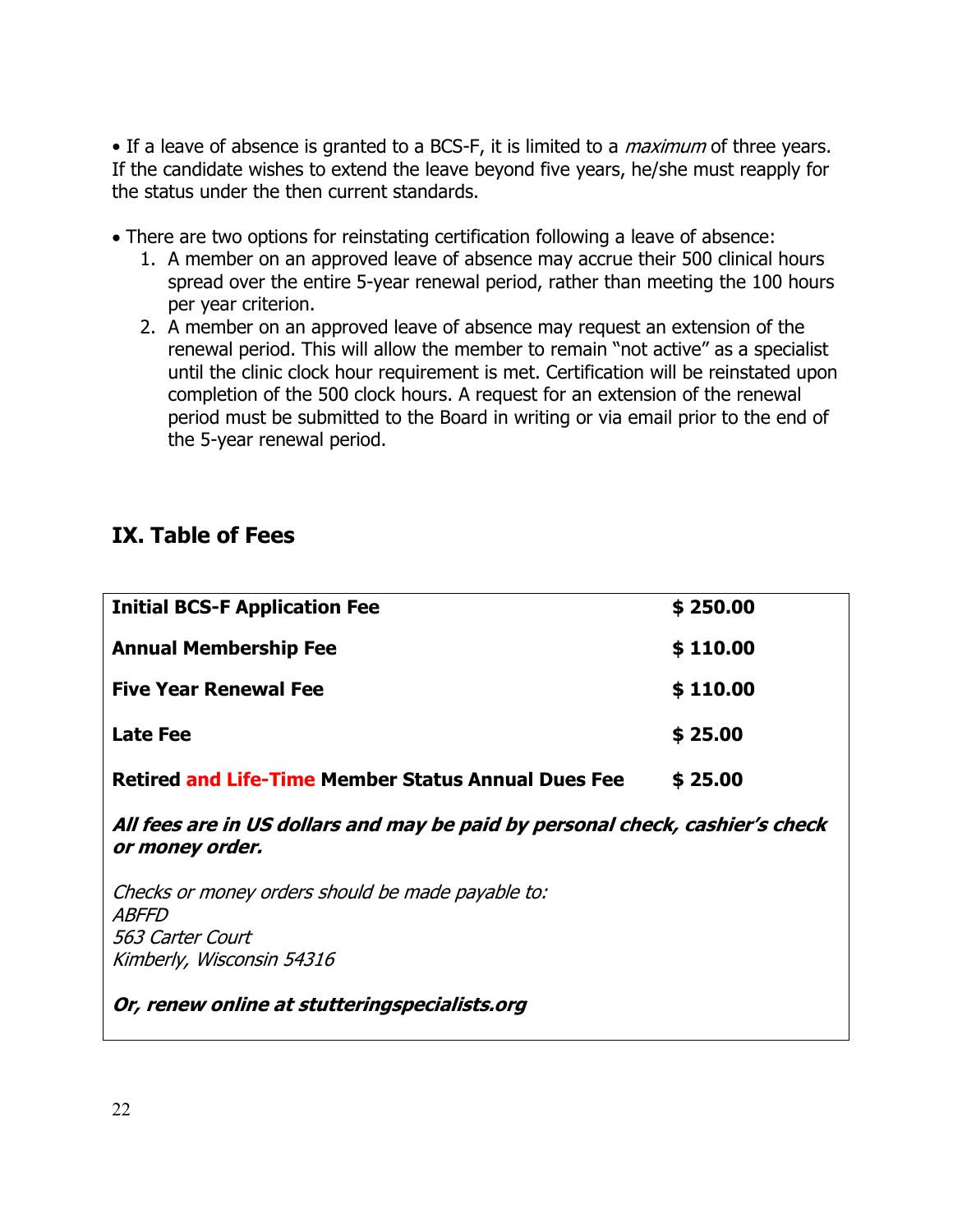ABFFD/Revised 6-2022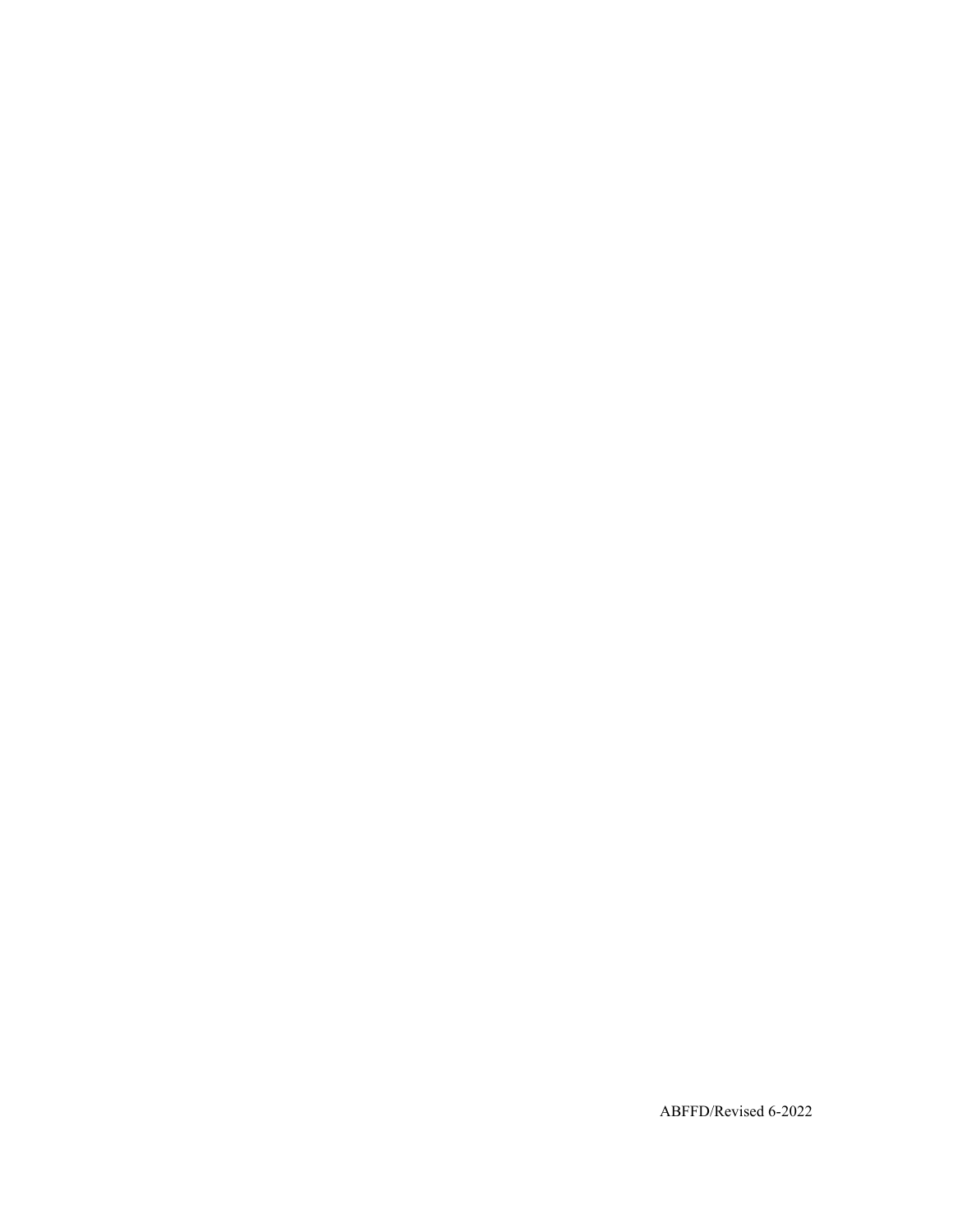# **X. PROCESS FOR APPEALING DECISIONS OF THE ABFFD**

In keeping with the Council for Clinical Specialty Certification's (CCSC) guidelines, petitioners filing an appeal with the ABFFD are assured of their rights to due process and fairness through the inclusion of the following:

- 1. Timely notification of the hearing;
- 2. Provision of adequate time to investigate charges and prepare a defense;
- 3. Opportunity to respond to charges and present evidence on the petitioner's behalf;
- 5. Right of the petitioner to be represented by counsel;
- 6. Opportunity to present witnesses and question opposing witnesses;
- 7. Provision of a written statement of the reasons for a disciplinary action taken, based on the evidence presented at the hearing;
- 8. Notice of the right to appeal; and,
- 9. Freedom from conflicts of interest throughout the appeals process.

#### **A. General Principles**

1. An individual whose specialty certification has been denied or revoked by the American Board of Fluency and Fluency Disorders (ABFFD) may appeal that decision. The first level of appeal is a request for further consideration by the ABFFD. In this appeals process document, the ABFFD shall be referred to as the Board. If the ABFFD sustains its decision, the individual may appeal the decision to an Appellate Body.

The Chair of the ABFFD will appoint one member of the ABFFD to chair the Appellate Body. The Chair of the Appellate Body will appoint two additional members to the Appellate Body from individuals who are board certified specialists in fluency and fluency disorders but who are not current Board members.

2. Denial or revocation of the BCS-F by the American Board of Fluency and Fluency Disorders shall not become effective until the decision has become final (i.e., at the conclusion of further consideration and appeal).

3. The names of the members of the Appellate Body will be made known to the Appellant prior to the Appellate Body being informed of the name of the individual appealing a Board decision. Should an Appellant believe that one or more members of the Appellate Body should not address the appeal because of possible conflicts of interest, the Appellant may petition the ABFFD to alter the make-up of the Appellate Body. The ABFFD will consider the petition and make a decision to either replace or retain the Appellate Body member(s). The decision of the Board is final.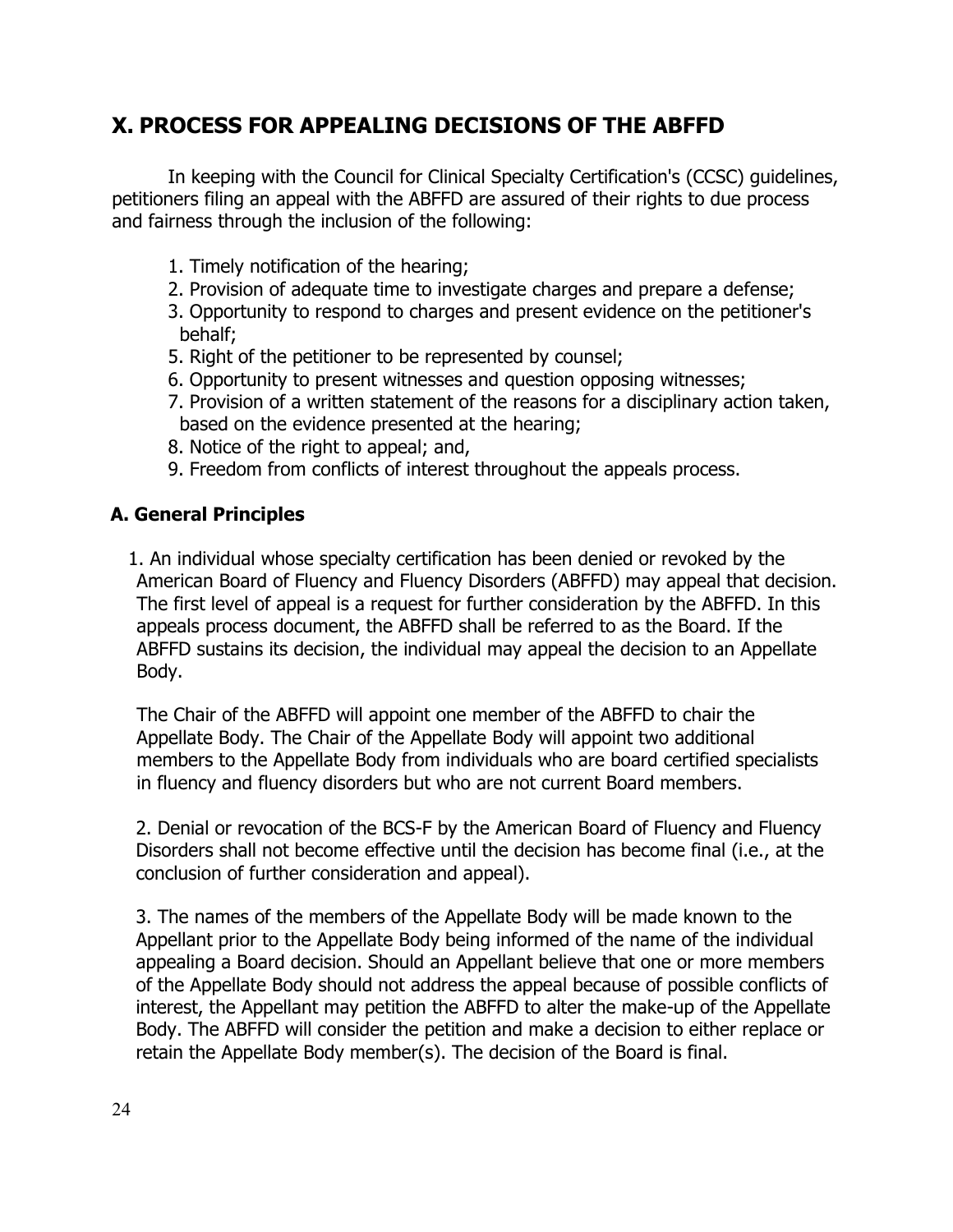4. In this appeals process document, the ABFFD shall be referred to as the Board. The Appellate Body is the group of persons to whom an appeal of a Board decision shall be made. Individuals who request further consideration, or appeal, of a decision made by the Board shall hereinafter be referred to as the Appellant. Standards for Recognition as a Specialist shall hereinafter be referred to as Specialist Standards. A request for further consideration shall be referred to as a Further Consideration Hearing.

### **B. Rules of Procedure for Further Consideration**

### **1. Initial Decision**

Notice of an adverse action (e.g., denial or revocation of BCS-F) taken by the Board shall be contained in a document called the Initial Decision. The Initial Decision shall describe the basis for the adverse action, specifically addressing the Specialist Standard(s) that were not met. The Initial Decision shall reference and append the Rules of Procedure for Further Consideration and Appeals as adopted by the Board.

### **2. Notice of Initial Decision**

a. Individual applicants for or holders of the BCS-F shall receive written notice of the Initial Decision, which shall be sent by certified mail, return-receiptrequested, within 30 days of the Board's decision.

b. If the ABFFD does not receive a request for a Further Consideration Hearing within 30 days of the date the Initial Decision was mailed, the Board's Initial Decision shall become final and there shall be no further rights of appeal.

### **3. Procedures for Further Consideration Hearing by the Board**

a. Individual applicants or holders of BCS-F who received an Initial Decision may request that the Board conduct a Further Consideration Hearing. The Further Consideration Hearing is an opportunity for an appellant to present additional oral and/or written information, documentation, and/or correspondence to demonstrate compliance with those Specialist Standards cited as deficient in the Initial Decision.

b. A request for a Further Consideration Hearing shall be in writing, addressed to the chair of the Board, and must be received within 30 days of the date that the Initial Decision was mailed. The request shall specify in what respects the Initial Decision was allegedly wrong. The Further Consideration Hearing shall be based solely on oral and/or written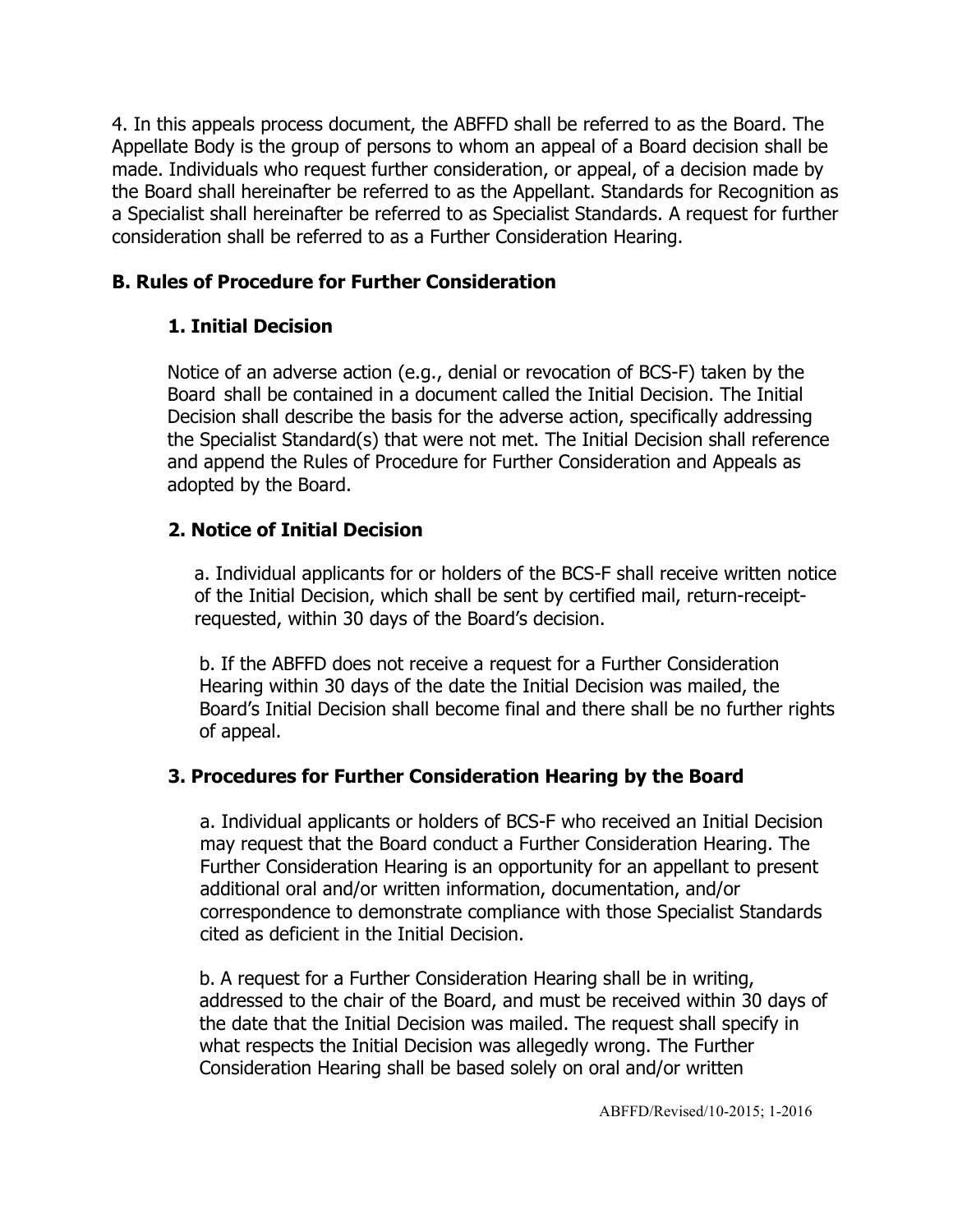information and/or materials submitted to the Board.

#### **4. Notice of Decision After Further Consideration**

a. Appellants shall receive written notice of the Board's Decision After Further Consideration, which shall be sent by certified mail, return-receipt-requested within 30 days of the Board's decision. The notice shall reference and append the Board's Rules of Procedure for Further Consideration and Appeals.

b. The Decision After Further Consideration shall describe the basis for the Board's decision, specifically addressing the Specialist Standards that the appellant met or failed to meet.

c. If the Chair of the Board receives a Request for Appeal of an Adverse Decision After Further Consideration within 30 days after the date that Decision was mailed, an Appellate Body will be formed to hear the appeal. If a Request for Appeal of an Adverse Decision After Further Consideration is not received within 30 days after the date that the Decision was as mailed, the decision of the Board shall become final and there shall be no further right of appeal.

### **5. Appeal to the Appellate Body**

An Appellant shall have the right to appeal to the Appellate Body an adverse Decision After Further Consideration by the Board. The appeal to the Appellate Body shall be governed by the Rules of Procedures for Further Consideration and Appeals. The decision of the Appellate Body shall be final and there shall be no further right of appeal.

#### **B. Rules Governing the Procedure for Further Consideration**

#### **1. General Principles**

a. Individuals whose BCS-F has been denied or revoked by the Board may appeal the Decision After Further Consideration of the Board to the Appellate Body.

b. The function of the Appellate Body shall be to review the record and to determine whether the Board followed required procedures, properly applied Specialist Standards, and based its decision on evidence that was in the record before it when it made its decision. The Appellate Body shall determine whether or not there was evidence before that Board that would justify its decision.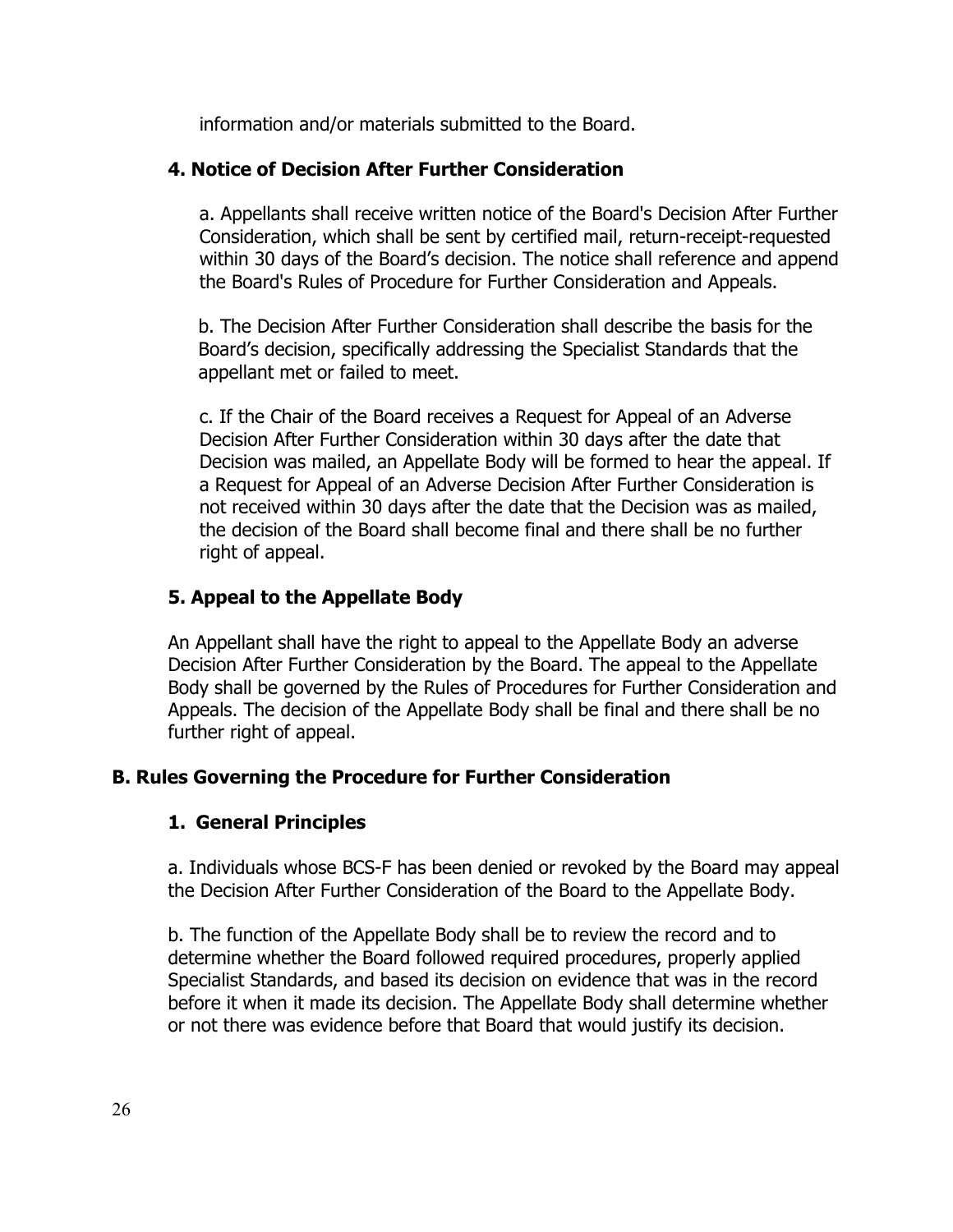c. An Appeal of the Boards decision shall be based on the Board's record. All oral and/or written material that the Board considered in reaching its decision constitutes "the record." The Appellate Body shall not receive or consider evidentiary matters that are not included in the record.

### **2. Conflict of Interest**

In the interest of insuring integrity of the appellate process, the Appellate Body, in considering Specialist Standards appeals, shall adhere to the following guidelines for avoiding conflict of interest or perception thereof that might impair the objectivity of the Appellate Body in reaching its decision:

a. An Appellant shall be given the opportunity to inform the chair of the Appellate Body of any conflict or potential conflict they are aware of on the part of any Appellate Body member(s) and to ask that such member(s) be disqualified from participating in any manner in the appellate process.

b. Any Appellate Body member who has a current professional or personal relationship with an appellant whose appeal is being adjudicated, or who in the recent past has had such a relationship, shall decline to participate in any manner in that appellate process. If an Appellate Body member has any doubt as to whether he/she should decline to participate, the chair of the Appellate Body shall be asked to make the decision.

c. Members of the Appellate Body must maintain strict confidentiality at all times with respect to their deliberations and comments during the course of the appellate process. It is also incumbent upon all Appellate Body members to maintain strict confidentiality with respect to any action taken for so long as that action, under the Rules of Procedures for Further Consideration and Appeals, has not become public.

### **3. Rules Governing the Filing and Processing of Appeals**

a. Within 30 days of the date upon which a certified, return-receipt-requested letter of denial from the Board was mailed to an Appellant, the Appellant shall submit to the Board Chair a notice of intent to appeal. The Board Chair will appoint one member of the Board to chair the Appellate Body and transmit a copy of the intent to appeal letter to the Chair of the Appellate Body, certifying to the Appellant that a copy was transmitted. The membership of the Appellate Body will be formed as described in Section X.A.1.

b. Within 60 days of the date upon which the certified, return-receipt-requested letter of denial from the Board was mailed to the Appellant, the Appellant shall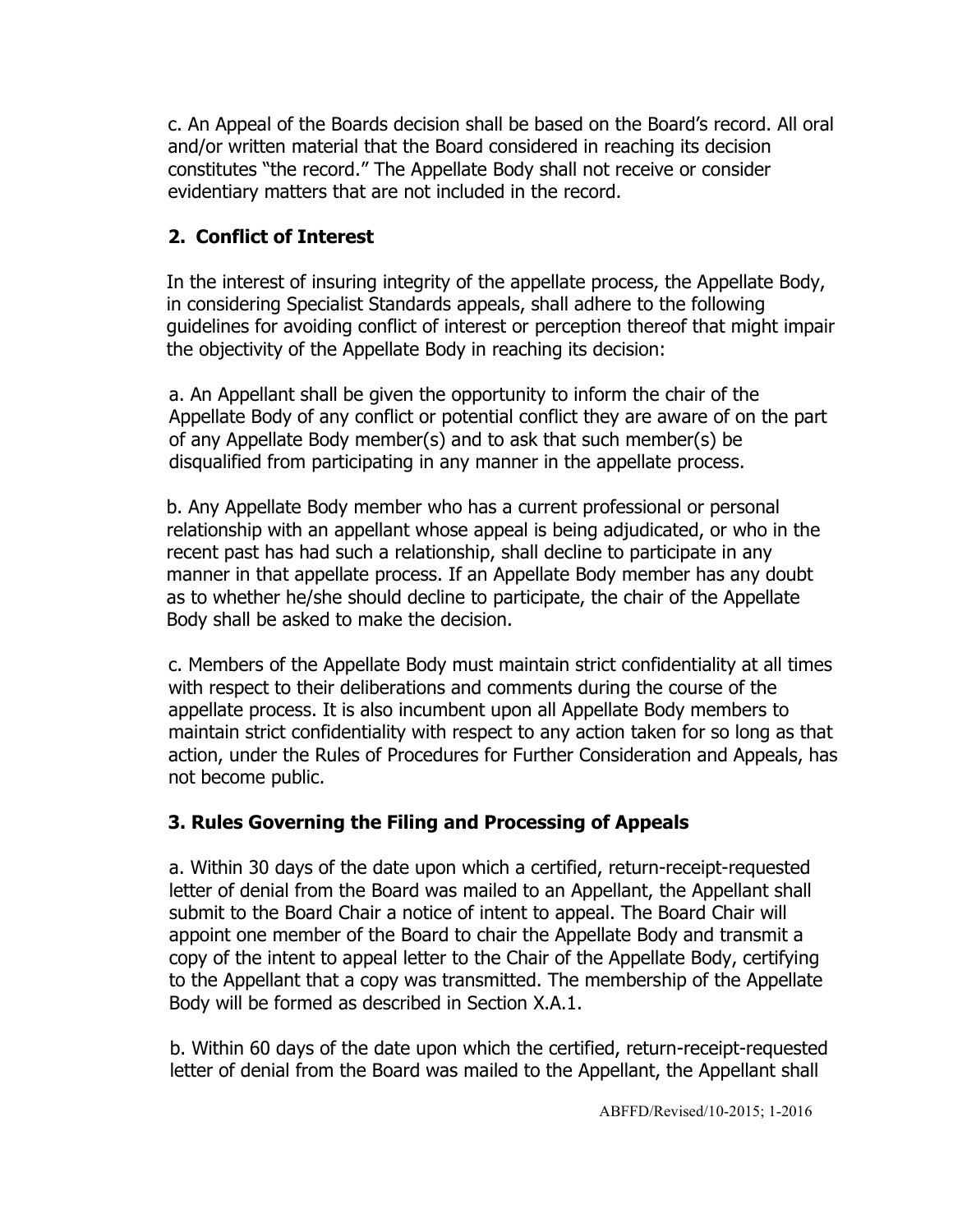submit to the Chair of the Appellate Body a written explanation of the grounds for the appeal. This explanation shall not introduce evidentiary matter not included in the record before the Board. The Appellant shall transmit a copy thereof to the Chair of the Board and shall certify to the Chair of the Appellate Body that a copy was transmitted.

c. The Chair of the Appellate Body shall assign a time for the requested Appeal Hearing and shall cause the Appellant and the Chair of the Board to be notified of the time and place thereof. Each shall have the right to appear in person or by designated representative and to present a statement or argument; or, alternatively, each shall have the right to present a statement or argument via conference telephone call.

d. Before the Appeal Hearing, the Board shall furnish to the Appellate Body, for review by its members, complete copies of the record made before the Board.

e. The Appellant and the Appellate Body shall be entitled to be represented by counsel at the Appeal Hearing. The Chair of the Board shall be entitled to the assistance of a resource person at the Appeal Hearing.

f. No additional persons other than the Appellant (or representative) shall be entitled to the assistance of a resource person at the Appeal Hearing.

g. Following introductory remarks by the Chair of the Appellate Body, the Appellant shall be heard first, then the Board. Finally, the Appellant shall be afforded the opportunity for rebuttal.

h. After the Appeal Hearing, at a time fixed by the chair, the Appellate Body shall meet in closed session, with only the ASHA staff archivist and the legal advisor to the Appellate Body present, to consider its decision, which shall be reached by majority vote of those Appellate Body members in attendance at the Appeal Hearing.

i. The Appellate Body shall notify the appellant and the chair of the Board in writing within 30 days of its decision. The notice shall be mailed certified, returnreceipt-requested.

j. All personal costs incurred by the Appellant in connection with the appeal including travel and lodging, counsel, and other fees, shall be the Appellant's sole responsibility.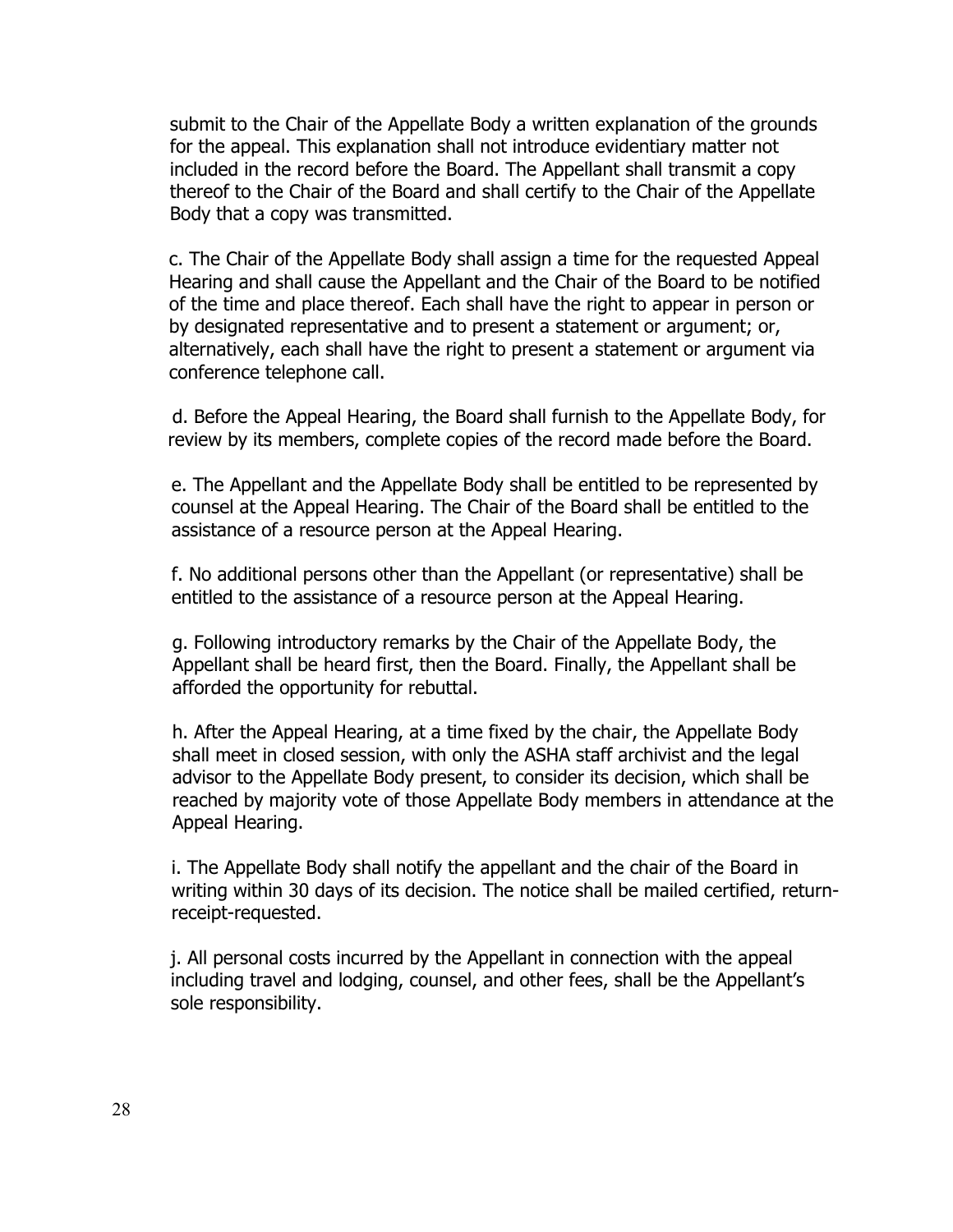#### **3. Rules Governing the Filing and Processing of Accelerated Appeals**

At the time of noting the intent to appeal or at any time before the Appeal Hearing, the Appellant, for good cause, may request in writing that the chair grant an accelerated appeal to be heard before a panel of the Appellate Body.

a.The Appellant's request for an accelerated appeal shall be accompanied by written acknowledgment and agreement that the Appellate Panel's decision shall be final and in all respects the same as a decision in the matter by the Appellate Body as a whole.

b. The chair of the Appellate Body shall inform the Appellant within 10 business days of the decision whether the request for an accelerated appeal is granted.

c. If the request is granted, the Chair of the Appellate Body shall promptly appoint a panel of three Appellate Body members, naming a chair thereof, to hear and decide the appeal. The Appellate Panel shall follow, and be bound by, the procedures governing appeals before the Appellate Body as a whole, except that the time for the filing of the appellant's written explanation of the grounds for appeal may be shortened. Accelerated appeals may be conducted by conference telephone call.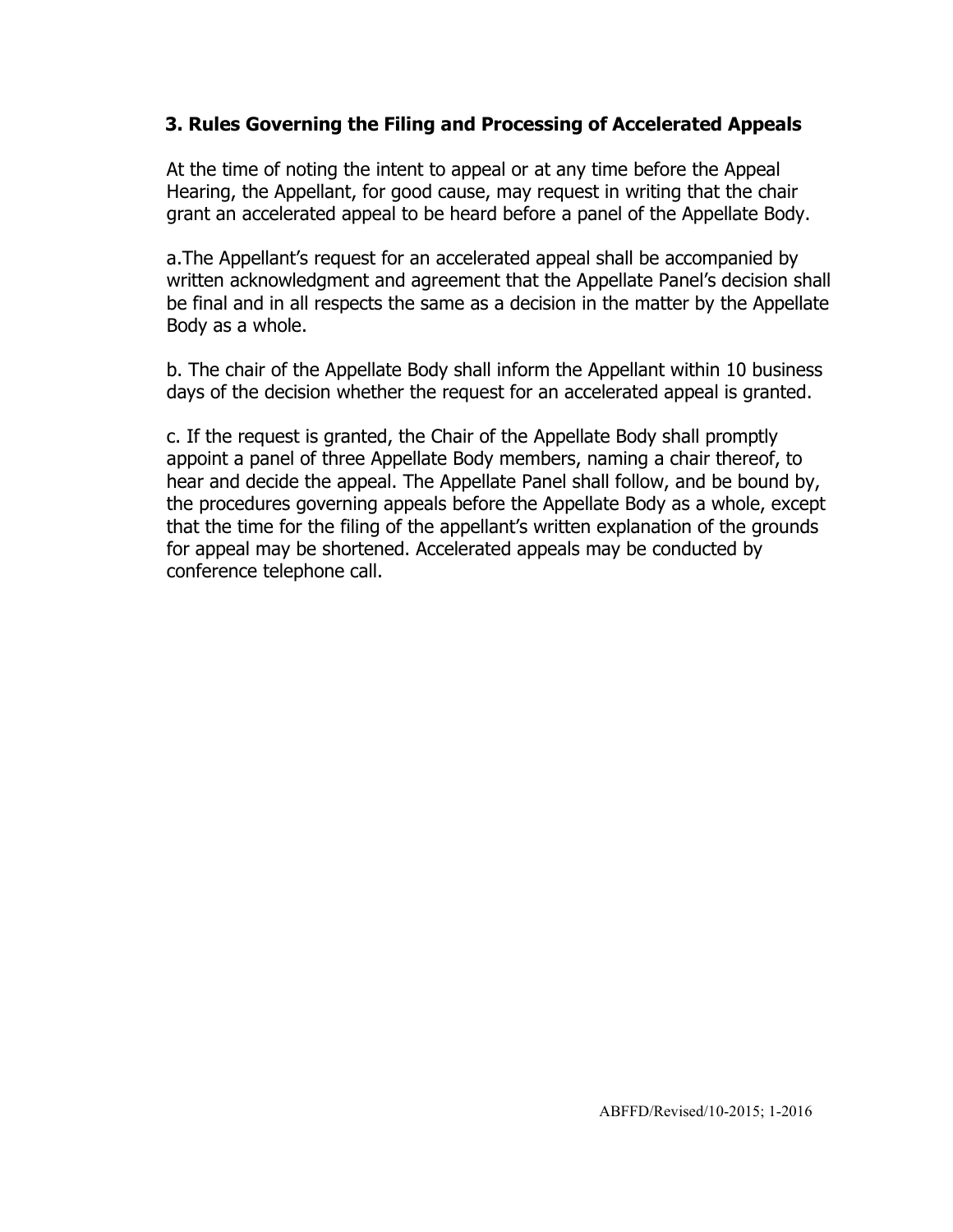### **APPENDICES**

- **A. Bylaws of the American Board of Fluency and Fluency Disorders**
- **B. Annual Report to the Council for Clinical Specialty Certification (CCSC)**
- **C. Five Year Report to the Council for Clinical Specialty Certification (CCSC)**
- **D. CCSC Glossary of Terms Relating to Specialty Certification**
- **E. Forms for Application for Candidacy & Maintenance**
- **F. Forms for Portfolio Submission**
- **G. The original Fluency Specialist Recognition Program: A Perspective**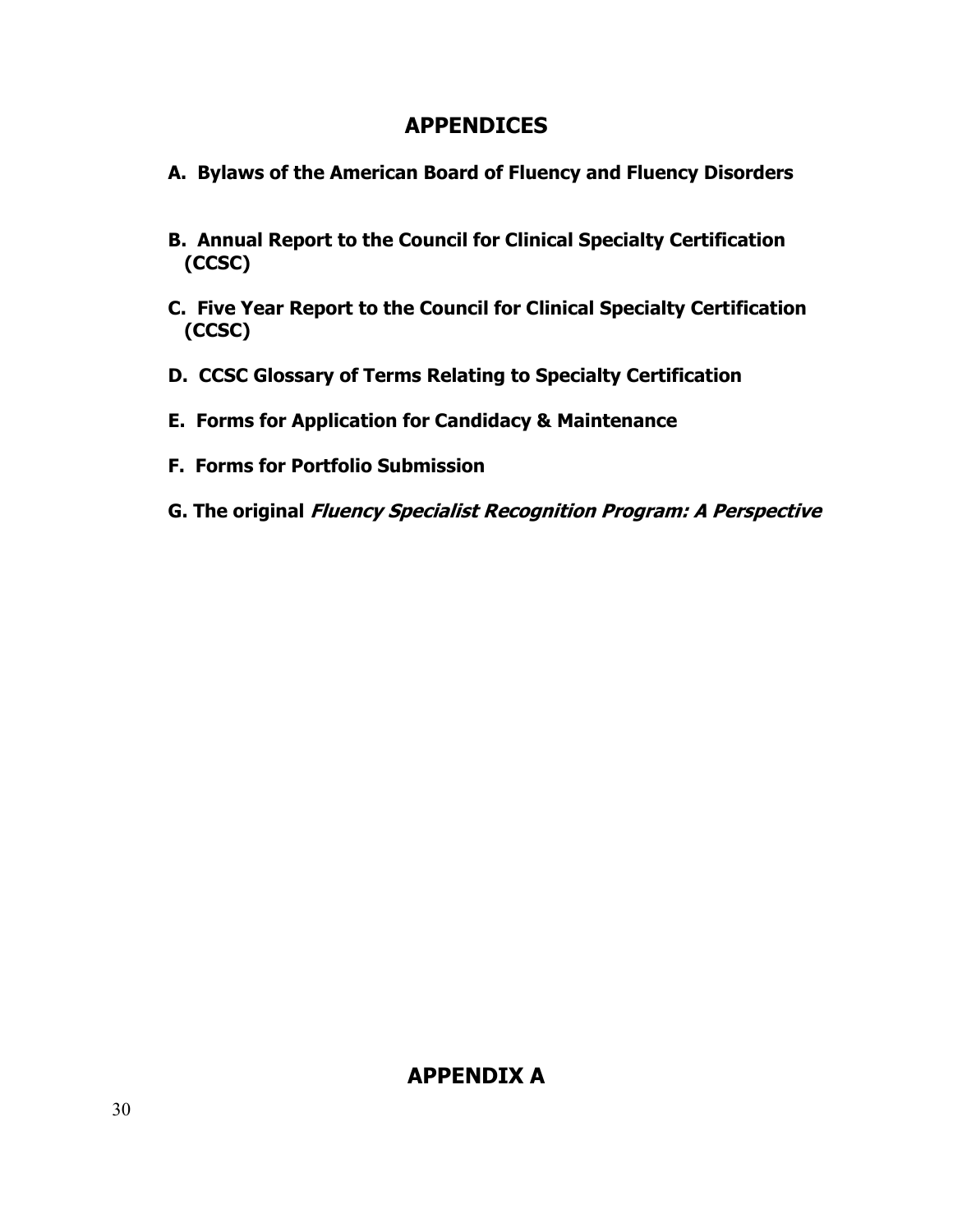# **BYLAWS**

### **American Board of Fluency and Fluency Disorders (ABFFD)**

### **Article I - Name**

The name of this Specialty Board is the American Board of Fluency and Fluency Disorders, herein referred to as Board.

### **Article II – Organization**

2.1 Definition of Organization. The Specialty Board has oversight for the specialty certification program in the area of Fluency Disorders.

### **Article III – Purposes**

The purpose of this Board shall be to:

3.1 Establish, maintain, and periodically update the Standards for Board Certification as a Specialist in the area of Fluency Disorders.

3.2 Maintain a fair and equitable process by which the American Speech-Language-Hearing Association certified speech-language pathologist may apply for and receive certification as a specialist in the area of Fluency Disorders.

3.3 Through the maintenance of the standards for specialty certification, promote the scientific base of clinical practice in the area of fluency disorders.

3.4 Foster improvement of clinical services and procedures in the area of Fluency Disorders.

3.5 Advocate the rights and interests of persons with a fluency disorder, their families, their caretakers, and their significant others.

### **Article IV - Board Members**

4.1 Duties and Responsibilities. The members of the Board shall manage, supervise, and control its business, property, and affairs of the Board, including the establishment of a budget, the raising and disbursement of funds, and the adoption of rules and regulations for the conduct of business consistent with the Board's purposes.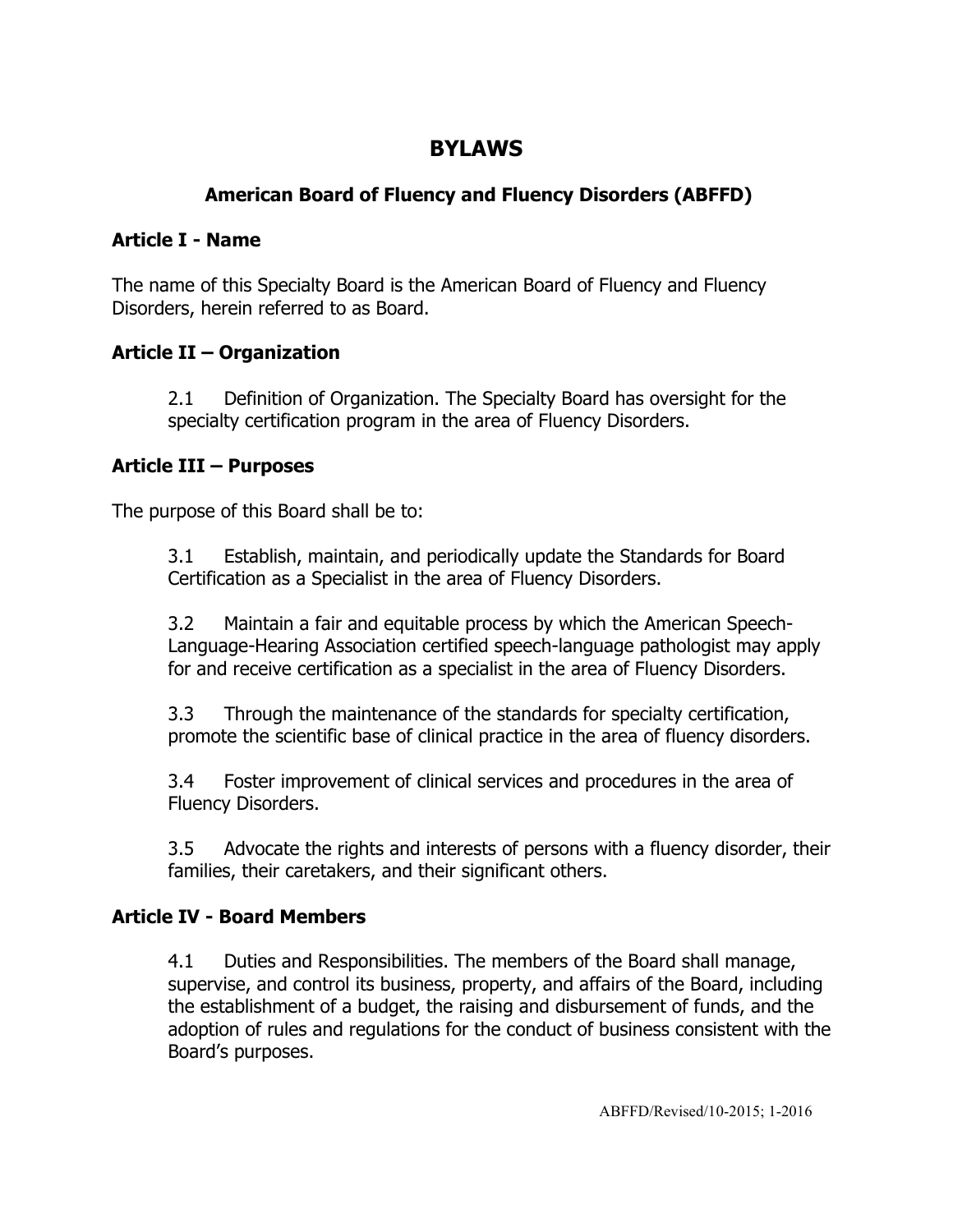4.2 Composition. The Board must be composed of not fewer than five members, one of whom will be a consumer of fluency services, or a family member of such a consumer, and not a speech-language pathologist. For the first and all subsequent elections, voting members will receive a short biographical sketch describing the qualifications of each nominee.

4.3 Selection and Terms. Members of the Board will be elected by email ballot by holders of Specialty Certification, following a call for nominations. Members of the Board, after seeking input from those participating in the Fluency Specialty Certification Program, will prepare the final slate of nominees. Board terms shall be for 3 years. Election occurs the first week of December each year.

4.4. Removal and Vacancies. A member of the ABFFD may be removed from office by at least a two-thirds vote of Board Members. Vacancies occurring on the Board related to resignations, death, incapacity, or otherwise shall be filled by the Board's appointment of a replacement to complete the remainder of the term being vacated. A vacancy occurring on the Board by reason of an increase in the number of directors shall be filled by the Board appointment of an additional member to serve until the first scheduled general election after completing *at least* 12 months of service.

4.5 Term Limitations. Board terms of office are limited to no more than two consecutive 3-year terms. Board members may be reelected to the Board for multiple 3-year terms, so long as there is at least a 3-year hiatus between those terms. Board members appointed by the Board to complete vacated Board member positions may seek no more than two consecutive 3-year terms following completion of the term for which they were appointed.

4.6 Committees. The Board shall create and dissolve standing committees, councils, etc., and designate and change committee charges, size, composition, and terms as needed.

4.7 Chair. The Chair shall be the presiding officer of the Board. The Chair shall convene the annual meeting and any other meetings of the Board. The Chair shall be elected for a one-year term by a majority vote of the Board at its first meeting in January each calendar year. Chairs may serve for as many one-year terms as they remain on the ABFFD. The Chair shall serve as ex-officio member of every committee, council, and board established by the Board.

4.8 Other Officers. Other officers of the Board, elected annually at its first meeting in January, shall be: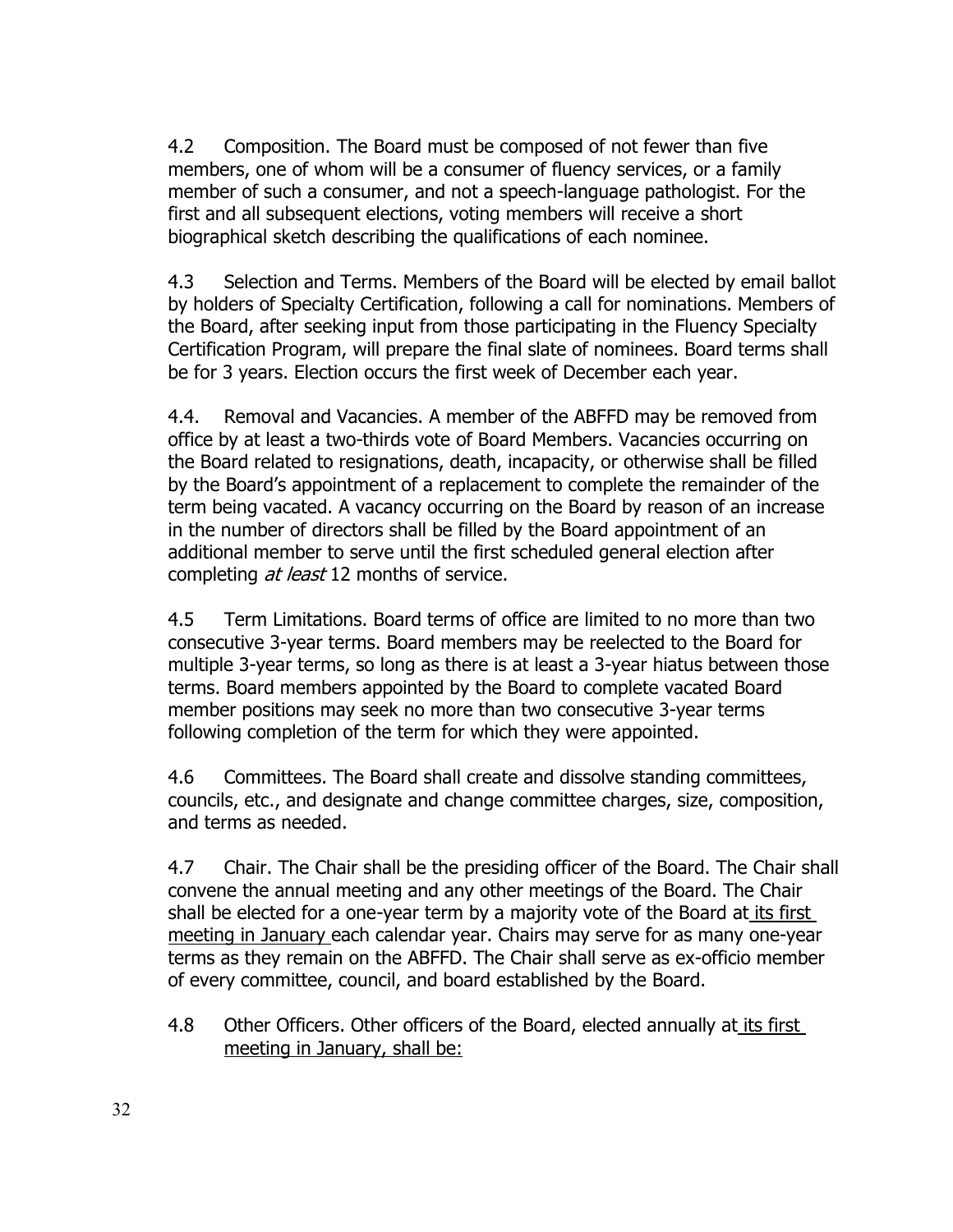- a. Vice-Chair, charged with assuming the duties of Chair in the absence of the Chair. The Vice-Chair may also be assigned other responsibilities as deemed appropriate by the Chair.
- b. Secretary, charged with being responsible for the preparation of minutes for all meetings held by the Board, its committees, boards, and councils.
- c. Treasurer, the chief financial officer for the Board.
- d. Other positions on the ABFFD.

### **Article V – Meetings**

5.1 Annual Meeting. The Board shall meet each year. A quorum shall consist of a majority of the members of the Board.

5.2 Meetings. Meetings may be called at any time or from time to time at the direction of the Chair or by a majority of the Board. At the direction of the Chair, meetings may be held and business conducted by conference telephone or similar communications equipment, if all persons participating in the meeting can communicate with each other at the same time. Participation in a meeting by such means shall constitute presence in person at the meeting.

5.3 Notice: Notice of the time, date, and place of each meeting shall be given at least 15 days prior thereto by notice by phone, fax, or electronic mail to each member of the Board at his or her address. The purpose or purposes for each meeting shall be stated in the notice thereof.

# **Article VI – Administration**

6.1 Reports. The Board shall submit to the American Speech-Language-Hearing Association's Council for Clinical Specialty Certification an Annual Report in the format specified by the Council for Clinical Specialty Certification.

6.2 Fiscal Year. The fiscal year of the Board shall commence on January 1 and terminate on December 31.

6.3 Amendments. Amendments to these Bylaws may be proposed by a majority vote of the Board and approved by a majority vote of those holding BCS-F.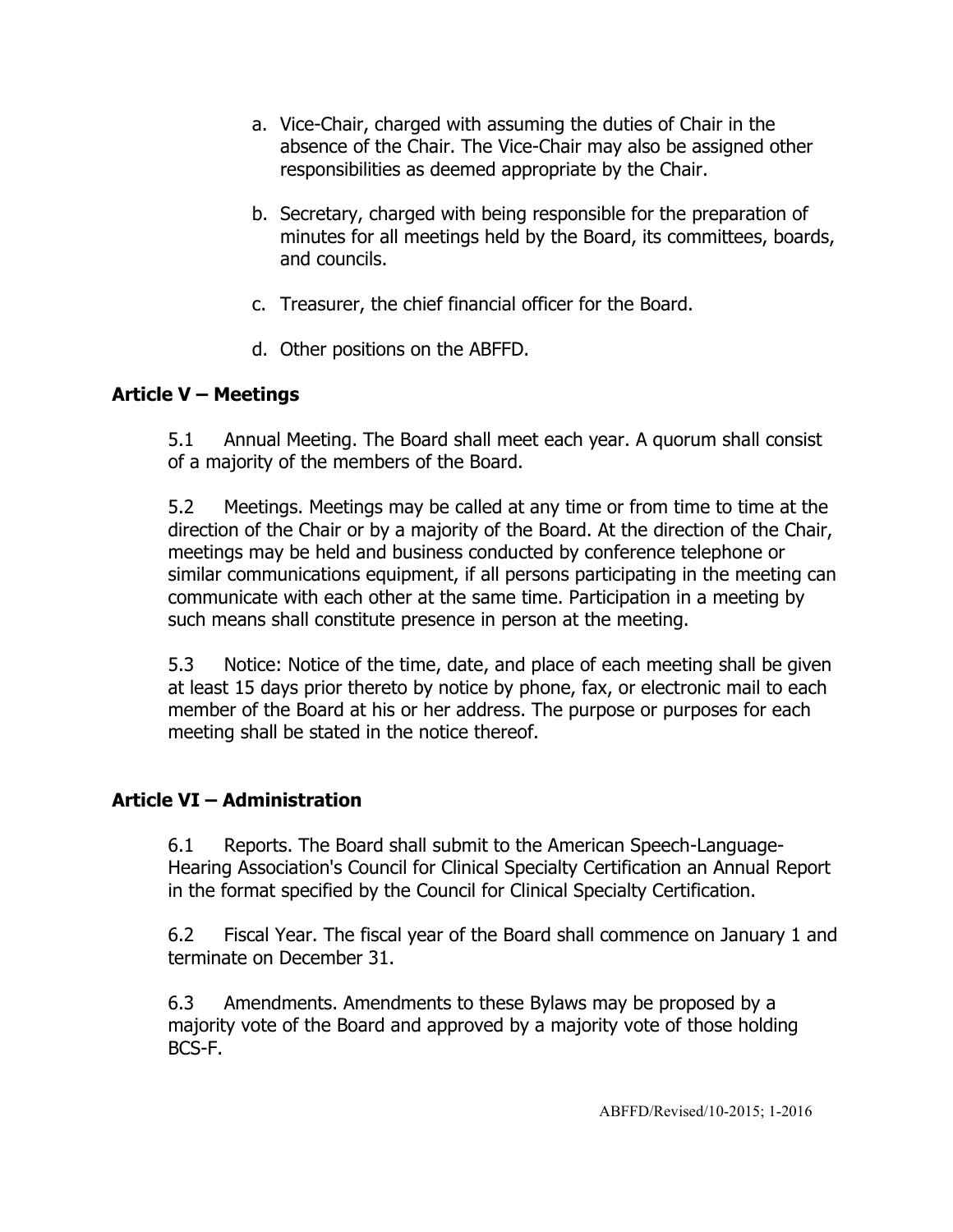6.4 Staff. Staff members to assist Board members in administering and monitoring the Specialty Board on Fluency Disorders may be employed as needed and as resources permit.

#### **Article VII - Dissolution**

The Board may be dissolved by a unanimous vote of the Board and the majority vote of the holders of BCS-F.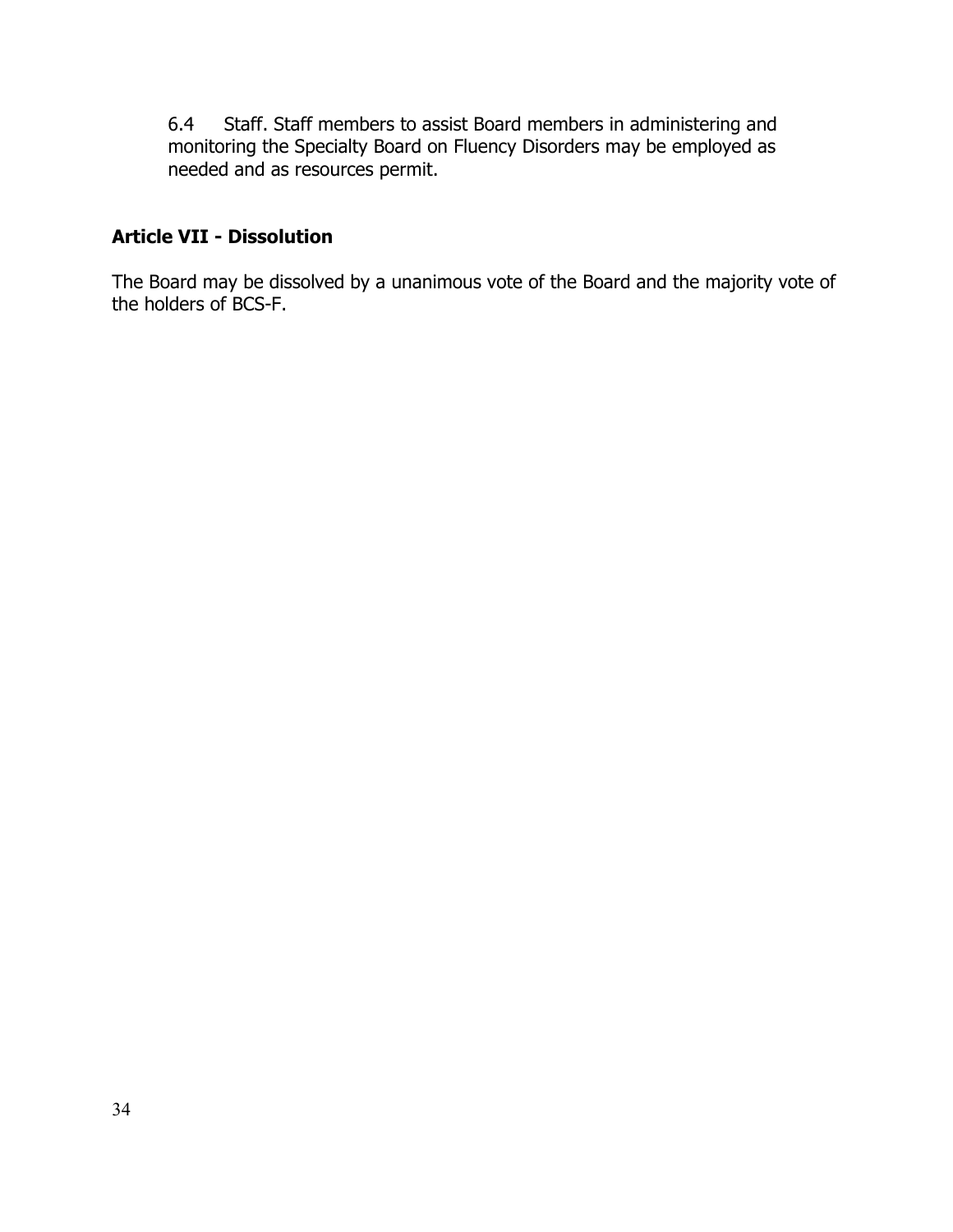# **APPENDIX B: Annual Report to CCSC**

# **Specialty Certification Board Annual Report Form**

American Board of Fluency & Fluency Disorders

# **Annual Report To The Council for Clinical Certification in Audiology and Speech-Language Pathology Committee on Clinical Specialty Certification**

Submitted by:

**Chair** 

Date:

**American Speech-Language-Hearing Association** 2200 Research Boulevard Rockville, Maryland 20850 800-498-2071

ABFFD/Revised/10-2015; 1-2016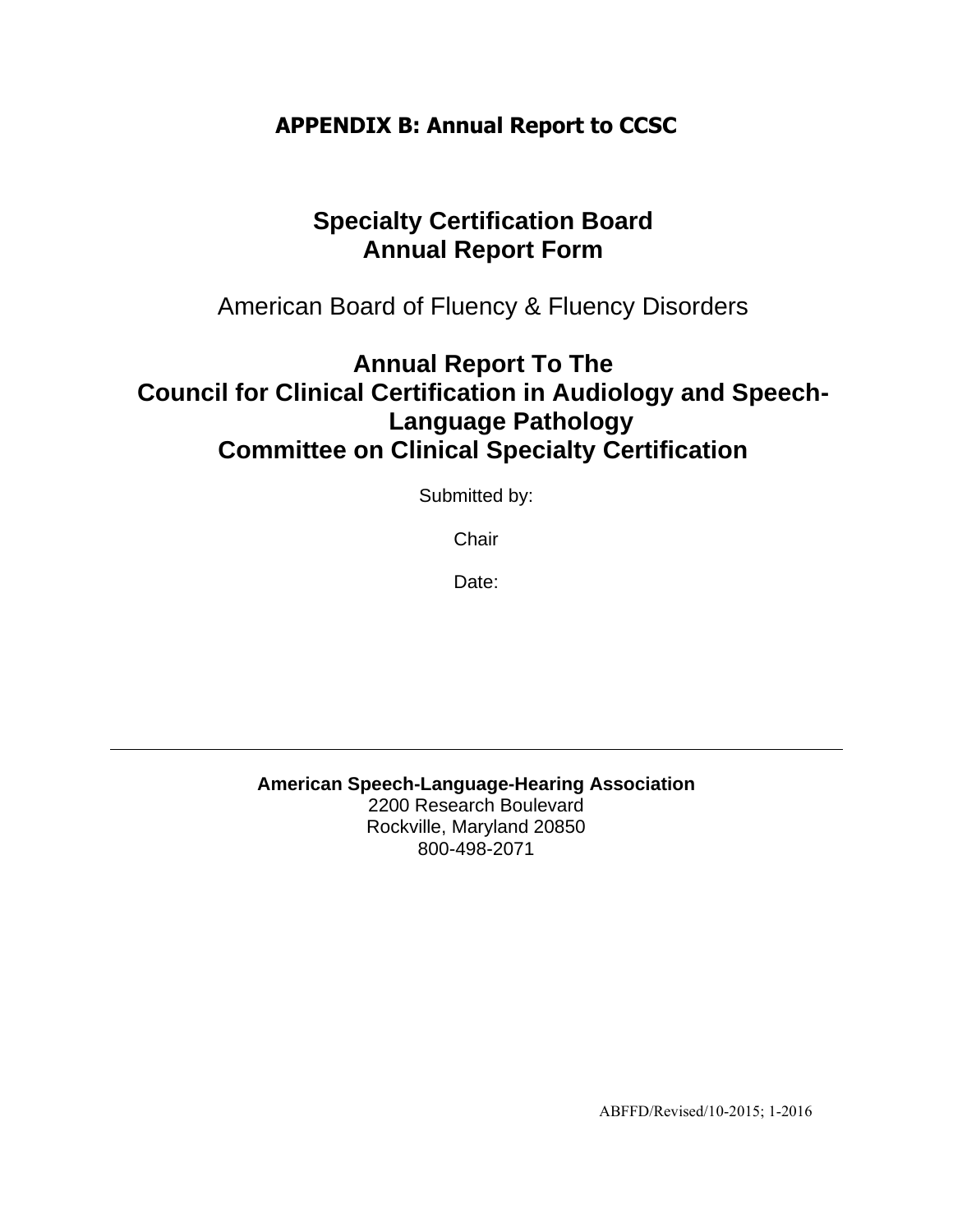**Instructions:** This Annual Report should be completed and submitted to the ASHA Council for Clinical Certification in Audiology and Speech-Language Pathology (CFCC) Committee on Clinical Specialty Certification (CCSC) on January 15<sup>th</sup> of each year. The reporting period will cover January 1-December 31<sup>st</sup> of the preceding year. If a Specialty Certification Board is within the first year of operation following approval of its Stage II Application it should complete **Part I** only. After the first year, Specialty Certification Boards should complete **Part II** only.

**PART I**—To be completed by Specialty Certification Boards that are within their first year of operation following approval of a Stage II Application.

1. The Specialty Certification Board Manual has been developed and approved by the Council for Clinical Certification in Audiology and Speech-Language Pathology (CFCC) Committee on Clinical Specialty Certification (CCSC).

\_\_\_\_\_ Yes (Please indicate date of approval \_\_\_\_\_\_\_\_\_\_\_\_\_\_\_\_). \_\_\_\_\_ No (Please indicate projected date of completion \_\_\_\_\_\_\_\_\_\_\_\_\_\_\_).

2. The Specialty Certification Board has completed the processes to ensure corporate status and organizational viability.

Yes (Please attach documentation).

No (Please indicate the projected date of completion ).

[Items #1 and 2 must be completed before the Specialty Certification Board begins to process individual applications for specialty certification.]

3. The Specialty Certification Board has begun processing applications for specialty certification.

Yes (Please provide the number received to date \_\_\_\_\_\_\_\_).

No (Please indicate the projected date this will begin ).

- 4. Has specialty certification status been awarded to any individual applicants?
- Yes (Please provide the number received to date \_\_\_\_\_\_\_\_).

No (Please indicate the projected date this will begin ).

5. Provide a complete financial statement with documentation of fees, collections, disbursements, and account balances.

6.\_\_\_\_\_\_\_\_\_\_\_\_\_\_\_\_\_\_\_\_\_\_\_\_\_\_\_\_\_\_\_\_\_\_\_\_\_\_\_\_\_\_\_\_\_\_\_\_\_\_\_\_\_\_\_\_ If no progress is reported in the above areas, please explain the work underway and any factors that may have delayed progress.

7. By what means were individual applicants informed of the application process including costs. Attach supporting documentation (form letters, brochures, etc.)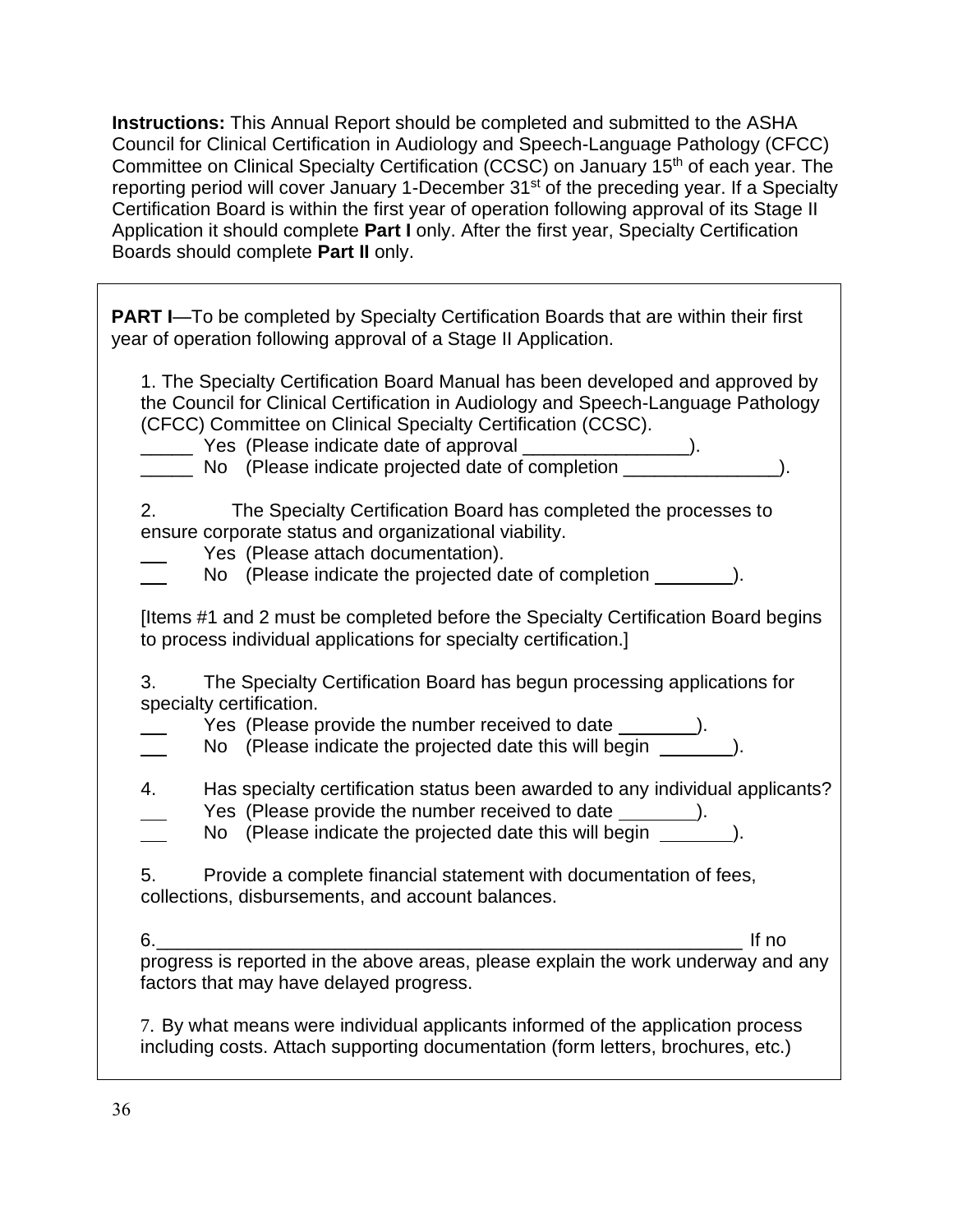8. How long did it take the Specialty Certification Board to process applications from time of receipt to time of notification of specialty certification?

9. What are the candidate's mechanisms to insure that all applications are reviewed systematically and without bias?

10. Describe the candidate's procedures and timelines for collecting, recording and depositing applicable fees.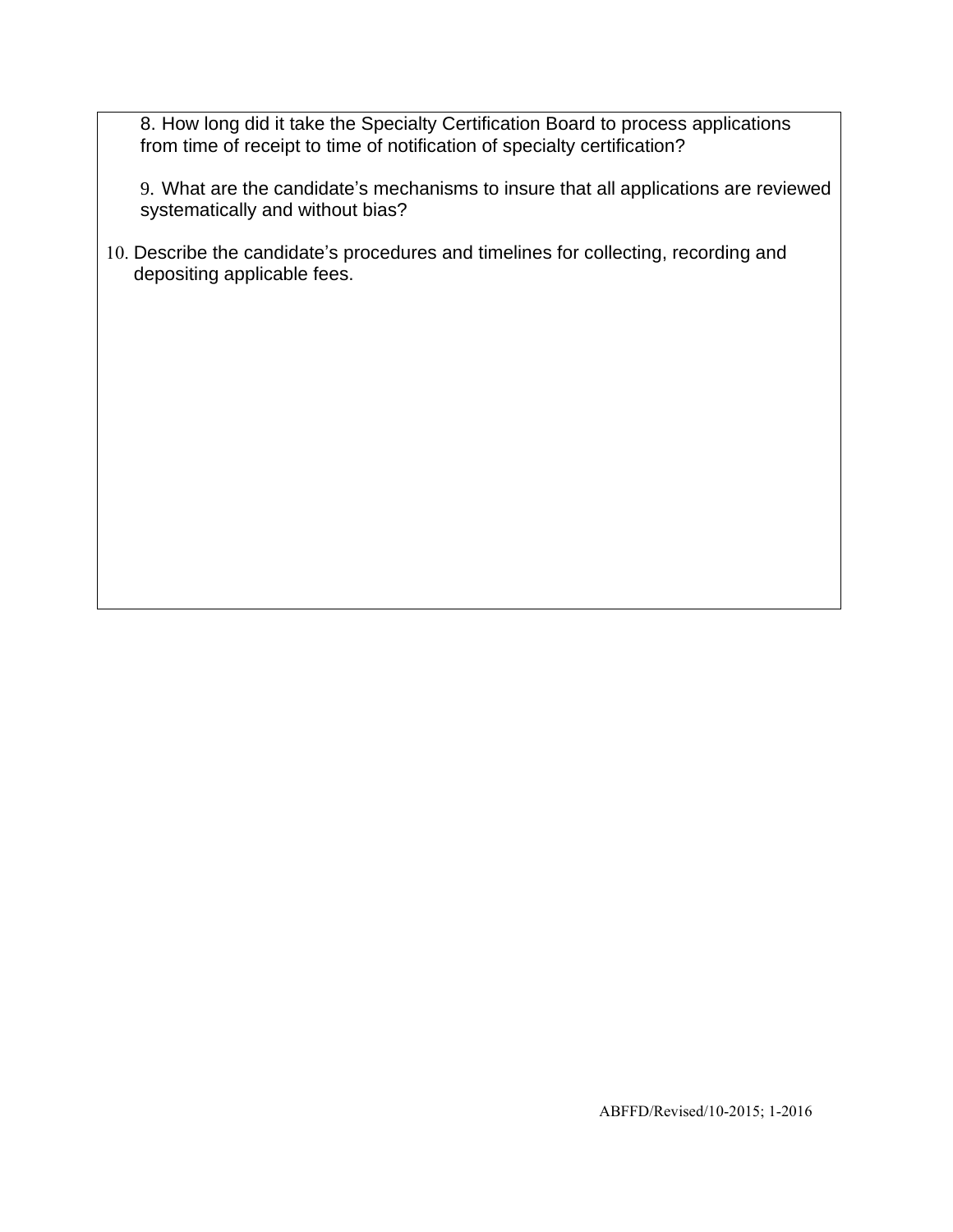**PART II—To be completed by Specialty Certification Boards that have been established longer than 1 year following approval of a Stage II Application.**

- A. SPECIALTY PROCESS
	- 1. Complete the following based on activity since the last annual report: \_\_\_\_Number of applications received
		- Number of applications in process
		- Number of applications approved to proceed to portfolio
		- Number of portfolios awarded certification
		- \_\_\_Number of applications denied
		- \_\_Number of submitted portfolios denied certification
		- Number of appeals (If more than zero, please explain)
		- Number of revocations of specialty certification
		- \_ Current total number of Board Certified Specialists (BCS)
	- 2. Has the Specialty Certification Board implemented any modifications to any of the following items within the past year?
	- 3. Application process including costs
	- 4. Length of processing time to receipt of notification
	- 5. Systematic review of applications guarding for bias
	- 6. Collecting, recording and depositing applicable fees
	- 7. Other procedures

Yes (If Yes, please summarize below). \_No

#### B. PLANNED REVISIONS

- 8. Does the Specialty Certification Board plan any revision of its *Specialist Standards* within the coming year?
	- Yes (Attach a detailed explanation).

No

[All changes in the *Specialist Standards* must be presented to the CCSC for approval at least 6 months prior to planned implementation.]

- 9. Does the Specialty Certification Board plan any changes in its procedures within the coming year?
	- Yes (Attach a detailed explanation).

\_ No

10. Does the Specialty Certification Board plan any changes in its Articles of Incorporation or By-Laws within the coming year? Yes (Attach a detailed explanation).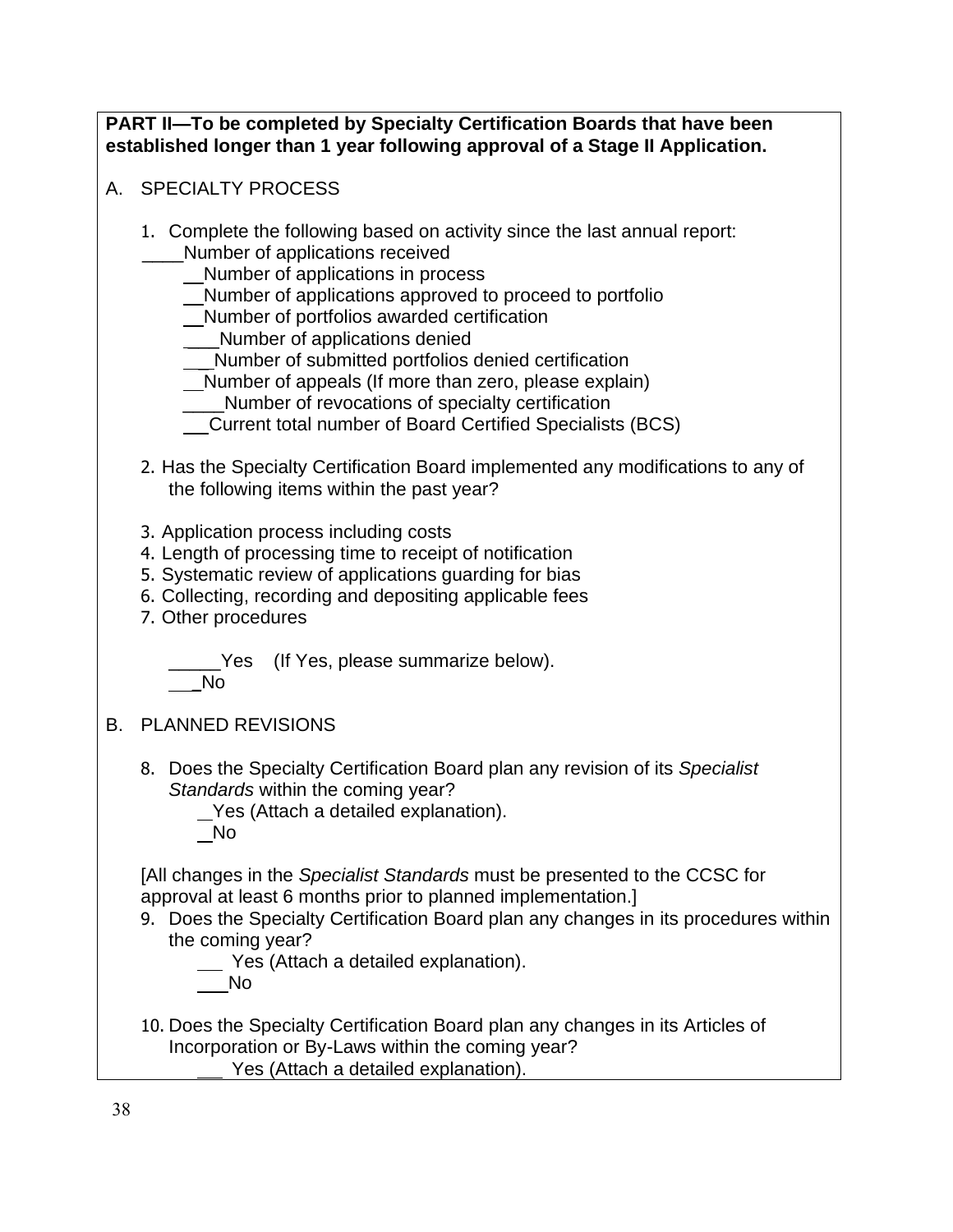| No                                                                                                                                                                                                                                                                                                                                                                                                  |
|-----------------------------------------------------------------------------------------------------------------------------------------------------------------------------------------------------------------------------------------------------------------------------------------------------------------------------------------------------------------------------------------------------|
| 11. Does the Specialty Certification Board plan any changes in its corporate status<br>or liability protection in the coming year?<br>Yes (Please explain the planned changes)<br>No                                                                                                                                                                                                                |
| <b>COMPLAINTS</b><br>C.                                                                                                                                                                                                                                                                                                                                                                             |
| 12. Has the Specialty Certification Board received any complaints during the past<br>year?                                                                                                                                                                                                                                                                                                          |
| (Provide information about the nature of the complaints and how<br>Yes<br>they were handled.)<br>No                                                                                                                                                                                                                                                                                                 |
| D. SPECIALTY CERTIFICATION BOARD VIABILITY                                                                                                                                                                                                                                                                                                                                                          |
| 13. Has the Specialty Certification Board been maintained as an independent<br>organizational entity with appropriate liability protection?<br>Yes<br>No (Provide justification of current corporate status and liability<br>protection)                                                                                                                                                            |
| 14. Has the Specialty Certification Board completed an assessment or gathered<br>data in the past year regarding the success and relevance of its specialty<br>certification program? This must be done at least every 5 years or more often as<br>deemed necessary.<br>Yes (Attach documentation of the completed assessment/data)<br>(Provide anticipated dates of future assessments/data)<br>No |
| 15. Provide a complete financial statement with documentation of fees, collections,<br>disbursements, and account balances.                                                                                                                                                                                                                                                                         |
| Е.<br><b>TARGETED AREAS OF FOCUS</b><br>a. Please describe the activities that the candidate completed in previous year.<br>b. Please describe the candidate's action plan and rationale for upcoming year.                                                                                                                                                                                         |
| ADDITIONAL INFORMATION OR COMMENTS:<br>F.                                                                                                                                                                                                                                                                                                                                                           |
| Respectfully, __________, Chair                                                                                                                                                                                                                                                                                                                                                                     |
|                                                                                                                                                                                                                                                                                                                                                                                                     |
|                                                                                                                                                                                                                                                                                                                                                                                                     |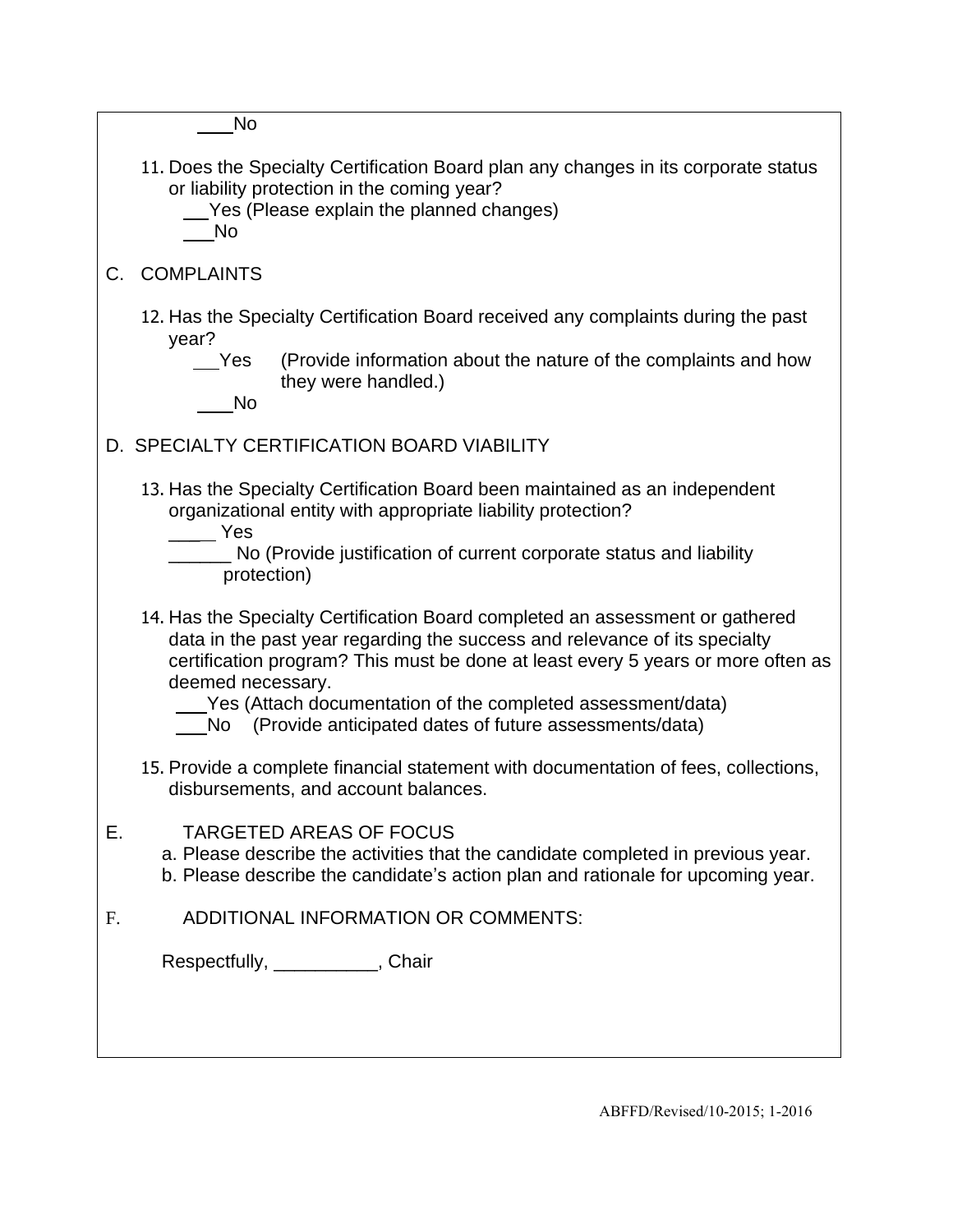### **APPENDIX C SPECIALTY BOARD FIVE YEAR REPORT TO THE COUNCIL FOR CLINICAL SPECIALTY RECOGNITION**

**Completed Five-Year Reports are due on or before February 1. The CFCC will review annual reports during its Winter Meetings in February.**

Specialty Certification Board

Five-Year Report Form

Name of Specialty Certification Board

Five-Year Report to the

# **Council for Clinical Certification in Audiology and Speech-Language Pathology (CFCC)**

Committee on Clinical Specialty Certification (CCSC)

**Submitted by** 

**Date**

**American Speech-Language-Hearing Association** 2200 Research Boulevard Rockville, Maryland 20850 800-498-2071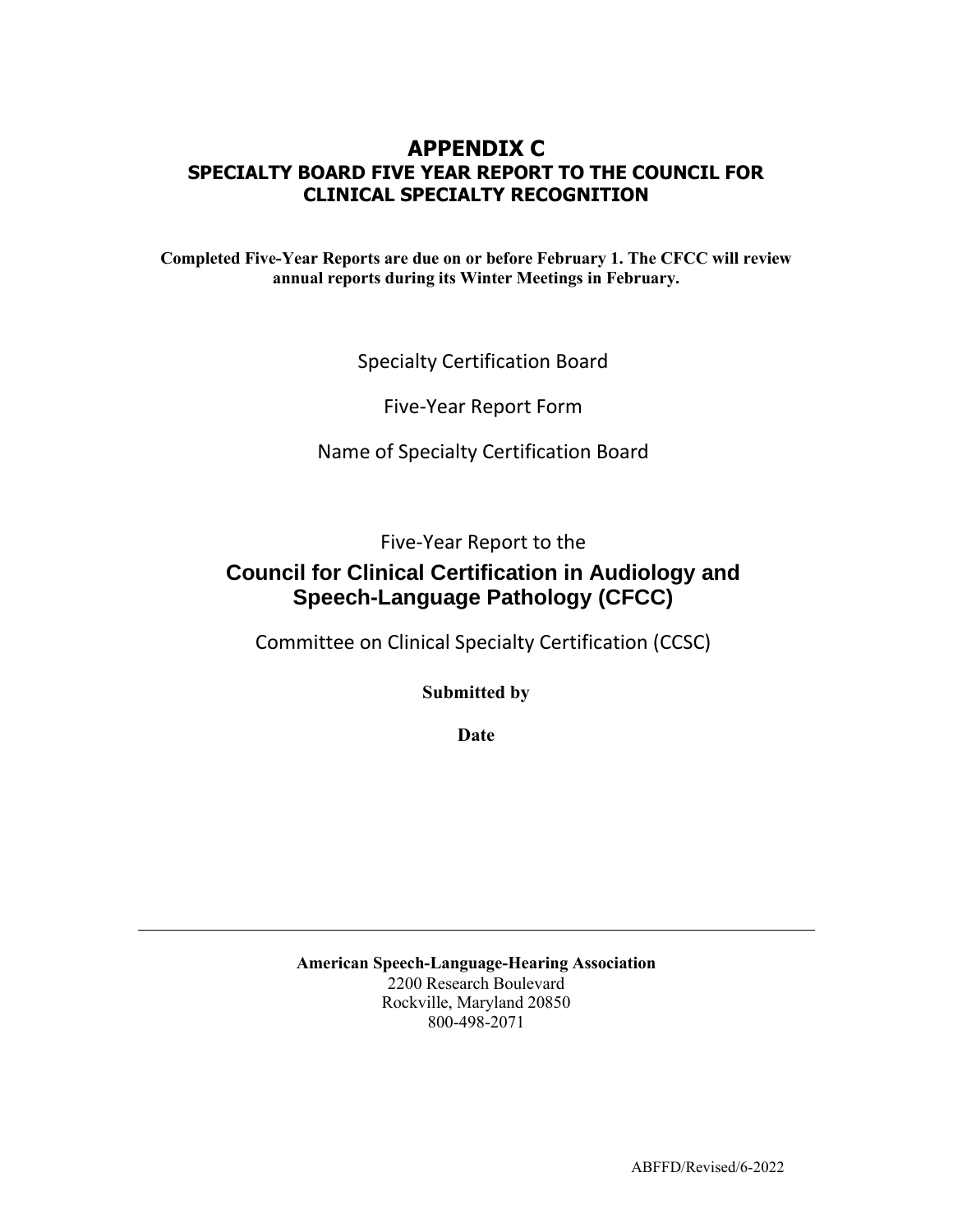**Instructions:** The Five-Year Report of the Specialty Certification Board will be filed with the ASHA Council for Clinical Certification in Audiology and Speech-Language Pathology (CFCC) Committee on Clinical Specialty Certification (CCSC) via electronic submission on January 15th in the fifth anniversary year the Specialty Certification Board was established. The reporting period for the five-year report will be January 1st through December 31st of the preceding five-year period. This five-year report will be filed in lieu of the Annual Report for that year.

#### **Background information**

- 1. **Five-Year Reporting Period: \_\_\_\_\_\_\_\_\_\_\_\_\_\_\_\_\_\_\_\_\_\_\_\_\_\_\_\_\_**
- 2. Year Specialty Certification Program Established: \_\_\_\_\_\_\_\_\_\_\_\_\_\_\_\_\_
- 3. Purpose of Certification Program:
- 4. Other (e.g., sub-specialty such as adult vs. child):

#### **Five-Year Summary Data**

| Data Type                                    | Yr1 | Yr2 | Yr3 | Yr4 | Yr <sub>5</sub><br>(current) |
|----------------------------------------------|-----|-----|-----|-----|------------------------------|
| Total # of specialty certification inquiries |     |     |     |     |                              |
| Total # of received applications             |     |     |     |     |                              |
| Total # of applications completed and        |     |     |     |     |                              |
| reviewed                                     |     |     |     |     |                              |
| Total # of new certified specialists         |     |     |     |     |                              |
| Total # of ALL certified specialists         |     |     |     |     |                              |
| Total # of specialty certification           |     |     |     |     |                              |
| revocations                                  |     |     |     |     |                              |

Narrative:

- 1. These data indicate … (trends-- increase or decrease?) Explain:
- 2. Rationales for any trend, or lack of trend (e.g., more certified specialists have retired):
- 3. Implications of trends:

#### **Five-Year Specialty Certification Program Goals (for current reporting period)**

| <b>Five Year Goals (list goals)</b> | <b>Not</b><br><b>Met</b> | <b>Partially</b><br><b>Met</b> | <b>Met</b> | <b>Exceeded</b> |
|-------------------------------------|--------------------------|--------------------------------|------------|-----------------|
|                                     |                          |                                |            |                 |
| 2.                                  |                          |                                |            |                 |
| 3.                                  |                          |                                |            |                 |
|                                     |                          |                                |            |                 |
| 5 <sub>o</sub>                      |                          |                                |            |                 |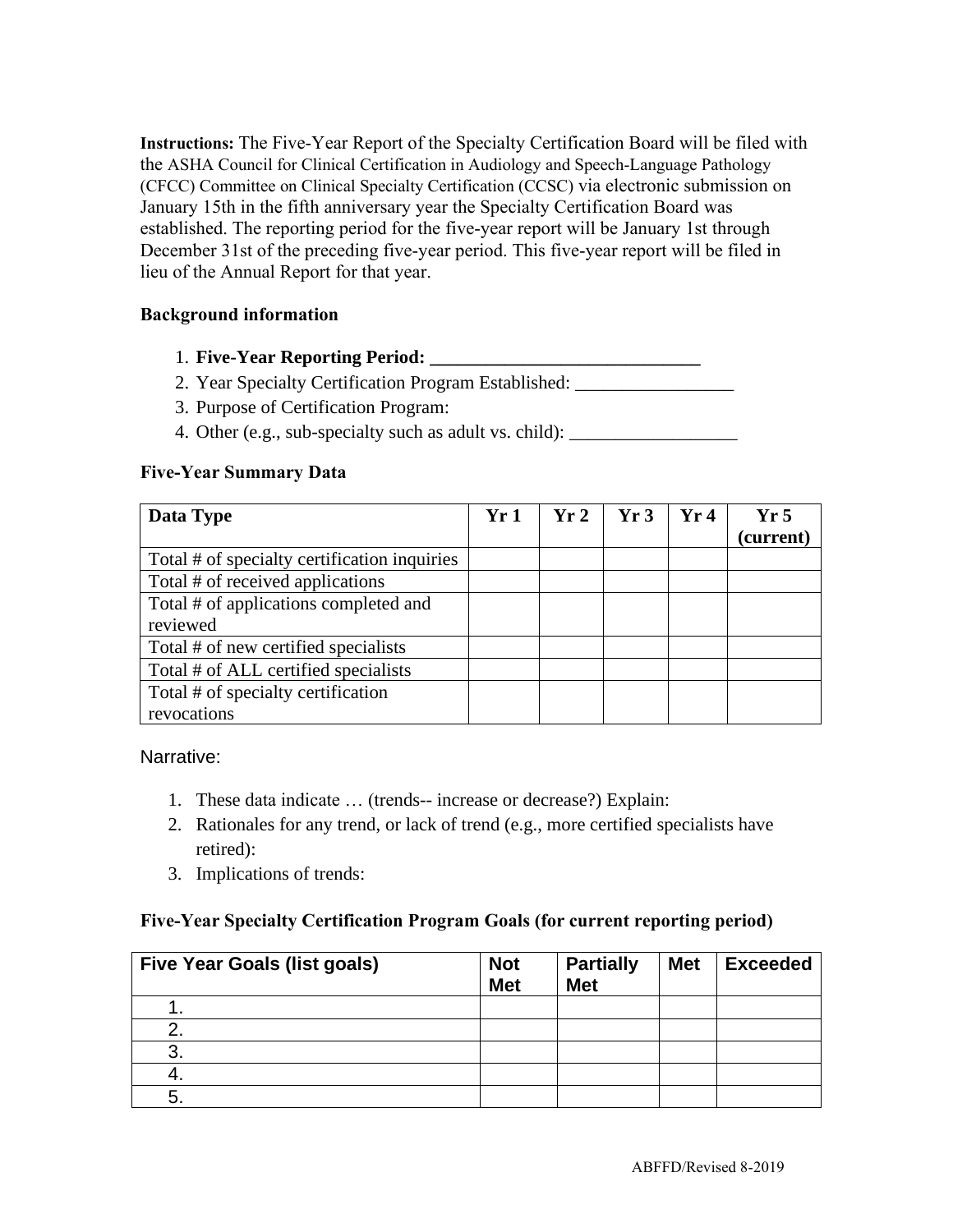#### **Goal Outcomes**

Provide an explanation of outcomes: (include activities that were conducted to meet the goals; indicate which activities were successful, and which were not).

Implications of goal outcomes (e.g., for initial specialist certification, continuation of eligibility requirements)

Repeat with all other goals…

#### **Five-Year Summary Financial Report**

Beginning Balance:

Income:

Expenses:

Ending Balance:

Narrative explanation:

Implications:

#### **Five Year Summary of Board Certified Specialist Satisfaction Data**

Provide a summary of satisfaction survey data about specialty board certification for this specialty area from Board Certified Specialists, employers, referral sources, consumers, etc.

#### **Professional Development Summary**

Types of activities provided to further professional development in the area of specialty:

Level of satisfaction with professional development activities (how was the data collected e.g. based upon survey):

#### **Specialist Standards**

#### **Goals for Next Five Years: (indicate if the goals are new or a continuation).**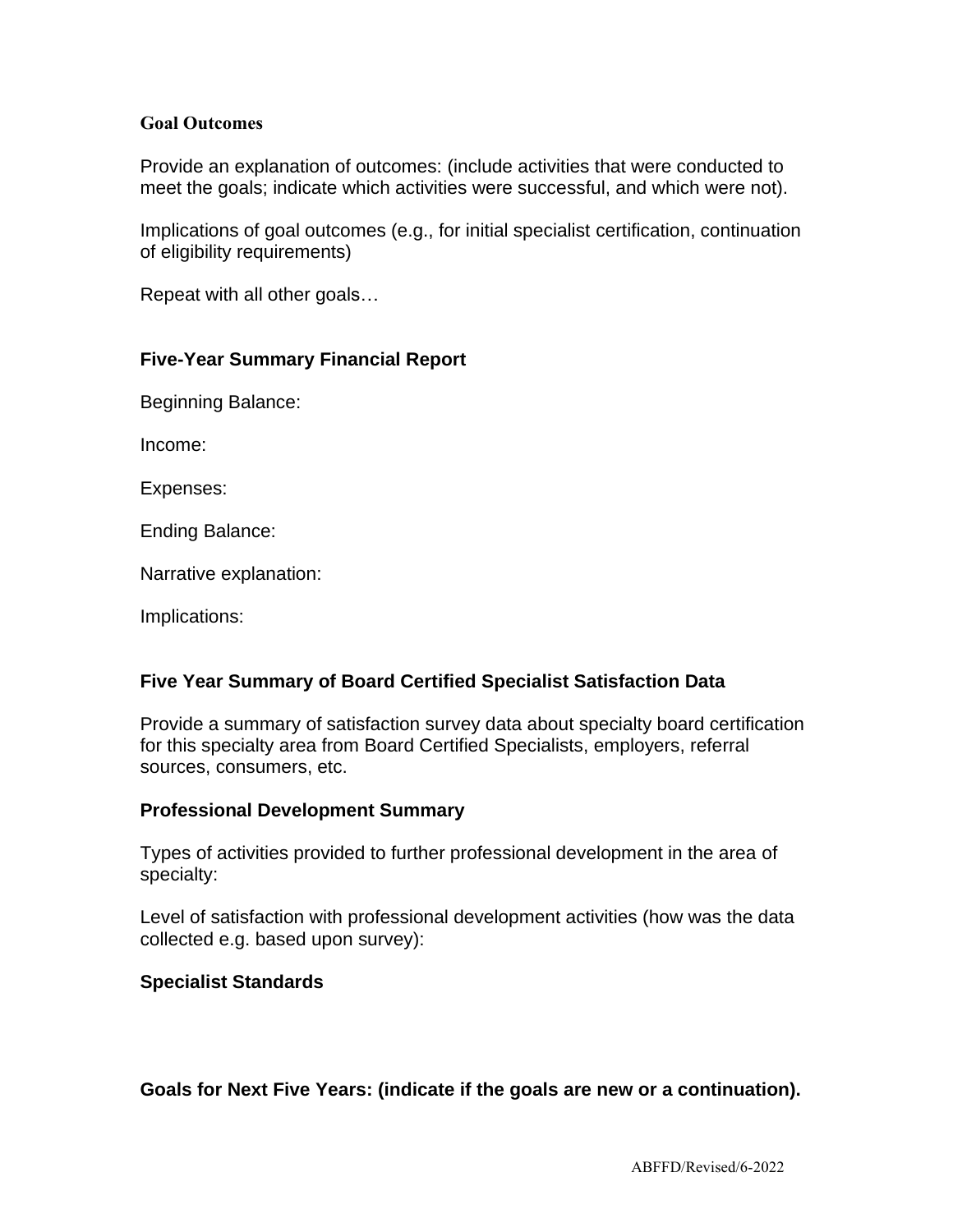| <b>Five Year Goals (list goals)</b> | <b>New</b> | <b>Continued</b> |
|-------------------------------------|------------|------------------|
|                                     |            |                  |
|                                     |            |                  |
|                                     |            |                  |
|                                     |            |                  |
|                                     |            |                  |

#### **Anticipated Activities to Meet Goals (new or continued):**

Goal 1: activities listed, described in terms of reasonableness, resources required, etc. Continue….

#### **Terms of Officers (How many years served within the 5-year period)**

| Chair             |  |
|-------------------|--|
| <b>Vice Chair</b> |  |
| Secretary         |  |
| <b>Treasurer</b>  |  |

#### **Conclusions and Recommendations:**

Provide a general, summary statement about the viability of this specialty certification program based on the five-year data included in this report.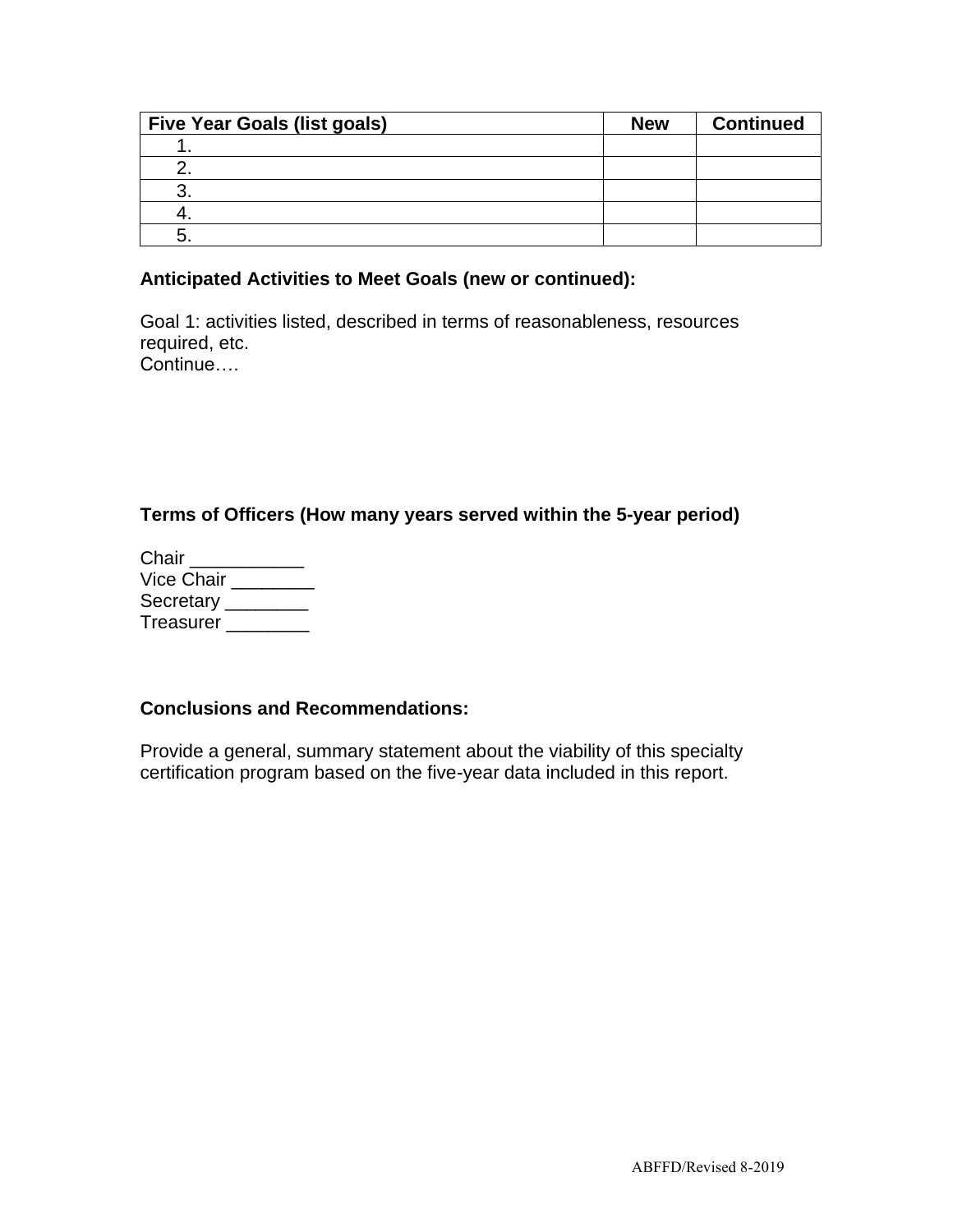### **APPENDIX D**

#### **COUNCIL FOR CLINICAL SPECIALTY CERTIFICATION GLOSSARY OF TERMS RELATING TO SPECIALTY CERTIFICATION**

**Accelerated Appeal.** A written request by an Appellant to the Chair of the Specialty Certification Board to grant an accelerated timeline for an appeal of the Specialty Certification Board's adverse Decision After Further Consideration. The request must be made at the time of noting the intent to appeal or at any time before the Appeal Hearing.

**Advocate.** A CCSC member designated as liaison between the Specialty Certification Board and the CCSC. This individual has responsibility to maintain contact with the Specialty Certification Board, represent the Specialty Certification Board in communications with the CCSC, interpret CCSC communications to the Specialty Certification Board, attend one Specialty Certification Board meeting per year, review the Specialty Certification Board's annual report and provide feedback to the Specialty Certification Board regarding the annual report prior to its submission to the CCSC.

**Anniversary Date.** The date the certified letter was mailed to the Petitioning Group with approval of its application as a specialty area, and approval to proceed with establishment of the Specialty Certification Board. The fiscal year of the Specialty Certification Board commences on the anniversary date.

**Appeals Hearing.** Appeal of a Specialty Certification Board's adverse Decision After Further Consideration. Individuals whose specialist certification has been denied or revoked by one of the Specialty Certification Boards may appeal that decision to the CFCC Committee on Clinical Specialty Certification (CCSC).

**Appeals Panel.** Appointed by the ASHA's Committee on Committees and composed of at least three individuals who are not members of the CCSC or of a Specialty Certification Board (although members may hold recognition in one or more specialty areas) to hear petitioning groups who appeal a decision of the CCSC.

**Appellant.** An individual who requests further consideration or appeal of a decision of a Specialty Certification Board when specialist certification has been denied or revoked by the Specialty Certification Board.

**Appellate Body.** A body appointed by the Specialty Certification Board to hear appeals of the Specialty Certification Board's decisions.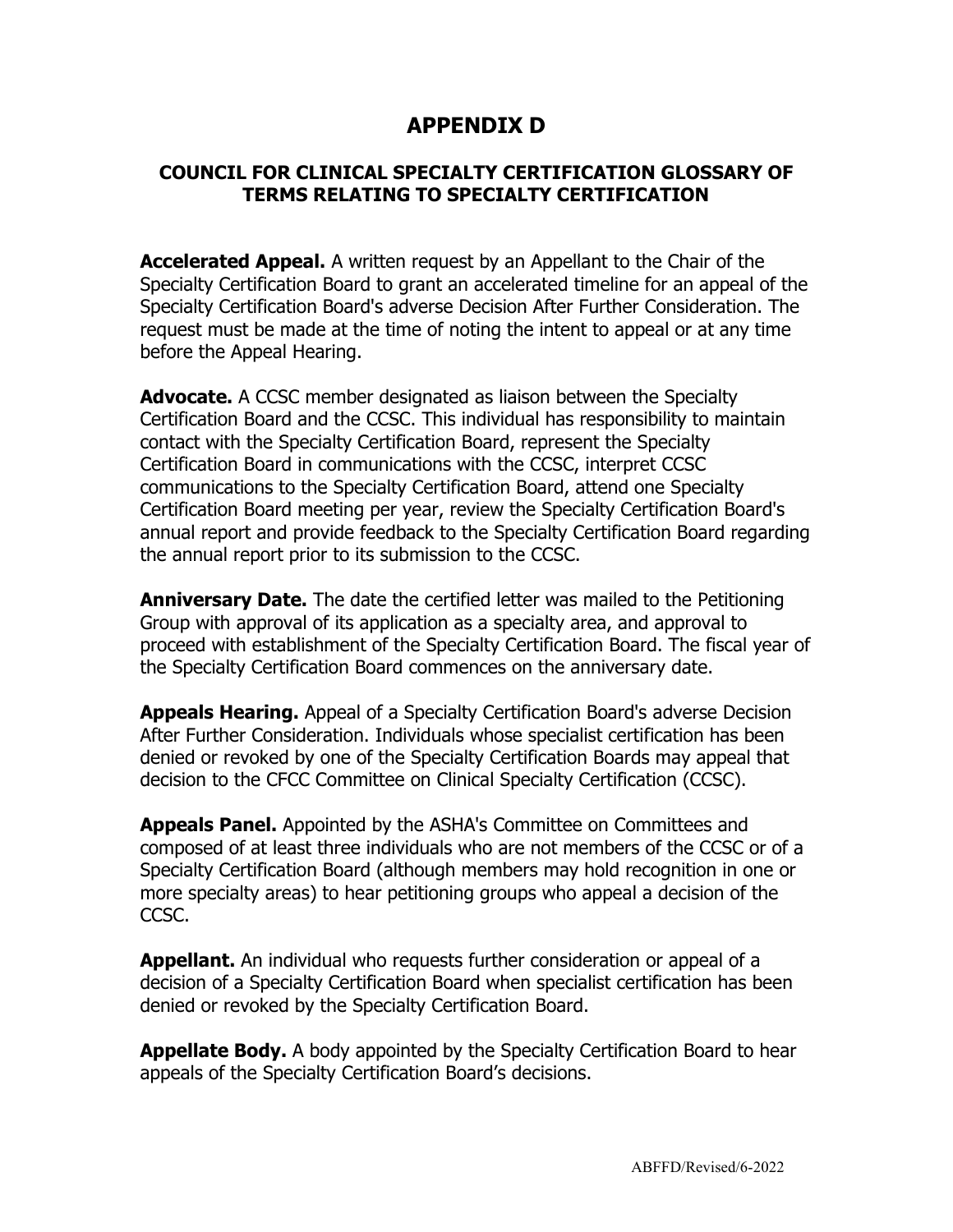**Area Specialty Certification.** Refer to definition for Approval as a Specialty Area.

**Area Standards.** Refer to definition for Standards for Approval as a Specialty Area.

**Council for Clinical Certification (CFCC) Committee on Clinical Specialty Certification (CCSC).** Committee of the Council for Clinical Certification in Audiology and Speech-Language Pathology (CFCC) charged by ASHA to administer a high quality and efficient Specialty Certification Program for specialized areas of clinical practice in audiology and speech-language pathology. Approves Specialty Certification Boards upon ruling that a Petitioning Group's application has met the Specialty Certification Standards. Monitors each Specialty Certification Board to ensure that it administers its specific Specialist Standards efficiently and fairly and imposes equitable documentation requirements on all applicants.

**Decision After Further Consideration Hearing.** Decision rendered by the Specialty Certification Board following a Further Consideration Hearing in which the Specialty Certification Board reviews its adverse Initial Decision. The Decision After Further Consideration Hearing is sent in writing to the Appellant describing the basis for the Specialty Certification Board's decision, specifically addressing the Specialist Standards that the Appellant met or failed to meet.

**Direct Clinical Contact.** Defined as (a) providing services in identification, prevention, assessment and intervention (b) serving in a treatment-related supervisory capacity, and/or (c) serving as a consultant in case-based programs or situations. The Specialty Board may further define the demonstrable clinical experience in a specialty area.

**Financial Viability.** Maintenance of adequate financial resources (documented in the annual report) by the Specialty Certification Boards for administering the Specialty Certification Board, including: the application and award processes, maintenance of the Specialty Certification Board, and Specialty Certification Board meetings.

**Further Consideration Hearing.** First level of appeal for individuals whose specialist certification has been denied or revoked by a Specialty Certification Board. Referred to as a request for Further Consideration Hearing by the Specialty Certification Board.

**Guidelines for Specialty Certification Board.** Document written and revised as necessary by the CCSC to provide the framework within which Specialty Certification Boards function, and to provide guidance in the operation of a Specialty Certification Board.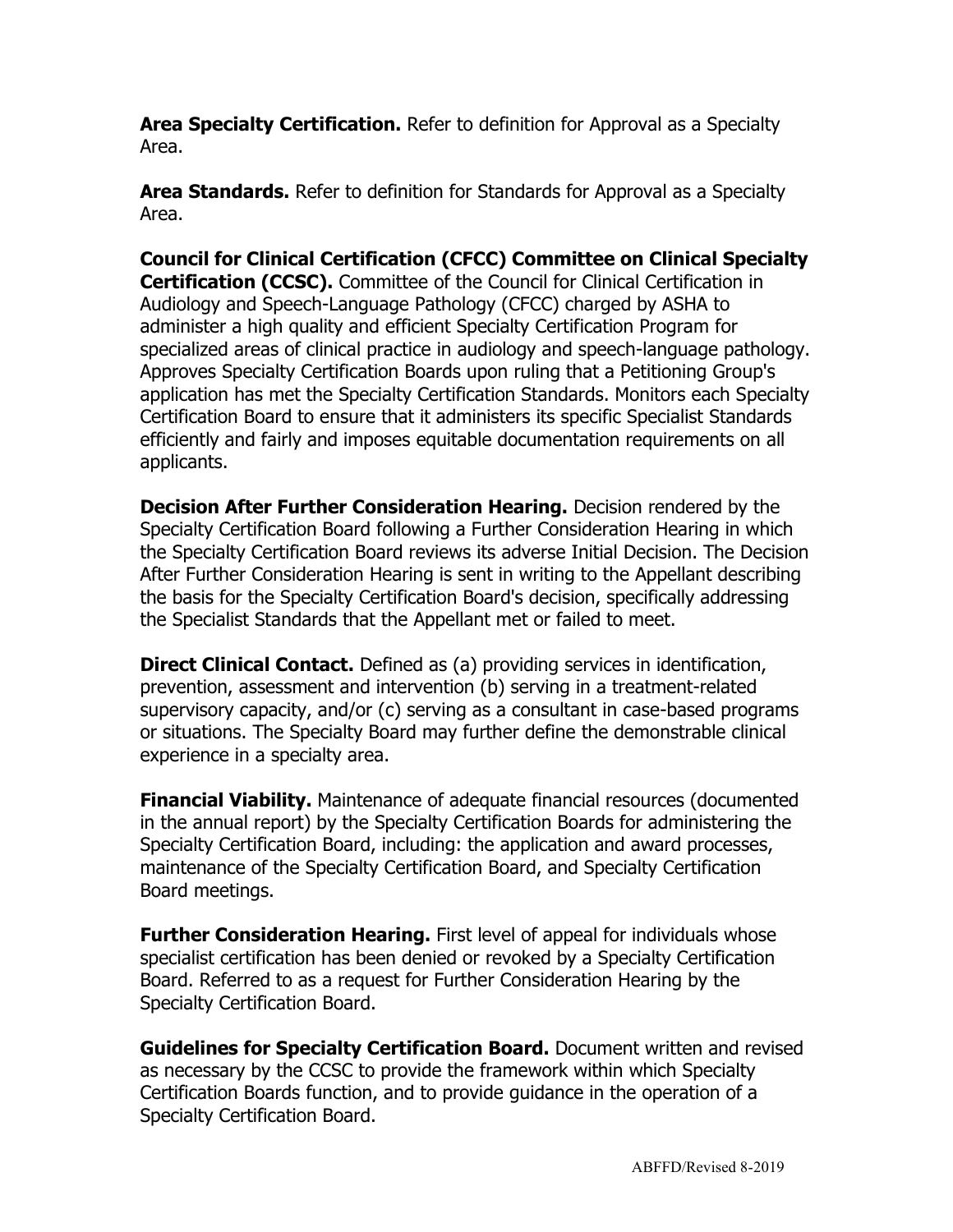**Inaugural Specialty Certification Board.** The first Specialty Certification Board in a particular specialty area which is recognized by the CCSC upon successful completion of the process of application for approval as a specialty area.

**Independent Verification.** The CCSC is obligated, in order to make an informed decision, to seek independent verification that the area is unique, does not critically overlap the scope of another area of specialization, that the area is readily distinguishable by consumers and practitioners, and that the Petitioning Group is composed of specialists practicing in the area. Such verification may be initiated by the CCSC at any time throughout the application process. The CCSC will make any such written comments, obtained from independent verification, available to the Petitioning Group, up to ten (10) calendar days before the meeting at which the application is to be considered by the CCSC. Responses from the Petitioning Group will be accepted until the call to order of the CCSC meeting.

**Indirect Clinical Contact.** Activities related to the specialty areas that are not defined in direct clinical contact. Additional indirect contact in the area of specialization may include program development, presentation, publications and teaching. The Specialty Board may further define indirect clinical experience in a specialty area.

**Initial Decision.** The document which contains a Specialty Certification Board's notice of an adverse action (e.g., denial or revocation of specialist certification) to an individual holding specialist certification. The Initial Decision describes the basis for the adverse action, specifically addressing the Specialist Standard(s) that were not met.

**Notice of Adverse Action.** Denial or revocation of specialist certification by a Specialty Certification Board.

**Operational Policies and Procedures Handbook of the CCSC.** Document which outlines the operational procedures of the CCSC.

**Organizational Viability.** Maintenance of Specialty Certification Board as an independent organizational entity with appropriate liability protection(s).

**Petitioning Group.** A group of practitioners in a particular specialty who decide to seek approval to establish a specialty area.

**Primary Facilitator.** A member of the CCSC assigned by the CCSC chair to assist the Petitioning Group throughout both stages of the application process.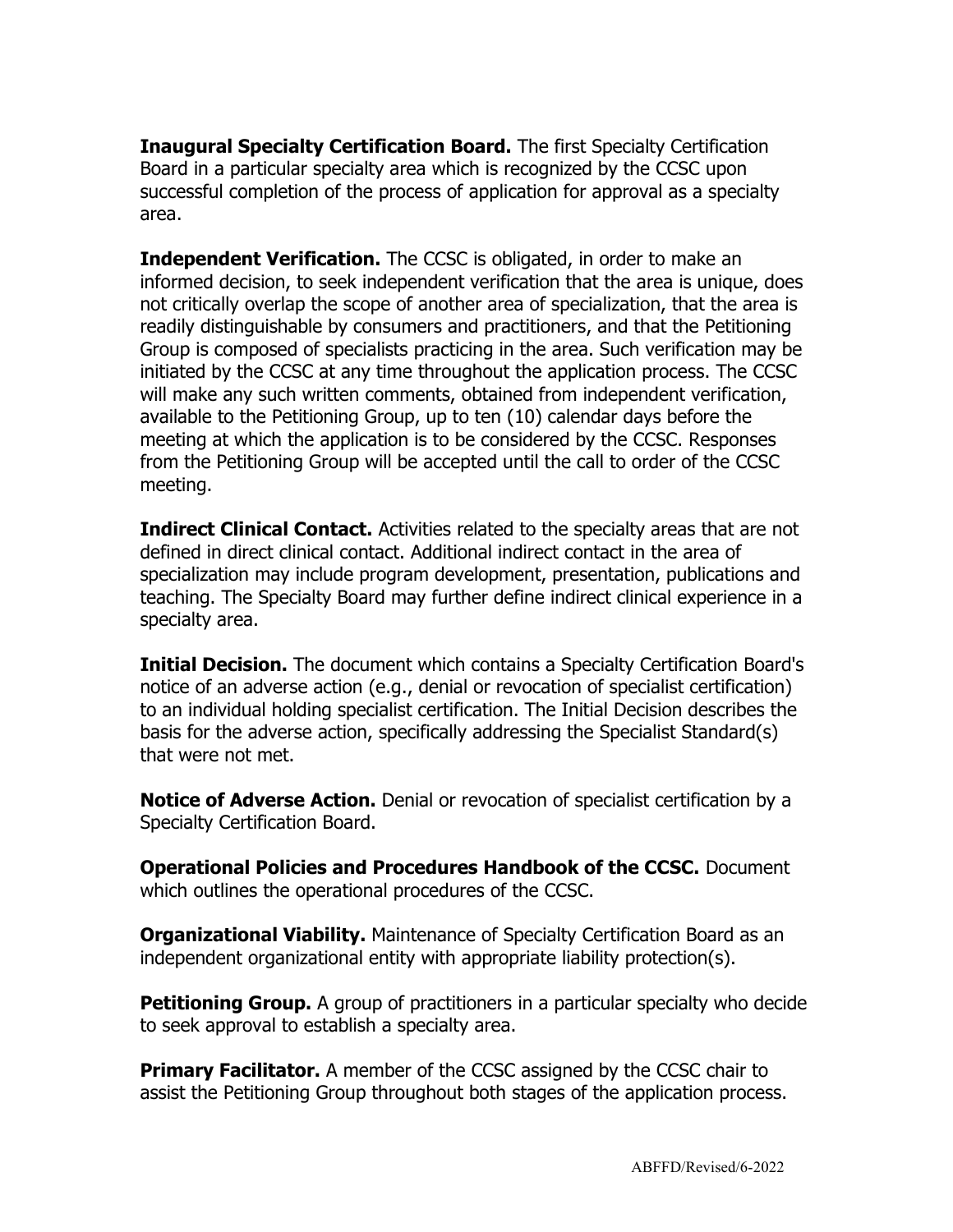**Probation.** A period of restrictive status, not to exceed 12 months, placed upon a Specialty Certification Board by the CCSC upon failure of the Specialty Certification Board to comply with one or more of the CCSC requirements. Successful completion of conditions of probation results in restoration of non-restrictive status. Failure to meet probationary requirements results in revocation of ASHA's affiliation with the Specialty Certification Board.

**Probation Consultant.** Liaison between a Specialty Certification Board and the CCSC when a Specialty Certification Board has been placed on probation by the CCSC; assists the Specialty Certification Board in resolving cited deficiencies; a member of the CCSC and appointed by the chair of the CCSC.

**Specialist Certification.** Conferred by a Specialty Certification Board to individual practitioners in the particular specialty area when the Standards for Certification as a Specialist are met. Requires evidence of knowledge, skills, and experience in a specialized clinical area beyond that provided by an entry-level educational program.

**Specialty Area.** An area of specialization encompasses a particular clinical aspect within the scope of practice of Speech-Language Pathology and/or Audiology; achieves a definable outcome related to the uniqueness of an identifiable consumer need; requires advanced knowledge, skills, and experience beyond the entry level; and is not specific to a particular methodology or technology (i.e., can be technology-dependent, but is not tied to a particular piece of technological equipment or technique/approach). Areas of specialization should be readily distinguishable by consumers and practitioners. The definition of a Specialty Area should be written in consumer friendly language.

**Specialty Area.** Approval. CCSC approval of a specialty area when a Petitioning Group meets the Standards for Approval as a Specialty Area. Upon approval as a specialty area, a Petitioning Group can establish a Specialty Certification Board.

**Specialist.** Individual practitioners who apply for certification as a specialist and meet the knowledge, skills, and experience criteria of the Standards for Certification as a Specialist. The title of specialist is conferred by a Specialty Certification Board.

**Specialist Certification.** Refer to definition for Certification as a Specialist.

**Specialist Standards.** Refer to definition for Standards for Certification as a Specialist.

**Specialty Certification Board.** Governing body in a particular specialty area recognized by the CCSC as the Specialty Certification Board, and which demonstrates compliance with the Standards for Approval as a Specialty Area.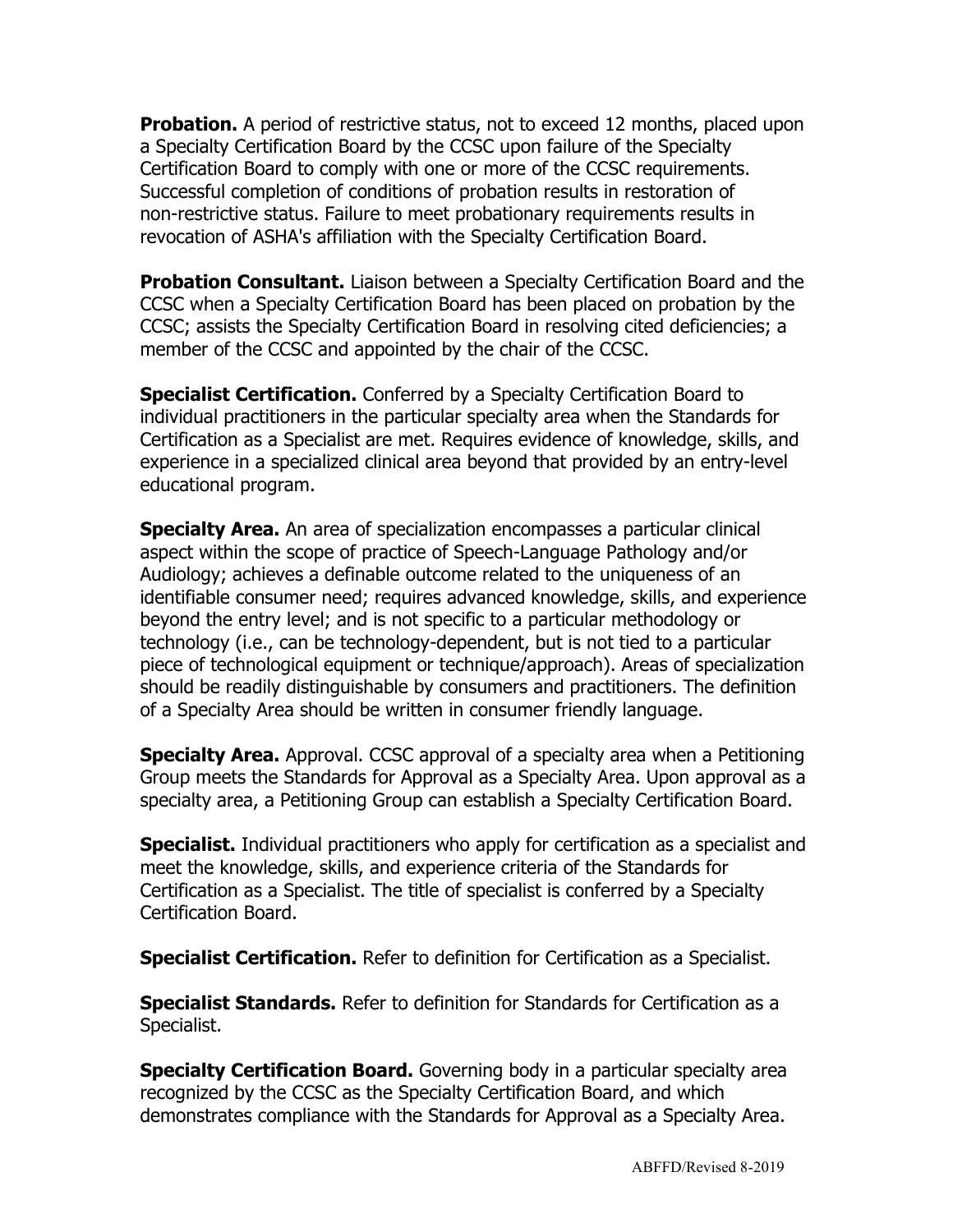Charged by the CCSC to administer a high quality and efficient program of certification for specialists in (an) area(s) of clinical practice in audiology and/or speech-language pathology.

**Specialty Certification Program.** A voluntary program of specialty certification (i.e., approval as a specialty area, and certification as a specialist) for clinical practitioners in audiology and speech-language pathology. Based on the concept of non-exclusionary specialty certification, and assumes that a majority of practitioners will continue to provide broad-based clinical services. Dependent on compliance with the Specialty Certification Standards.

**Specialty Certification Standards.** Standards adopted and implemented by the CCSC for compliance with the Specialty Certification Program. Includes both Standards for Approval as a Specialty Area and Standards for Certification as a Specialist. Compliance required by Specialty Certification Boards in order to be approved initially and annually by the CCSC; and in order for the Specialty Certification Board to confer certification as a specialist.

#### **Standards for Certification as a Specialist (Specialist Standards).**

Standards adopted and implemented by Specialty Certification Boards in the particular specialty areas which meet the following requirements of Specialty Certification Standards: ASHA Certification, post-certification experience, education, assessment of knowledge, and maintenance and renewal. Compliance is necessary in order for the Specialty Certification Board to confer certification as a specialist to practitioners.

**Standards for Approval as a Specialty Area (Area Standards).** Standards adopted and implemented by the CCSC to approve specialty areas of practice. The Standards for Approval as a Specialty Area represent the sole criteria to be applied by the CCSC in determining whether an applicant Petitioning Group will be successful in establishing a Specialty Certification Board.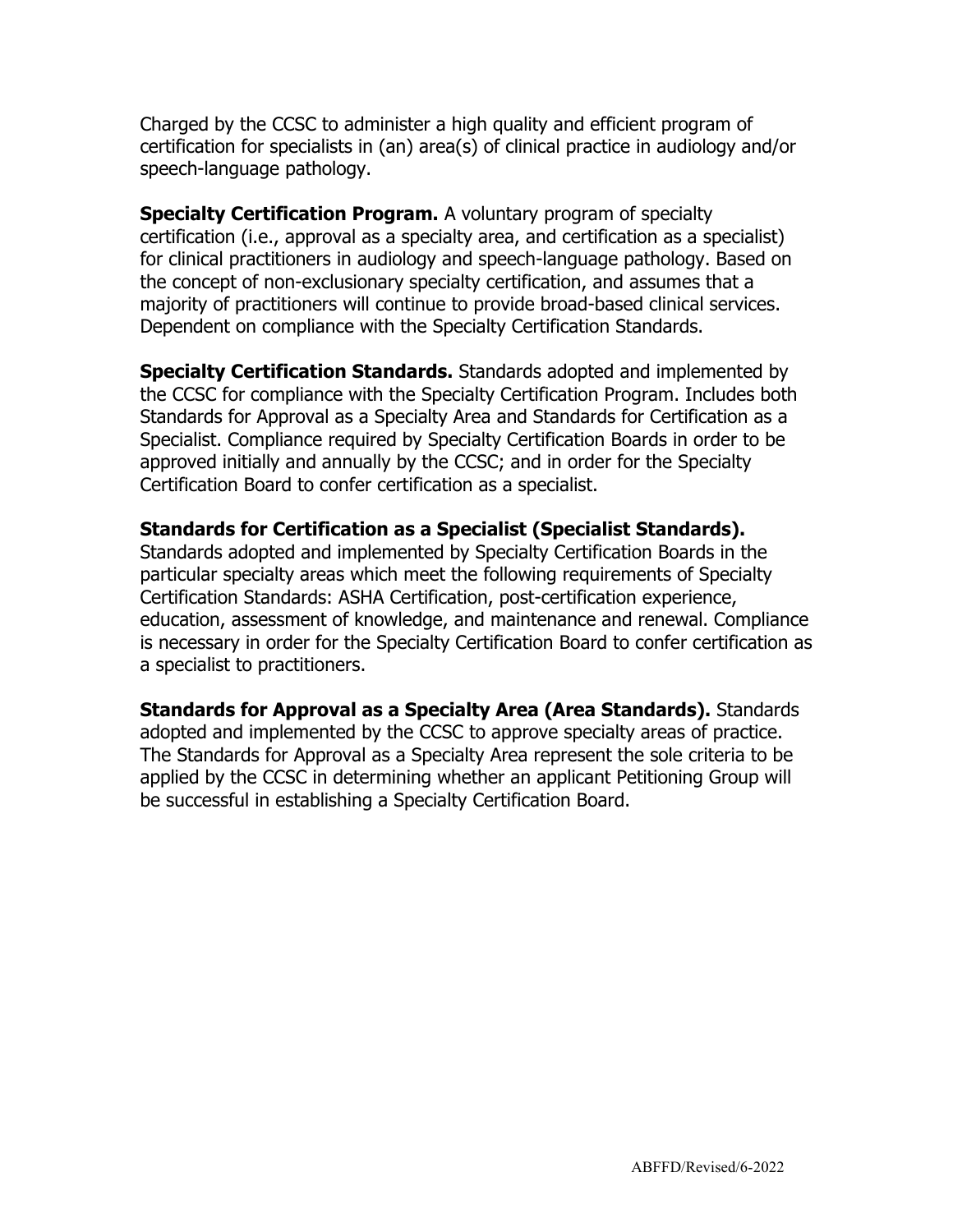# **APPENDIX E**

#### **SPECIALTY CERTIFCATION PROGRAM FORMS**

All necessary forms for application, maintenance, and renewal of BCS-F can be found on the ABFFD website, at [www.stutteringspecialists.org.](http://www.stutteringspecialists.org/)

#### **BCS-F Application Forms**

- $\checkmark$  BCS-F Application Form
- $\checkmark$  BCS-F Continuing Education Form
- $\checkmark$  BCS-F Application Verification of Direct Clinical Activity Form
- $\checkmark$  BCS-F Application Letter of Recommendation Form

#### **BCS-F Fluency Portfolio Submission Forms**

- $\checkmark$  BCS-F Authorization for Release of Information Form
- $\checkmark$  BCS-F Portfolio Guide and Template Forms
- $\checkmark$  BCS-F Extension Request for Portfolio Submission

#### **BCS-F Maintenance Forms**

- $\checkmark$  BCS-F Annual Membership form
- $\checkmark$  BCS-F Five Year Renewal Form
- ✓ BCS-F Five Year Renewal Verification of Continuing Education Form
- $\checkmark$  BCS-F Five Year Renewal Clinical Activity Form
- $\checkmark$  BCS-F Extension Request for 5 year Renewal Form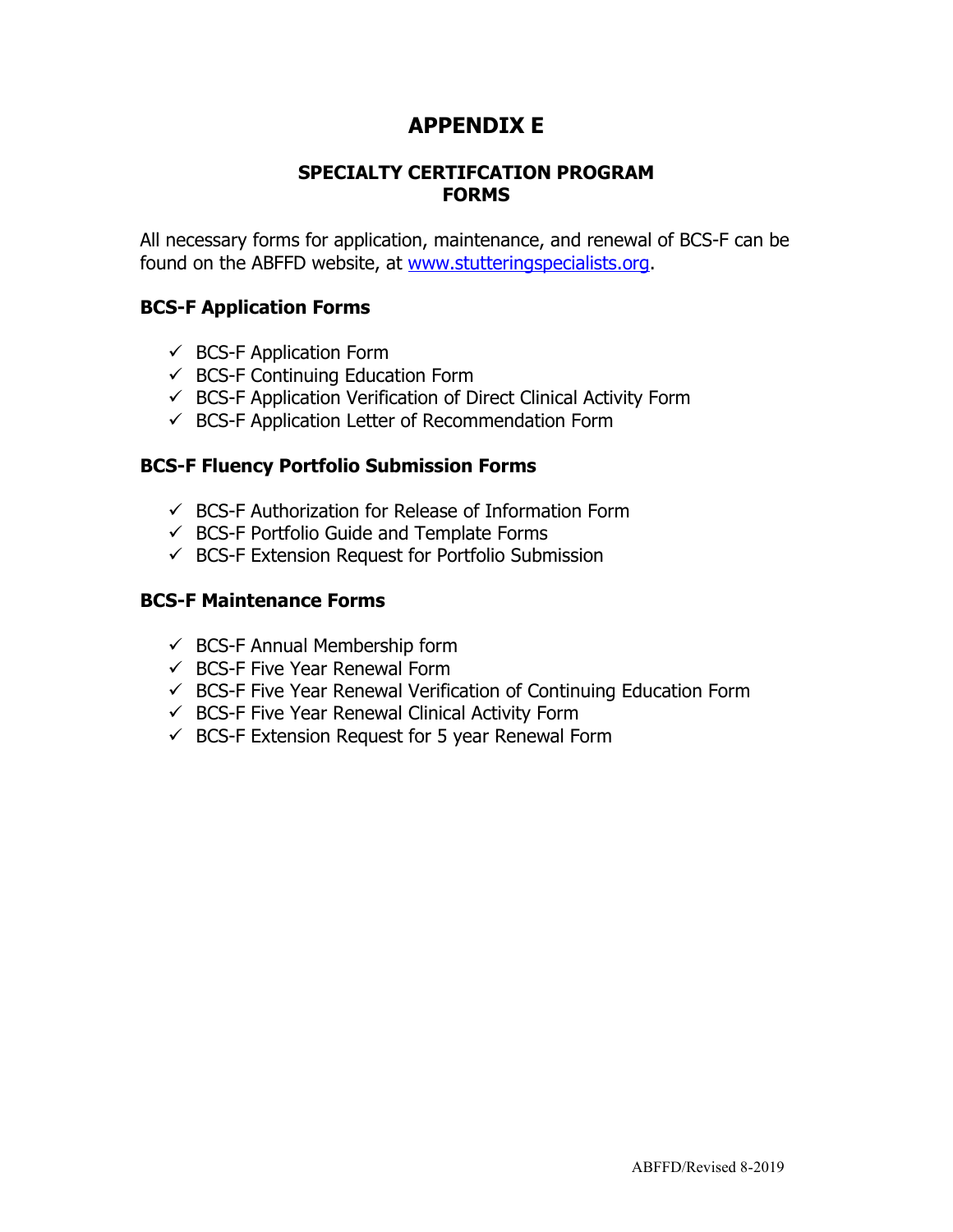# **APPENDIX F**

# **STUTTERING & CLUTTERING PORTFOLIO GUIDELINE**

# **Guidelines for the Stuttering & Cluttering Portfolio Submission Process**

# *Introduction*

As an active candidate for BCS-F, the candidate will be submitting a Portfolio to the American Board of Fluency and Fluency Disorders. The Portfolio provides the ABFFD with information regarding the candidate's knowledge and understanding of stuttering and cluttering, and the candidate's ability to demonstrate specialist-level skills through the candidate's case presentations.

This Fluency Portfolio Guide will assist the candidate in preparing the necessary documents for the candidate's portfolio. When the candidate is ready to submit the completed Fluency Portfolio, contact the ABFFD at [info@stutteringspecialists.org](mailto:info@stutteringspecialists.org) to obtain information regarding submission of the candidate's portfolio. If candidates have any questions regarding the portfolio, please contact the ABFFD and the ABFFD will be happy to assist.

*Note: If any portion of the Fluency Portfolio is incomplete, missing, or lacking HIPPA compliance, it will be returned to the candidate for resubmission, which may result in a delay of the board review.*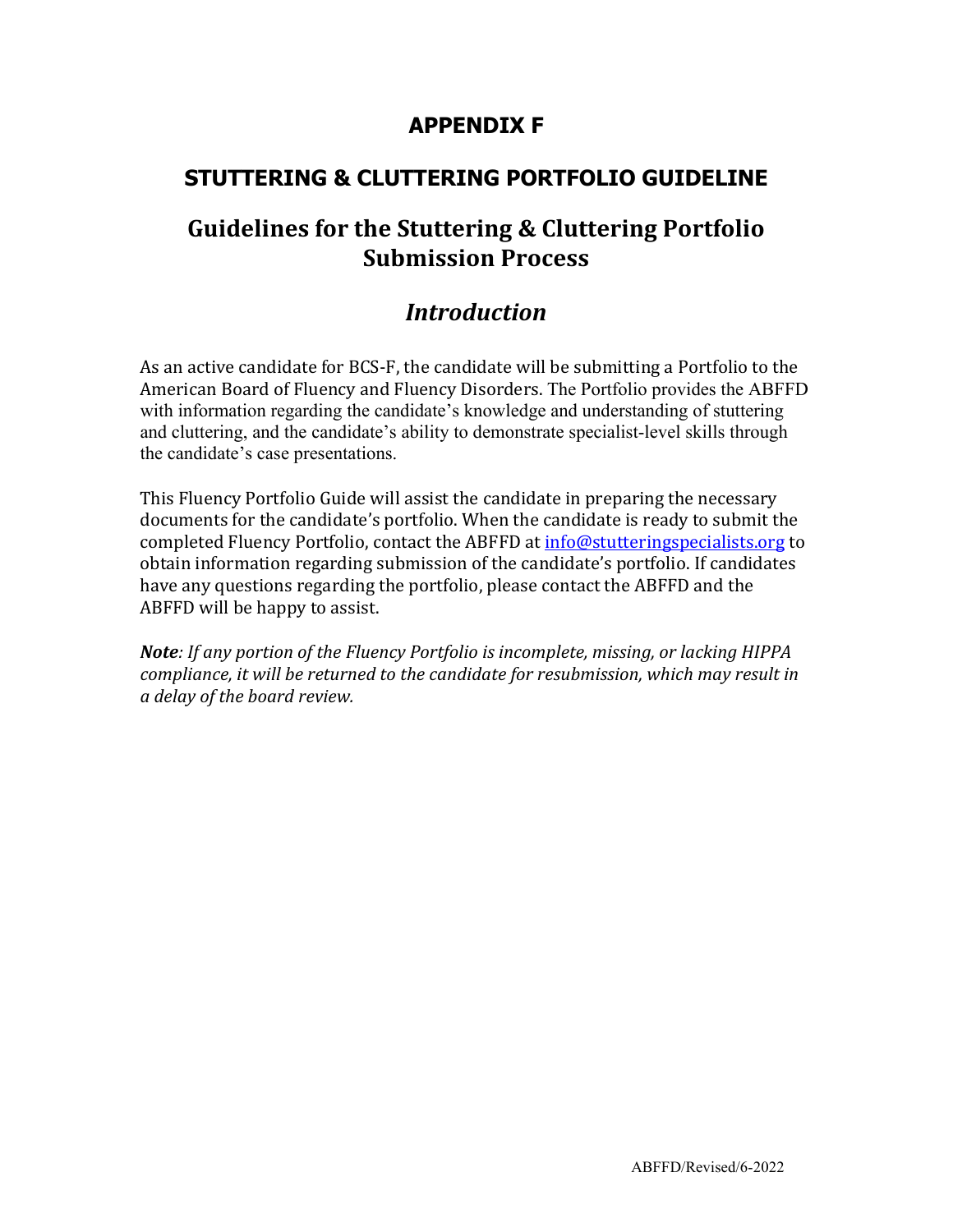# **The Fluency Portfolio**

Each component of the Fluency Portfolio references the Major Domains and Competencies required for BCS-F. At the end of this guide, the Fluency Portfolio Review evaluation indicators utilized by the ABFFD is provided for the candidate's reference. For more information regarding the Major Domains and Competencies, please see the Standards and Procedures Manual on our website, stutteringspecialists.org.

# **Components of the Fluency Portfolio**

The submitted Fluency Portfolio includes *two major components*: the (a) **Statement of Philosophy** and three (b) **Case Presentations**.

# **Component 1: Statement of Philosophy**

Each candidate will provide his or her statement of philosophy regarding assessment and treatment of individuals who stutter or clutter. This statement provides the ABFFD with the candidate's personal theoretical perspectives and philosophy regarding the evaluation and treatment of fluency disorders, the candidate's training, personal study, interaction with professionals and/or mentors in the field, and clinical experience.

The statement of philosophy will also provide evidence of the candidate directly learning from people who stutter. The candidate will reflect upon how learning more about the lived experiences of people who stutter has shaped their evaluation and treatment philosophy. The candidate will also reference how this knowledge was gained. Examples of this may include participating or volunteering in support groups for people who stutter, conversational groups with people who stutter, or seeking out videos, podcasts, and books on the lives of people who stutter.

The Statement of Philosophy may be a *maximum* of three pages, 12pt font, single-spaced. Proper citation of a minimum of 5 references is required.

# **Component 2: Case Presentations**

The second component of the candidate's Fluency Portfolio contains **three** case presentations, one each from within the following age ranges:

> -Preschool (ages 2-6) -School Age (ages 7-15) -Adolescent-Adult (16-Adult)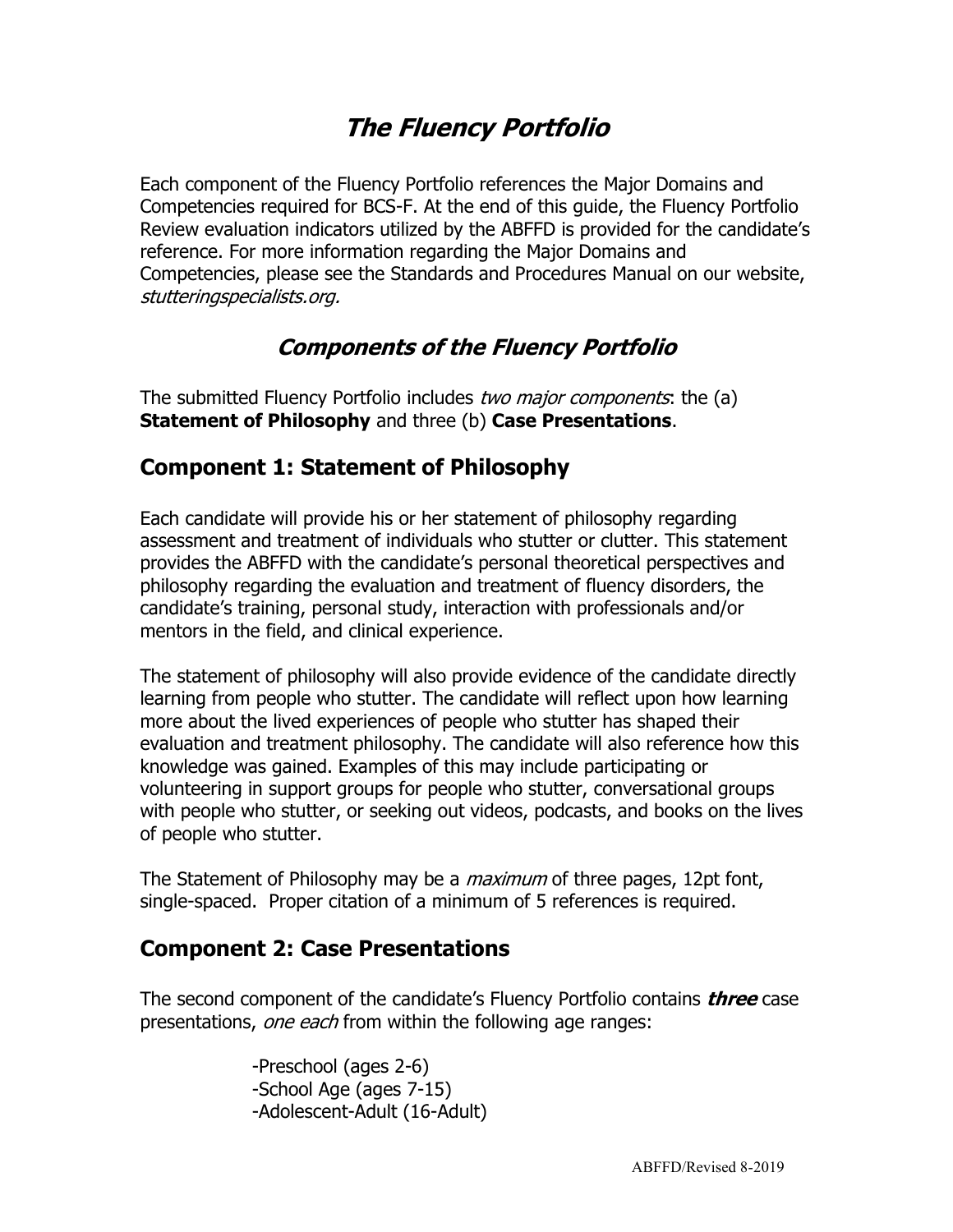ABFFD/Revised/6-2022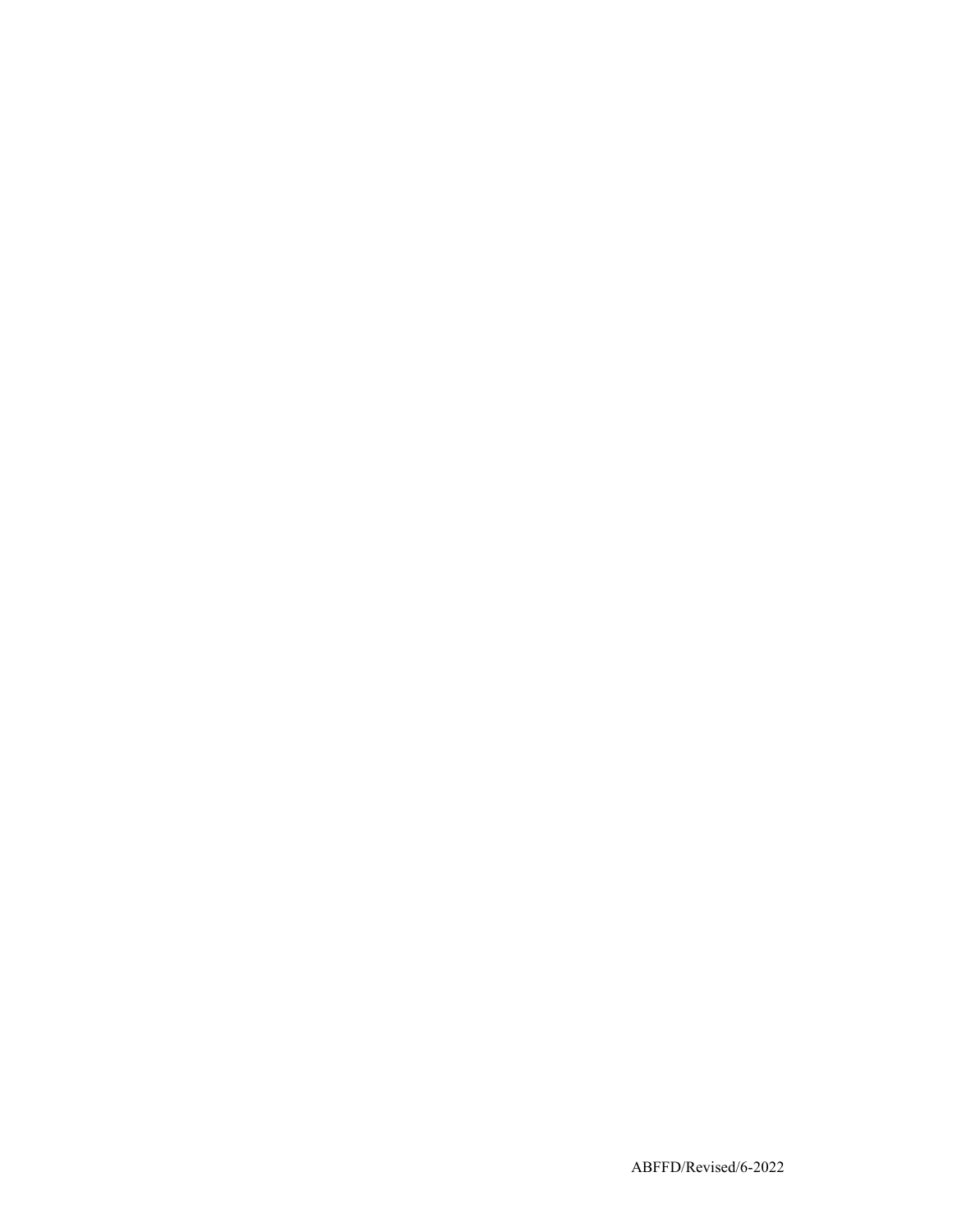Each Case Presentation contains **three parts** and is presented in the following manner:

### **Part 1. Authorization for Release of Information**

An Authorization for Release of Information form must be provided for each case study presented in the portfolio. In addition, all information provided in the case documentation and video recordings must be in a format that meets with HIPPA Compliance Standards.

# **Part 2. Case Presentation**

Each case is presented to the ABFFD by utilizing the **Case Presentation Form.** This form allows the candidate to present each case including all necessary information pertaining to the Domains and Competencies for BCS-F. All cases *must be presented utilizing this form*.

# **Part 3. Video Clips**

Provide **three video-recordings** of **5-7 minutes in length** for each of the candidate's cases at some point during the therapy process. The total number of recordings will be six across the three case presentations. That number will be higher if the candidate is in the academic setting and is submitting clips of a student working with a client and then the discussion with the student and candidate about the therapy. The purpose of the clips is for the reviewers of the portfolio to observe the candidate's ability to engage in the *therapeutic process*, responding to the needs of the client at a particular moment in time. Thus, both the clinician and the client must be in the video frame.

# **CASE SELECTION GUIDELINES**

The following guidelines apply to each case selected for the Fluency Portfolio:

- Each case must be either evaluated or re-evaluated by the candidate. If the case received an initial evaluation from another individual, a summary of the findings of the initial evaluation must be included in the Case Presentation as well as a summary of the re-evaluation the candidate performed.
- Length of time in treatment: While there is no requirement regarding length of treatment time, it is suggested the candidate select cases where the time in treatment was sufficient for the candidate to demonstrate the progression of treatment from the time of evaluation, providing *clear*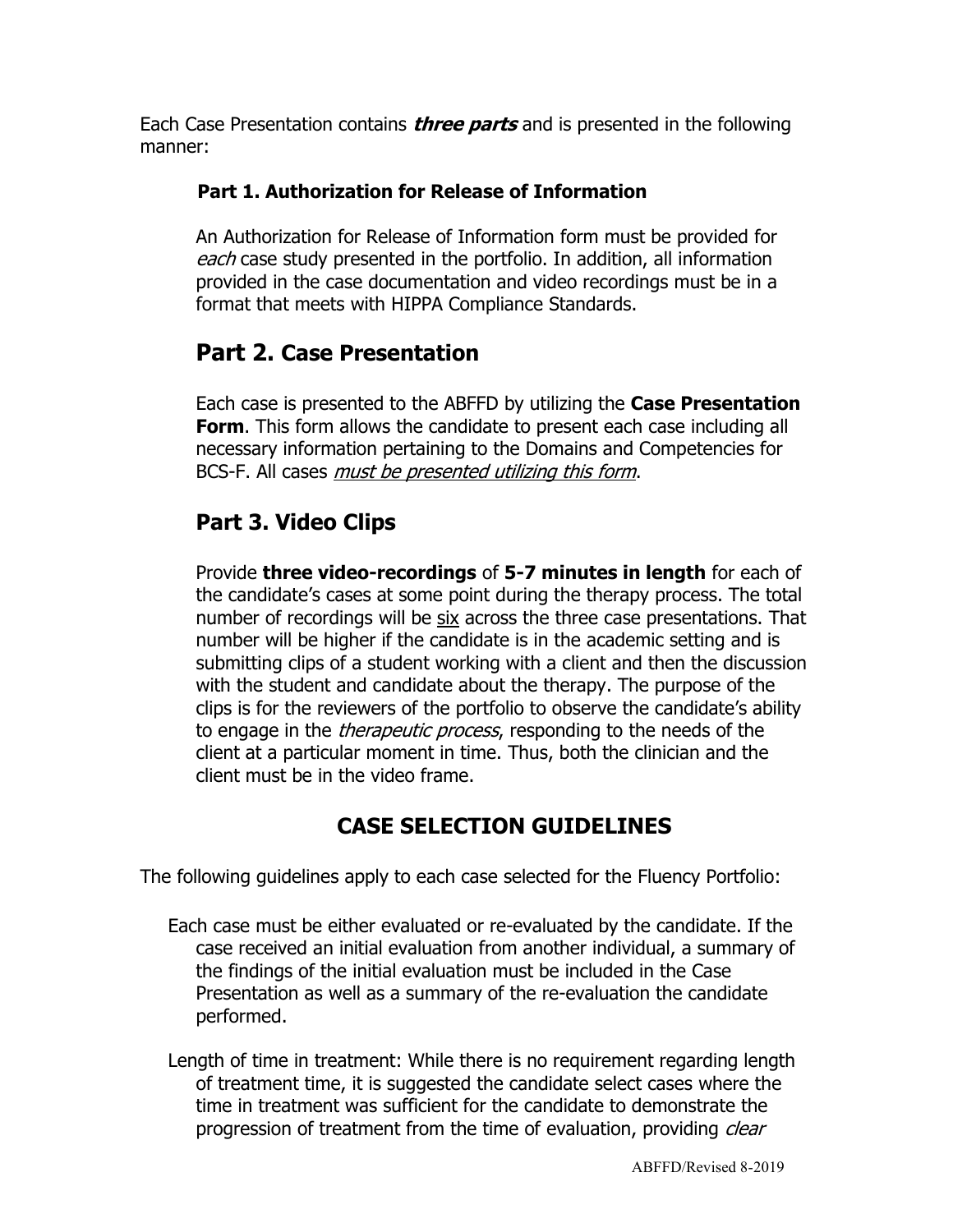evidence of the candidate'<sup>s</sup> ability to provide relevant treatment and modify treatment over time. A total of three summaries of client progress is required to be included for each case.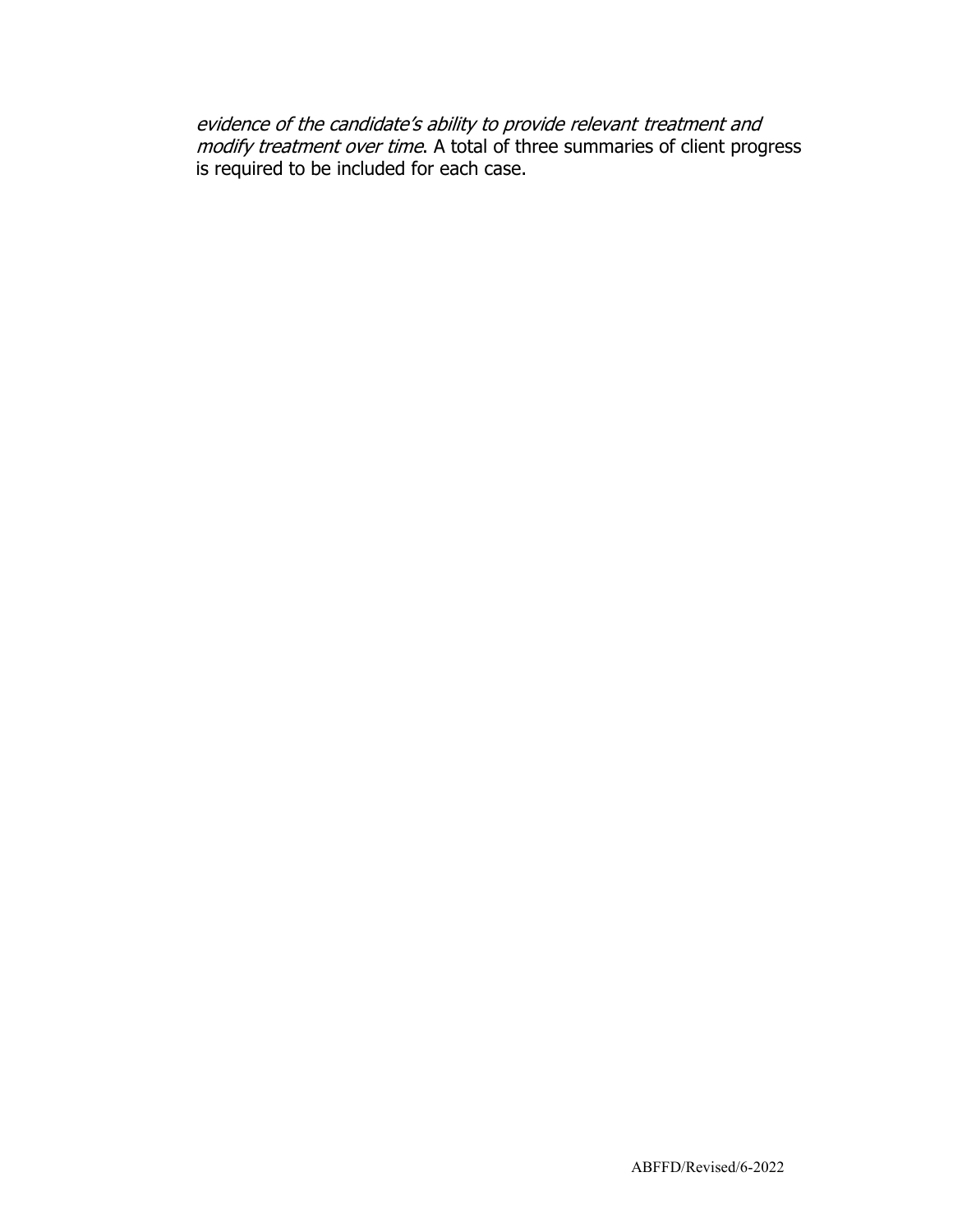

**American Board of Fluency** and Fluency Disorders

# **Portfolio Submission: Authorization for Release of Information**

Date:

I, (name of client or guardian for client)

\_\_\_\_\_\_\_\_\_\_\_\_\_\_\_\_\_\_\_\_\_\_\_\_\_\_\_\_\_\_\_\_\_\_\_\_ authorize (speechlanguage pathologist) and the state of the state of the state of the state of the state of the state of the sta release evaluation and treatment information/reports and three 5-7 minute video clips to the American Board of Fluency and Fluency Disorders. The purpose for this request is to provide a sample of clinical work as part of a submitted Portfolio for the process of obtaining Board Certification in Fluency and Fluency Disorders. I understand that my (or my child's name) will not appear on these reports; only initials are used in order to maintain confidentiality.

 $\frac{1}{2}$  ,  $\frac{1}{2}$  ,  $\frac{1}{2}$  ,  $\frac{1}{2}$  ,  $\frac{1}{2}$  ,  $\frac{1}{2}$  ,  $\frac{1}{2}$  ,  $\frac{1}{2}$  ,  $\frac{1}{2}$  ,  $\frac{1}{2}$  ,  $\frac{1}{2}$  ,  $\frac{1}{2}$  ,  $\frac{1}{2}$  ,  $\frac{1}{2}$  ,  $\frac{1}{2}$  ,  $\frac{1}{2}$  ,  $\frac{1}{2}$  ,  $\frac{1}{2}$  ,  $\frac{1$ 

# **Date Signature of parent/guardian & relationship to client**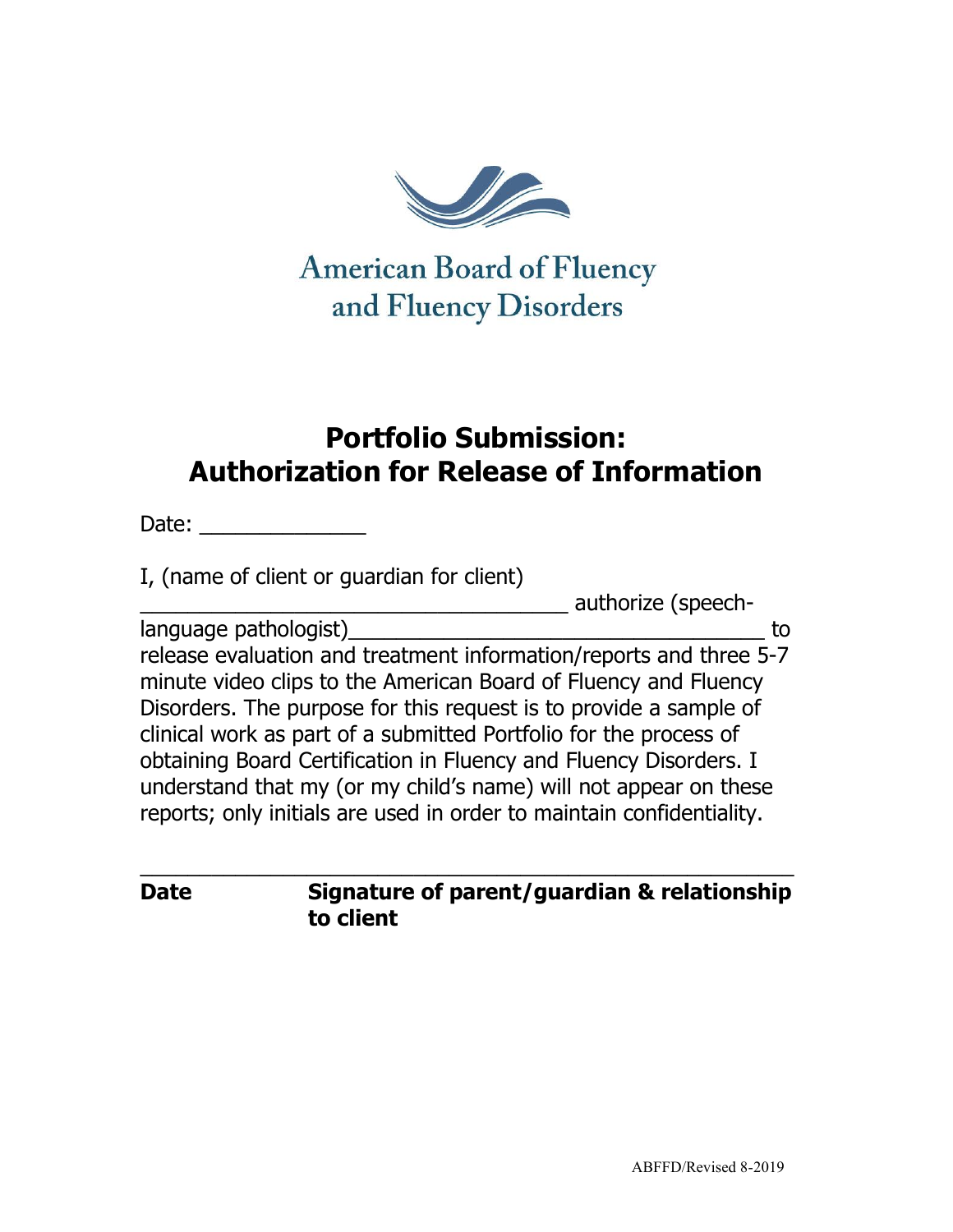

# **American Board of Fluency** and Fluency Disorders

# **Portfolio Submission: Statement of Philosophy**

| <b>Name of Candidate:</b> |  |
|---------------------------|--|
|---------------------------|--|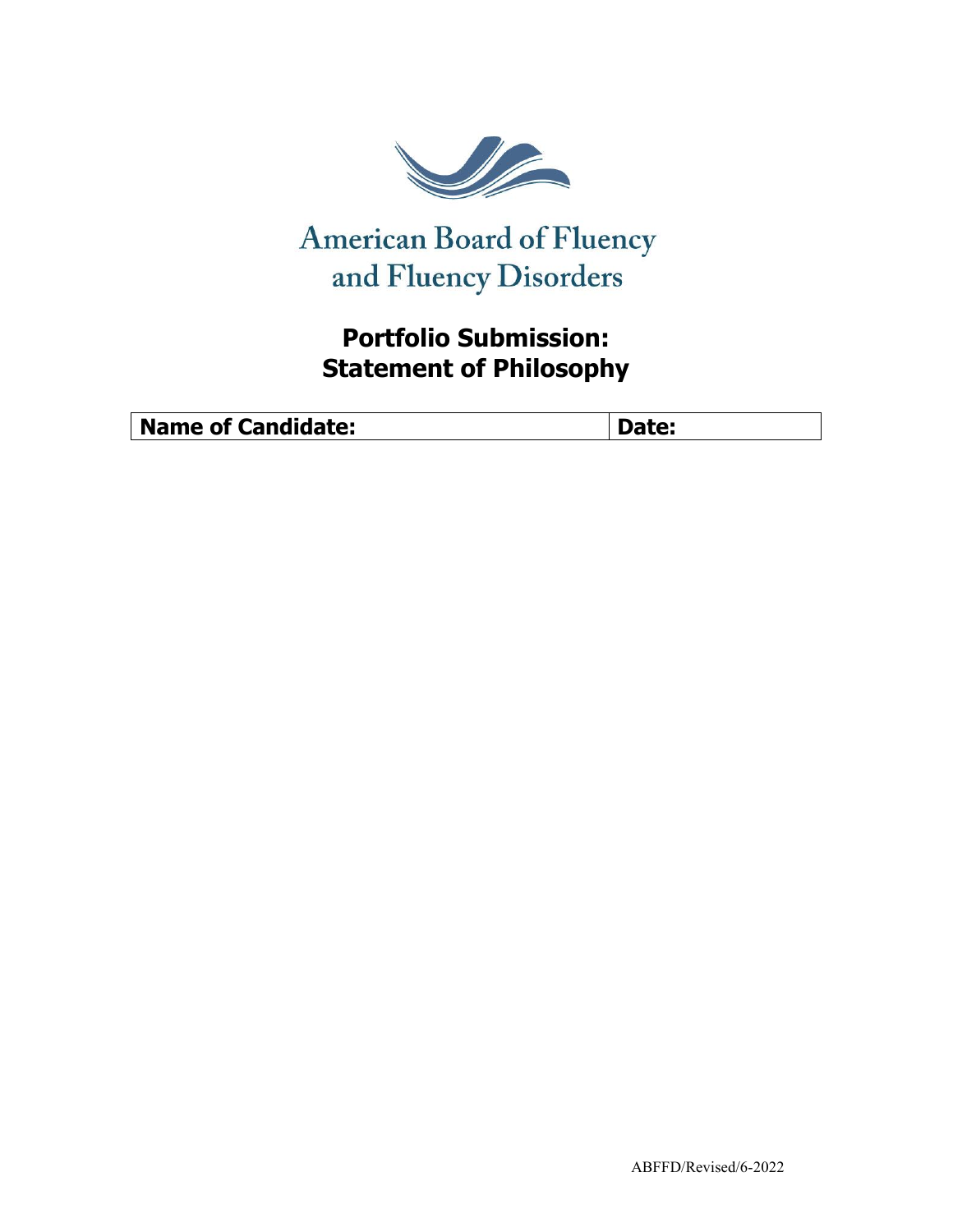# **Fluency Portfolio Reviewer Evaluation Indicators**

### **Fluency Portfolio Evaluation Components**

The following areas are those that will be rated by each reviewer of the candidate's portfolio. The number/letters in parentheses indicate which domains and competencies are being rated:

#### **Rating of Philosophy Essay:**

- $\Box$  Statement of philosophy shows depth of knowledge of stuttering and cluttering. (1a, 1b, 1c)
- $\Box$  Points supported with evidence from the literature. (1a, 1b, 1c)
	- o At least 5 citations from current research
- $\Box$  Essay includes reflections and illustrations of how the individual has learned about the lived experiences of people who stutter through activities such as participating or volunteering in support groups for people who stutter, reviewing videos/podcasts/and books on the lives of people who stutter, or having/forming conversational groups with people who stutter.
- $\Box$  Demonstrates effective written communication skills. (1c)

#### **CASE STUDIES**

#### *Evaluations:*

- $\Box$  Provides rationale regarding the need for an evaluation or re-evaluation, based on screening or initial intake information. (4b, 4c, 4d)
- $\Box$  Conducts a multidimensional differential assessment, including all aspects of communication and cognitive/affective areas, providing clear rationale for assessment measures used. (4d, 4e)
- $\Box$  Interprets informal and formal measures to determine the overall life impact of the problem and the client's strengths, coping strategies, resources and supports. (4f)
- $\Box$  Bases diagnosis on assessment results. (4g)
- $\Box$  Develops a differential treatment plan based on the assessment results. (4g, 4h)
- $\Box$  Develops a differential treatment plan based on client and/or stakeholder needs and preferences. (2d, 4j)

#### *Treatment Procedures:*

- $\Box$  Provides clear rationale for treatment objectives supported by evidencebased practice. (1a, 1b, 1c, 4g, 4h)
- $\Box$  Conducts treatment consistent with stated objectives and methods. (2d, 4f, 4g, 4h, 4j)
- $\Box$  Demonstrates mastery of clinical methods utilized with client. (1a, 1b, 1c, 3e, 4j)
- $\Box$  Modifies treatment based on data across sessions. (1c, 4j)
- $\Box$  Modifies treatment based on client and/or other stakeholders interests or needs. (4i, 4j)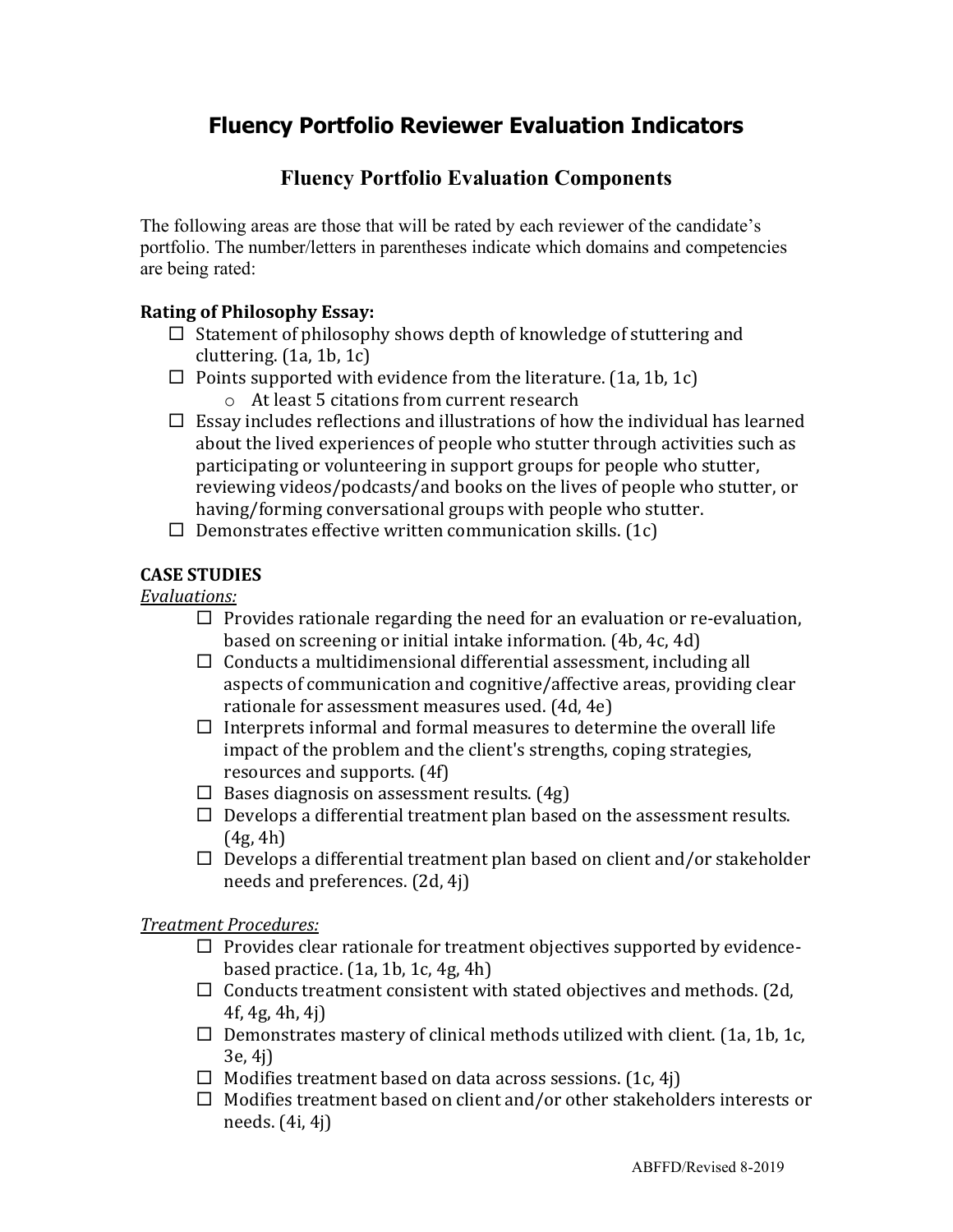- $\Box$  Rationale for treatment modifications are evidence-based. (1a, 1c)
- $\Box$  Integrates effective counseling and/or problem-solving skills throughout the provision of service. (3a, 4a)
- $\Box$  Implements and modifies appropriate follow-up and maintenance planning, if appropriate to case. (4k)
- $\Box$  Demonstrates ability to interact professionally and appropriately with the client and significant others during assessment and treatment. (3a. 4a. 4d, 4j)
- $\Box$  Demonstrates effective written communication skills. (1c, 2a, 2e, 4i)
- $\Box$  Philosophy is reflected throughout evaluation and treatment plan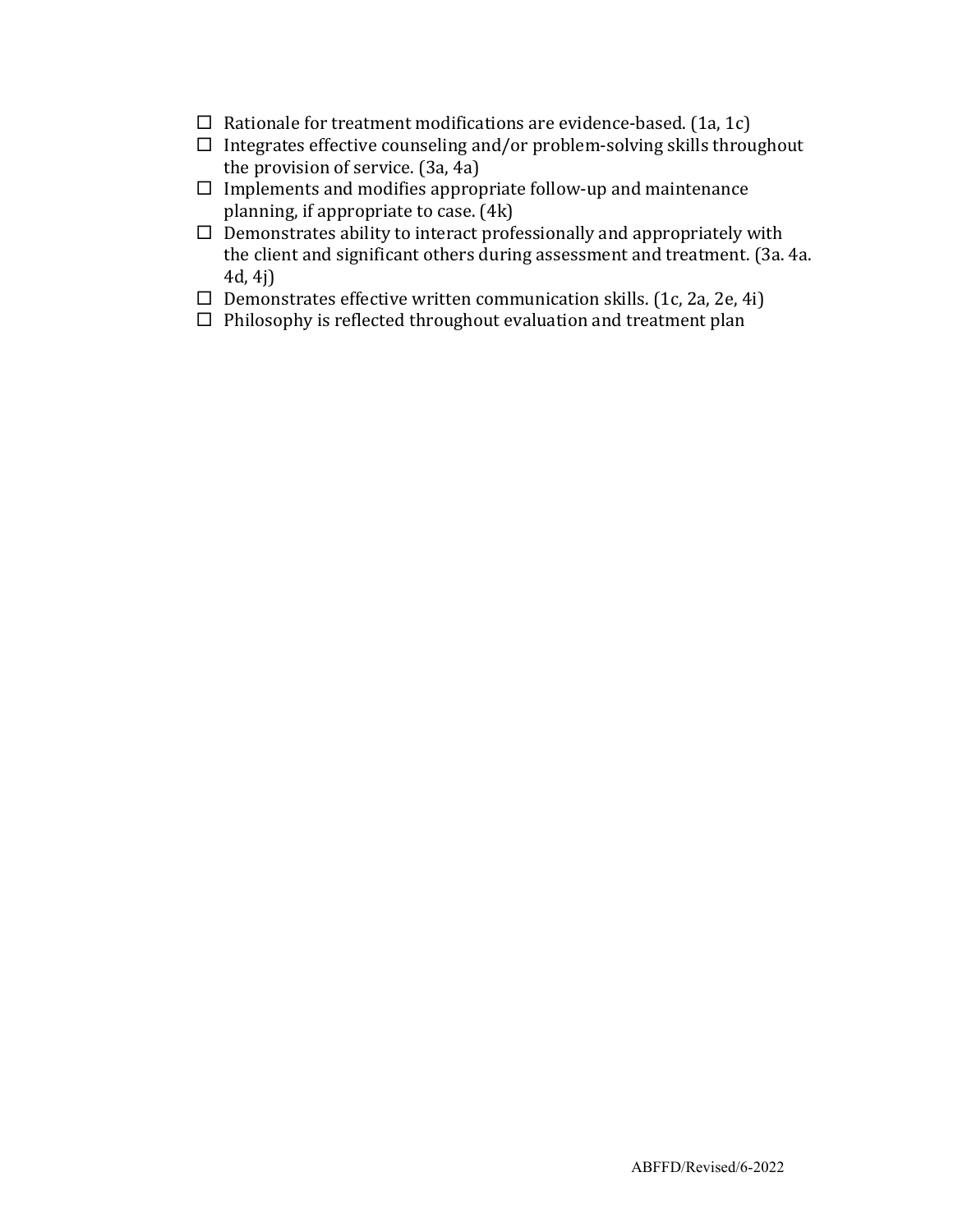### **APPENDIX G**

#### **DEVELOPMENT OF THE Original Fluency Specialist RECOGNITION PROGRAM: A PERSPECTIVE FROM THE FOUNDING COMMISSION**

#### **A. Fluency Disorders Defined**

The term "fluency disorders" is popularly used as an umbrella term to refer to speech rate, rhythm, and prosodic abnormalities of any origin. Fluency disorders are observed in the speech of individuals having experienced cerebral vascular accidents, those experiencing Tourette's Syndrome, and individuals experiencing such conditions as dysarthria, dyspraxia, cluttering, spasmodic dysphonia, palilalia, and, of course, the most commonly thought-of disorder when fluency disorders are mentioned, stuttering. The term "stuttering" is frequently used by professionals concerned with assessing and treating those who stutter as a diagnostic label referring to a clinical syndrome characterized most frequently by abnormal and persistent dysfluencies in speech accompanied by characteristic affective, behavioral, and cognitive patterns.

As many as 1 out of every 20 children (5%) experience periods of dysfluency of sufficient duration and severity to cause observers to use the term stuttering in describing the behavior (Cooper & Cooper, 1996; Manning, 1996). The incidence of fluency disorders (the frequency with which the problem "ever" occurs in a population) is generally conceded to be about 5% and the prevalence (the frequency with which the problem "continues" in a population) is generally conceded to be around 1 percent (Ham, 1990). On the basis of the prevalence rate, it is estimated that as many as 3.0 million Americans experience a chronic fluency disorder. The effects of the fluency disorders on both children and adults are profound and impact on all aspects of human communication and interaction (Bloodstein, 1995; Manning, 1996). With the relatively high incidence rate of fluency disorders in children and the prevalence of chronic stuttering in a significant number of adolescents and adults, it is understandable that communication disorders specialists have identified stuttering as one of the major categories of communication disorder types.

Fluency is acknowledged as an area for study and for clinical intervention in the American Speech-Language-Hearing Association's (ASHA) standards programs. The Council for Clinical Competence (CFCC) defines speech disorders as including "disorders of articulation, voice, and fluency" (Clinical Certification Board Implementation Procedures for the Standards for the Certificates of Clinical Competence). Standards established by ASHA for the accreditation of academic programs in the discipline and standards established for Certificates of Clinical Competence require educational programs to provide academic coursework and clinical experiences in fluency and fluency disorders. A distinct and definable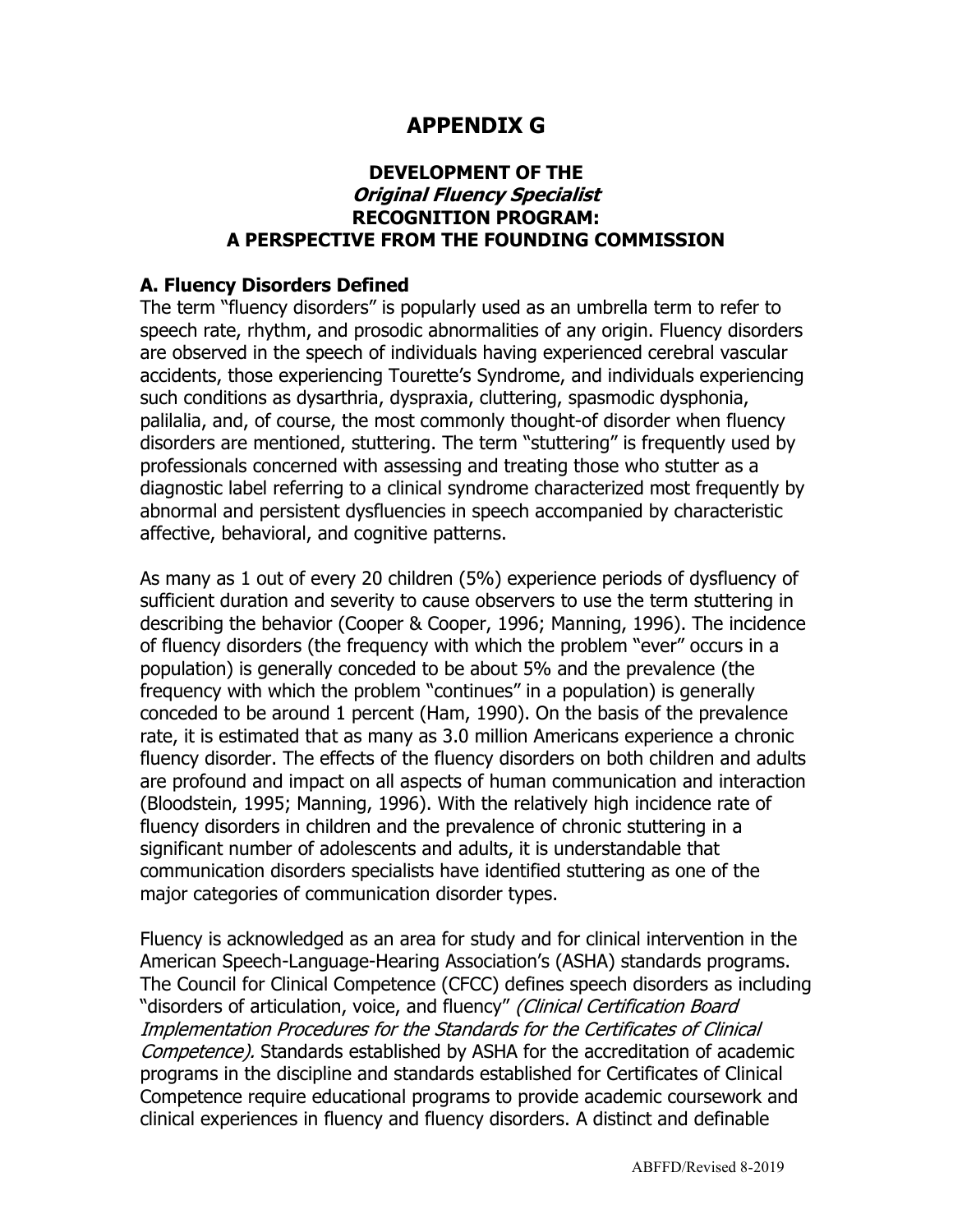body of knowledge exists pertaining to fluency disorders, as evidenced by the vast number of publications devoted specifically to fluency and fluency disorders, by the proliferation in recent years of texts focusing on fluency and fluency disorders, and by the publication of basic and applied research in the area. Basic and applied research pertaining to fluency disorders is included in journals such as: Journal of Speech and Hearing Research, American Journal of Speech-Language Pathology; Language, Speech, Hearing Services in Schools; Journal of Fluency Disorders; Journal of Acoustical Society of America; and the Journal of Communication Disorders.

Fluency disorders are acknowledged as being one of the definable areas of practice in the ASHA's official statement pertaining to the scope of practice for speech-language pathologists. In addition, the uniqueness of the area of practice pertaining to fluency disorders is further acknowledged by the ASHA's Legislative Council (LC) having adopted, as an official Association statement, the "Guidelines for Practice in Stuttering Treatment" (ASHA, 1994). These guidelines were developed by the Association's Special Interest Division 4, Fluency and Fluency Disorders. Federal legislation, state department of education guidelines, and state licensure laws pertaining to the provision of services to those with speech, language, and hearing impairments include references to those with fluency disorders and the qualifications of professionals who provide services to them.

Data obtained by the ASHA indicate that the majority of practicing speechlanguage pathologists provide services to individuals with a fluency disorder. Finally, several consumer, self-help, and support groups for those who stutter operate in the United States of America. Among them are The Stuttering Foundation of American, The National Stuttering Association, The Speak Easy International Foundation, and Friends.

ASHA's Fluency and Fluency Disorders Special Interest Division 4 is the only national professional organization devoted to the area of fluency and fluency disorders. The division has grown steadily since its inception in 1991 with the number of affiliates reaching over 800 by 2003. In the early years of the Special Interest Division program, the Fluency and Fluency Disorders Division consistently maintained the highest percentage of affiliate annual renewal. The division's affiliates appear representative of speech-language pathologists with particular interests in fluency and fluency disorders. Approximately one-third of the affiliates are located in healthcare environments, one third in the nation's schools, and one-third in colleges and universities.

#### **B. Need to Educate BCS-Fs**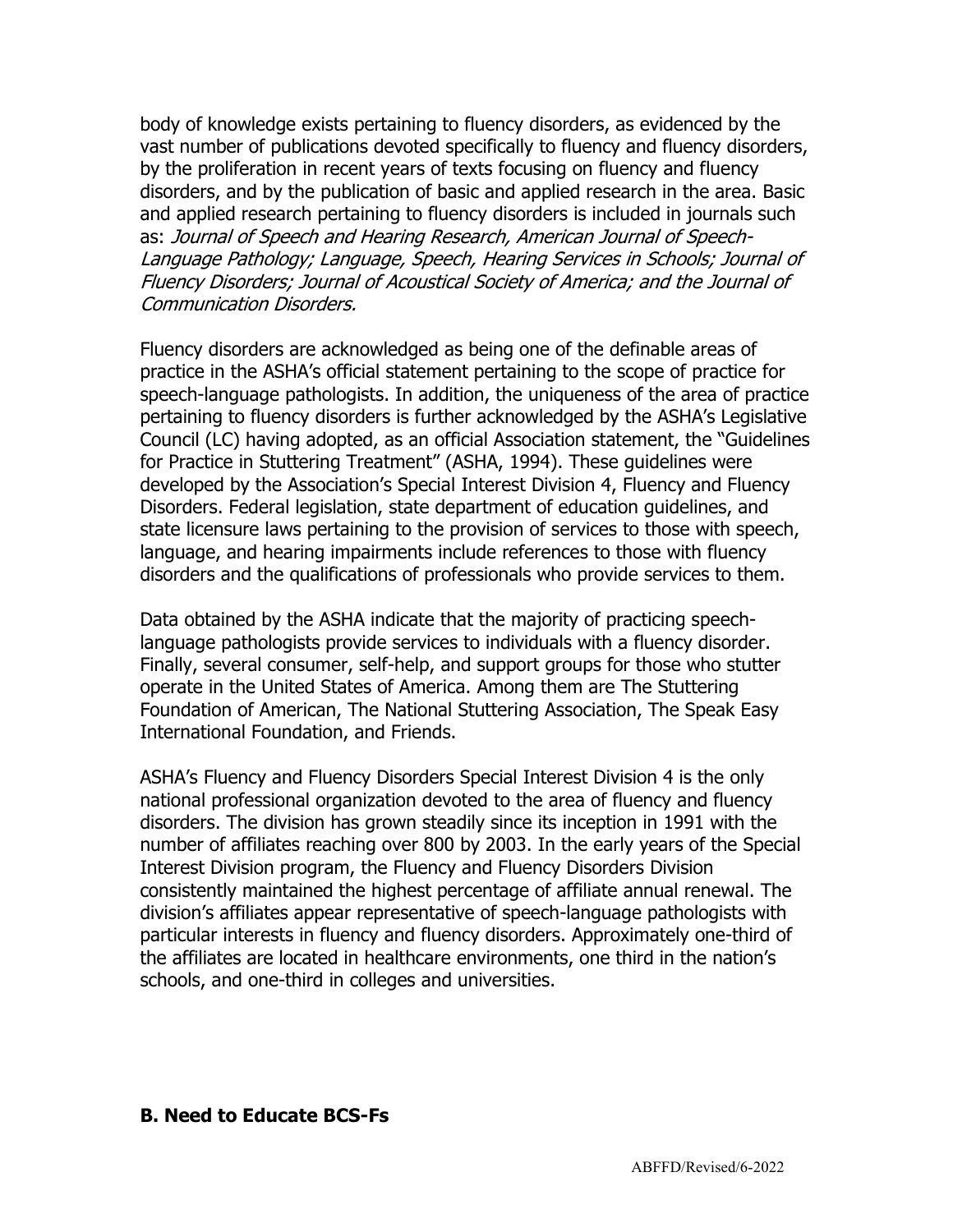The need to educate BCS-Fs has been recognized by both the consumer and professional communities for many years. Reports of research into the attitudes of clinicians towards the treatment of those who stutter, for more than a quarter of a century, consistently led professionals to call for the education of BCS-Fs (examples of such studies include the following: Yairi & Williams, 1970; Woods & Williams, 1971; Cooper, 1975; Woods & Williams, 1976; Turnbaugh, Guitar, & Hoffman, 1979; St. Louis and Lass, 1981; Cooper & Cooper, 1982, 1985; Cooper & Rustin, 1985; Lass, Ruscello, Pannbacker, Schmitt, & Everly-Myers, 1989; Ragsdale, J. & Ashby, 1982; St. Louis & Durrenberger, 1993; Sommers & Caruso, 1995; Cooper & Cooper, 1996).

Typical of the interpretations of results in the above noted studies is that of Cooper and Cooper (1985) who, after studying the attitudes of 674 speechlanguage pathologists, observed:

In view of the fact that 77% of the clinicians studied believed most clinicians to be inept in treating stutterers, the results of this study could be interpreted as being powerful evidence for the need to educate specialists to deal with fluency problems. The call for BCS-Fs is strengthened further by the results indicating 92% of the clinicians studied agreed that clinicians working with stutterers need to be skilled in counseling techniques. Unfortunately, according to a recent Professional Self-Study Project (ASHA, 1982), counseling is one of the areas of education most noticeably lacking in the discipline's professional education programs throughout the nation (1985, p. 32).

The Stuttering Foundation of America, established over 55 years ago by an individual who stuttered, for over 20 years supported professional efforts at educating specialists. Such efforts have been most notably achieved by the Foundation's continuing sponsorship of an annual summer institute at Northwestern University expressly identified as an education program for "BCS-Fs". In addition, leaders of the National Stuttering Project, Speak Easy International, and the National Council on Stuttering (the leading national consumer and self –help groups for those who stutter) expressed support for the division's efforts in establishing a BCS-F recognition program through their participation in the division's Leadership Conferences focusing on the issue as well as through their letters of support.

#### **C. The Move Toward BCS-F**

As noted above, discussions regarding the need to develop some form of recognition for speech- language pathologists specializing in serving individuals with fluency disorders have appeared frequently in the professional literature for the past quarter of a century. However, it was not until the late 1980s, when leaders within the Association were successful in developing legislation establishing special interest divisions within the Association's structure, that the dream of developing specialty recognition programs became viable. With the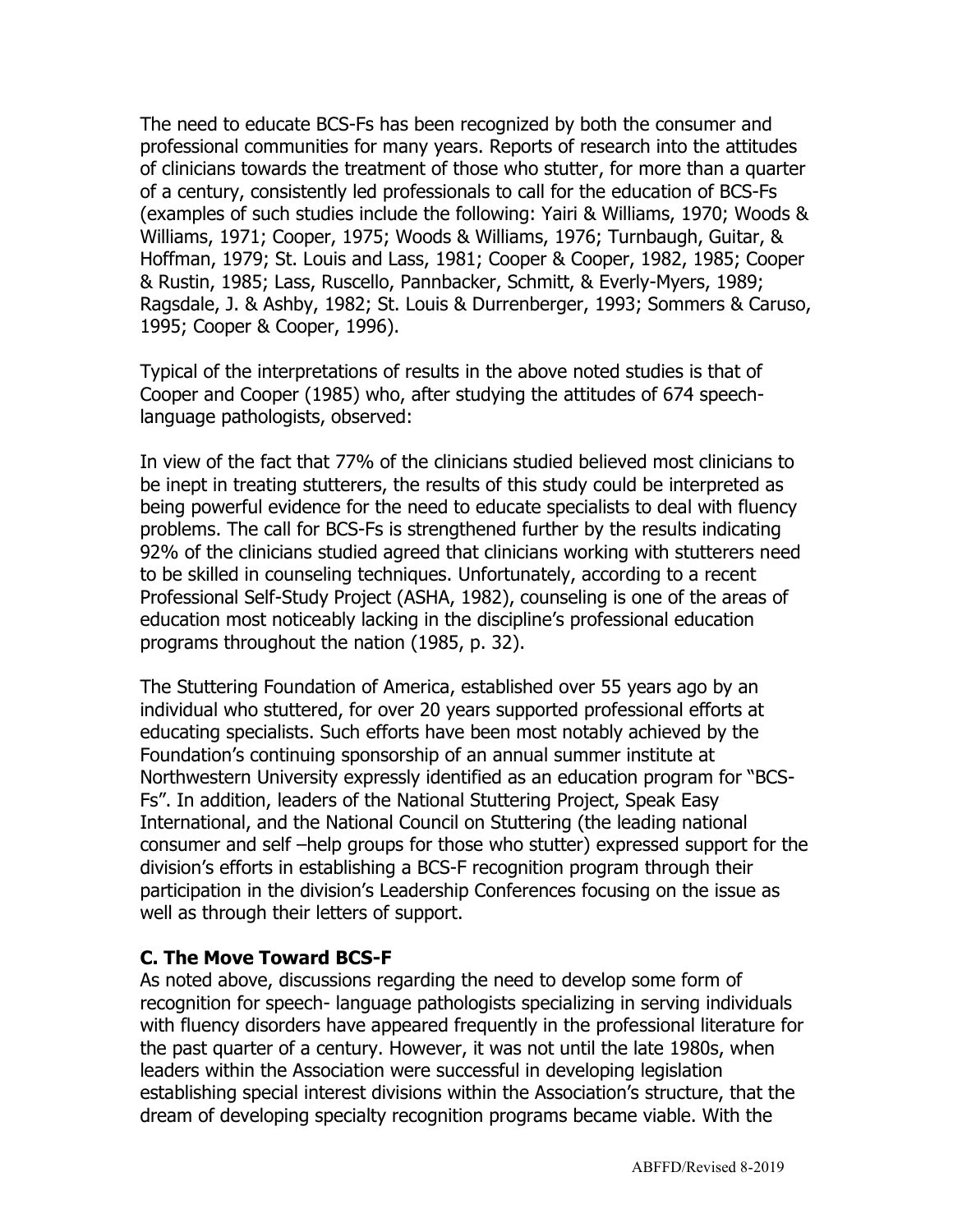establishment in 1991 of Special Interest Division 4, Fluency and Fluency Disorders, professionals with particular interests in fluency were provided, for the first time, a national organization that facilitated continuing consensus-building discussions addressing complex issues pertaining to fluency and fluency disorders.

Immediately following the 1991 establishment of Special Interest Divisions, leaders of the Division on Fluency and Fluency Disorders began lobbying ASHA to establish a voluntary program for specialty recognition. Even before the Association's leadership responded to such lobbying, the division sponsored the First Annual Leadership Conference that was focused on developing guiding principles for a fluency recognition program. Early in 1994 it became apparent that a resolution calling for the establishment of specialty recognition program was to be voted upon at the November 1994 meeting of the Association's Legislative Council (LC). Through the cooperative efforts of the Fluency Division affiliates and the self-help and support groups for those who stutter, Legislative Councilors were made aware of the very real need for the recognition of BCS-Fs.

In November 1994, the Association's LC passed legislation authorizing the implementation of specialty recognition programs. A Clinical Specialty Board (CSB) was quickly begun in 1995 and within a year had established policies and procedures for establishing specialty commissions. In recent years the rapid expansion of the speech-language pathology scope of practice and the development of support and self-help groups for those experiencing fluency disorders have increased significantly the profession's and the consumer's awareness of the need for BCS-Fs. On the basis of surveys of the division affiliates, it quickly became evident that the affiliates wished to pursue the establishment of guidelines for clinical practice in fluency and the establishment of a fluency specialty recognition program. In its first 3 years of existence, the division's Steering Committee was able to develop fluency practitioner guidelines that received the approval of the division's affiliates and subsequently were approved by the LC and are now official Association guidelines. The Steering Committee began addressing the specialist issue by initiating annual leadership conferences.

Seventy-five division affiliates, representatives of support and self-help groups, invitees representing the International Fluency Association, and other Association personnel with special interest in fluency and fluency disorders, meeting in Hilton Head, SC in April, 1994, developed guiding principles for a specialty recognition program. These guiding principles, approved by conference participants, were incorporated by the division's Steering Committee into a document describing a BCS-F recognition program and circulated for the review and approval of the conference participants.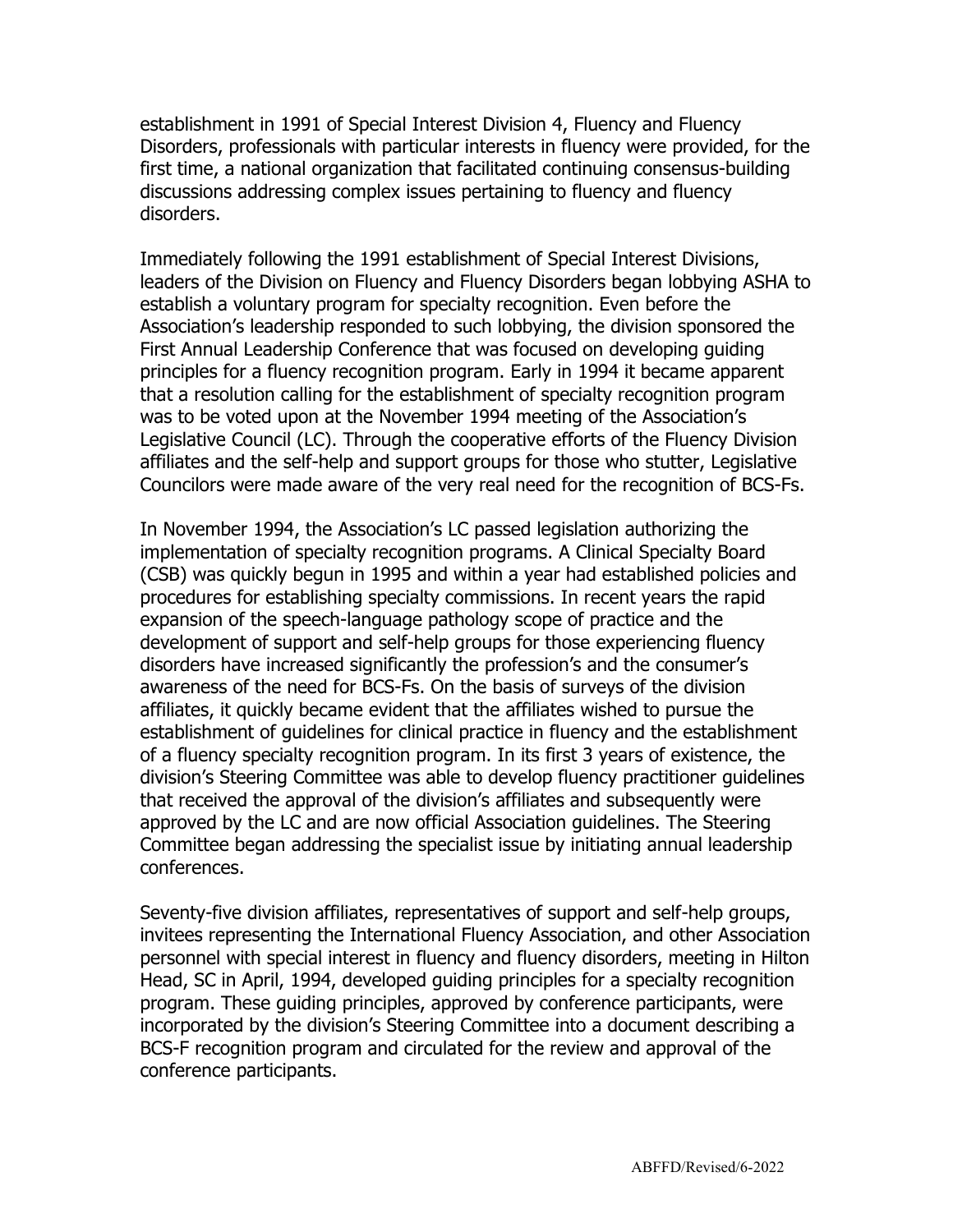Following the revision of that document in keeping with the conference participants' suggestions, the document was mailed to all of the division's affiliates and once again to non-affiliate conference participants for their review and approval. Twenty-one affiliates, all of whom approved of the document, made editorial suggestions prior to the public forum on the issue scheduled in conjunction with the 1994 ASHA Convention. One hundred twenty-five affiliates and non-affiliates, in a 3-hour meeting in November 1994 at the ASHA Annual Convention, reviewed the developing document and voiced overwhelming support for the specialty recognition program being described. Participants at that meeting expressed the desire to continue the development of the document at the division's Second Annual Leadership Conference to be held in 1995.

Seventy-five individuals attended the division's Second Annual Leadership Conference held in Colorado Springs, CO in April 1995, and once again the focus of the conference was on addressing principles concerning the development and implementation of a fluency specialty recognition program. Having addressed the general principles of a specialty recognition program in 1994, the 1995 conferees focused on specific issues, such as defining mentoring relationships, procedures for identifying and maintaining a cadre of mentors, and the economic parameters for establishing and maintaining a fluency specialty recognition program. In a series of votes, conferees approved a set of guiding principles to be followed in addressing these issues.

By the conclusion of the Second Annual Leadership Conference, the Steering Committee members concluded that they had received sufficient guidance from the division's affiliates to enable them to complete the design of a specialty recognition program. The Steering Committee drafted a document entitled "A Petition to the Clinical Specialty Board for the Establishment of a Commission on Fluency Disorders." In June 1995, that document was mailed to the Second Annual Leadership Conference participants for their review and approval. In late August and early September 1995, the Steering Committee, after reviewing the conference participants' suggestions, completed yet another revision of the "petition." In September 1995 the revised petition was mailed to all affiliates for their review and approval.

Forty affiliates returned a completed "Response Form" in reaction to the September 15, 1995 draft of "A Petition to the Clinical Specialty Board for the Establishment of a Commission on Fluency Disorders." Nineteen (48%) of the respondents indicated agreement with the document without comment. Seventeen (42%) of the respondents agreed with the basic content of the document, but indicated they did have comments to make and did so. Four (10%) of the respondents indicated disagreement with the basic content of the document and added comments to explain their position. Thus, 36 (90%) of the respondents agreed with the basic content of the petition while 4 (10%) did not.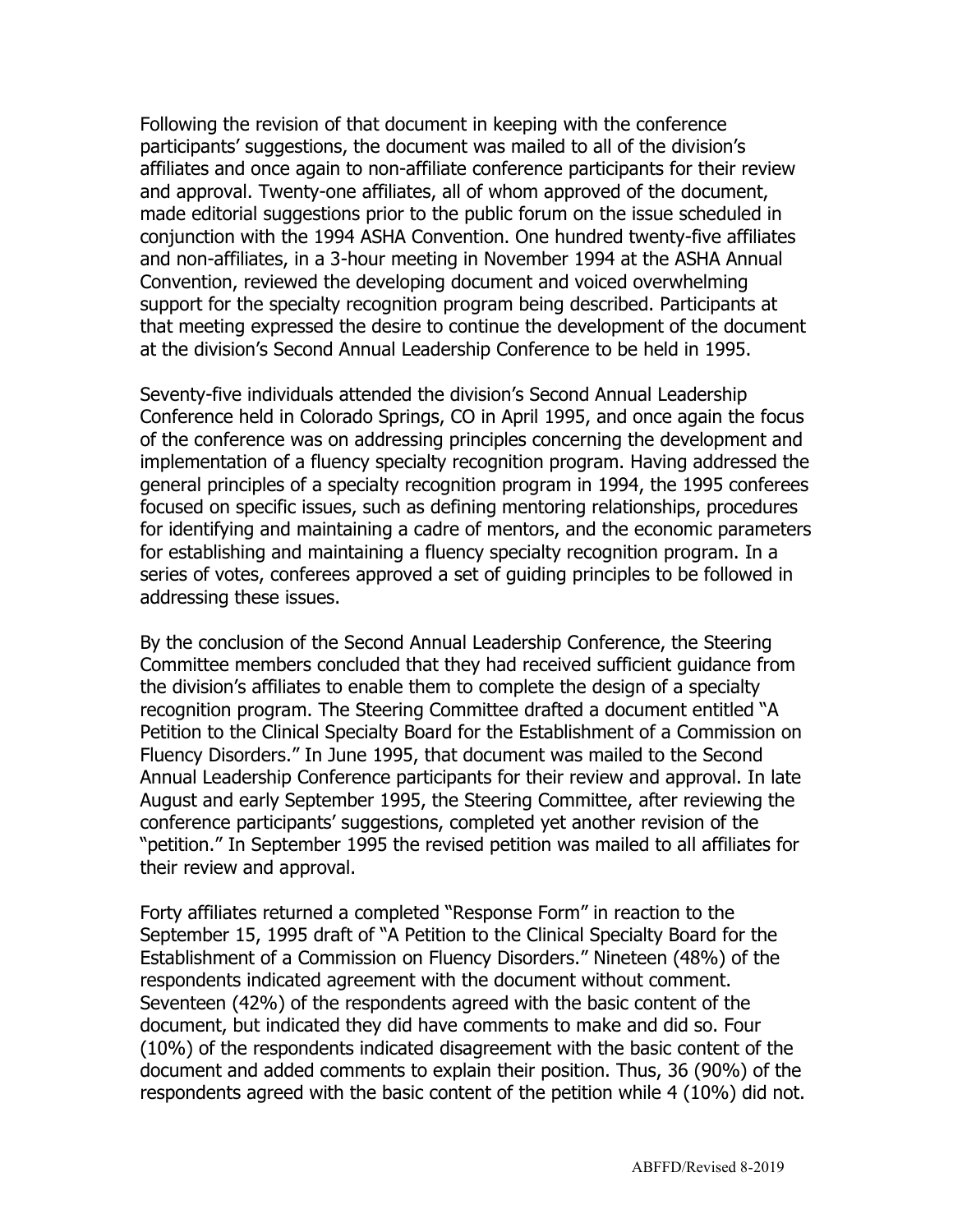One hundred twenty affiliates, meeting at the December 1995 ASHA Convention, were provided with a summary of affiliate responses to the proposed fluency recognition program and were asked to make additional comments. As with the written comments noted above, the single most divisive issue was the inclusion in the petition of a category for "Honorary Mentors." It was the consensus of the members attending that discussion that the category of Honorary Mentors should be removed from the petition. Although no formal vote was taken at the meeting, it was the judgment of all Steering Committee members present that the September 15, 1995 draft of a petition to establish a fluency specialty recognition program, with the exception just noted, was overwhelming approved by the affiliates in attendance.

Confident that the vast majority of the division's affiliates, the nation's only organized national body of fluency practitioners supported the proposed fluency specialty recognition program, the Fluency Steering Committee petitioned the CSB to approve the establishment of a Specialty Commission on Fluency Disorders. In March 1997 Division 4 was informed that ASHA's CSB had approved the establishment of a Specialty Commission on Fluency Disorders. Subsequently, in November 2000, CSB voted to designate Specialty Commissions as Boards (e.g., Specialty Board on Fluency Disorders) and itself as the Council for Clinical Specialty Recognition (CCSR).

#### **REFERENCES**

American Speech-Language-Hearing Association. (1982). Professional self-study project: A summary of the ten regional study groups' recommendation relative to training. Rockville, MD: Author.

American Speech-Language-Hearing Association. (1994a). Guidelines for Practice in Stuttering Treatment. Rockville, MD: Author.

American Speech-Language-Hearing Association. (1994b). Report of the Ad Hoc Committee on Specialty Recognition. Rockville, MD: Author.

American Speech-Language-Hearing Association. (1997). *Preferred practice* patterns for the profession of speech-language pathology. Rockville, MD: Author.

American Speech-Language-Hearing Association, Clinical Specialty Board. (1997). Guidelines for specialty commissions. Rockville, MD: Author.

Bloodstein, O. (1995). A handbook on stuttering (5th Edition). San Diego, CA: Singular Publishing Group.

Cooper, C.S., & Cooper, E.B. (1982) Clinician attitudes toward stuttering in the United States and Europe. SHAA: A Journal of the Speech and Hearing Association of Alabama, 2, 11-19.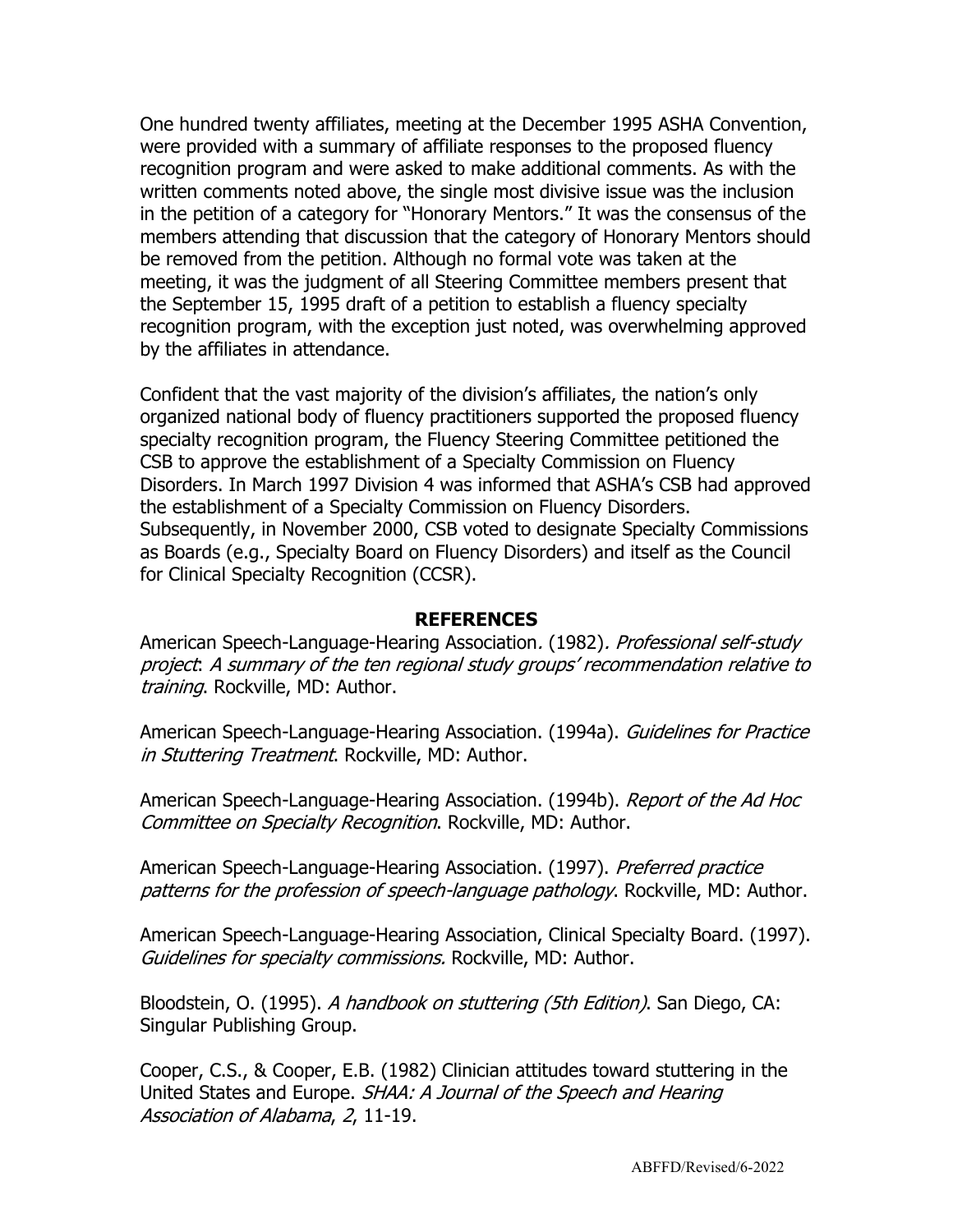Cooper, E.B. (1975). Clinician attitudes toward stuttering: A study of bigotry? Paper presented at the convention of the American Speech-Language-Hearing Association, Washington, D.C.

Cooper, E.B., & Cooper, C.S. (1985). Clinician attitudes toward stuttering: A decade of change (1973-1983). Journal of Fluency Disorders, 10, 19-23.

Cooper, E.B., & Cooper, C.S. (1996). Clinician attitudes toward stuttering: Two decades of change. Journal of Fluency Disorders, 21, 119-136.

Cooper, E.B., & Rustin, L. (1985). Clinician attitudes toward stuttering in the United States and Great Britain: A cross-cultural study. Journal of Fluency Disorders, 10, 1-17.

Ham, R.E. (1990). *Therapy of Stuttering*. Englewood Cliffs, NJ: Prentice Hall.

Lass, N., Ruscello, D., Pannbacker, M., Schmitt, J., & Everly-Myers, D. (1989). Speech-language pathologist's perceptions of child and adult female and male stutterers. Journal of Fluency Disorders, 14, 127-134.

Manning, W.H. (1996). *Clinical decision making in the diagnosis and treatment of* fluency disorders. New York, NY: Delmar Publishers.

Ragsdale, J., & Ashby, J. (1982). Speech-language pathologists' connotations of stuttering. Journal of Speech and Hearing Research, 25, 75-80.

St. Louis, K.O., & Durrenberger, C.H. (1993). What communication disorders do experienced clinicians prefer to manage? Asha, 23-31.

St. Louis, K.O., & Hinzman, A.R. (1988). A descriptive study of speech, language, and hearing characteristics of school-aged stutterers. Journal of Fluency Disorders, 13, 331-335.

St. Louis, K.O., & Lass, N.J. (1981). A study of communicative disorders student's attitudes toward stuttering. Journal of Fluency Disorders, 6, 49-80.

Sommers, R.K., & Caruso, A.J. (1995). Inservice training in speech-language pathology: Are we meeting the needs for fluency training? American Journal of Speech-Language Pathology, 4, 22-24.

Turnbaugh, K.R., Guitar, B.E., & Hoffman, P.R. (1979). Speech clinicians' attributions of personality as a function of stuttering severity. Journal of Speech and Hearing Research, 22, 37-45.